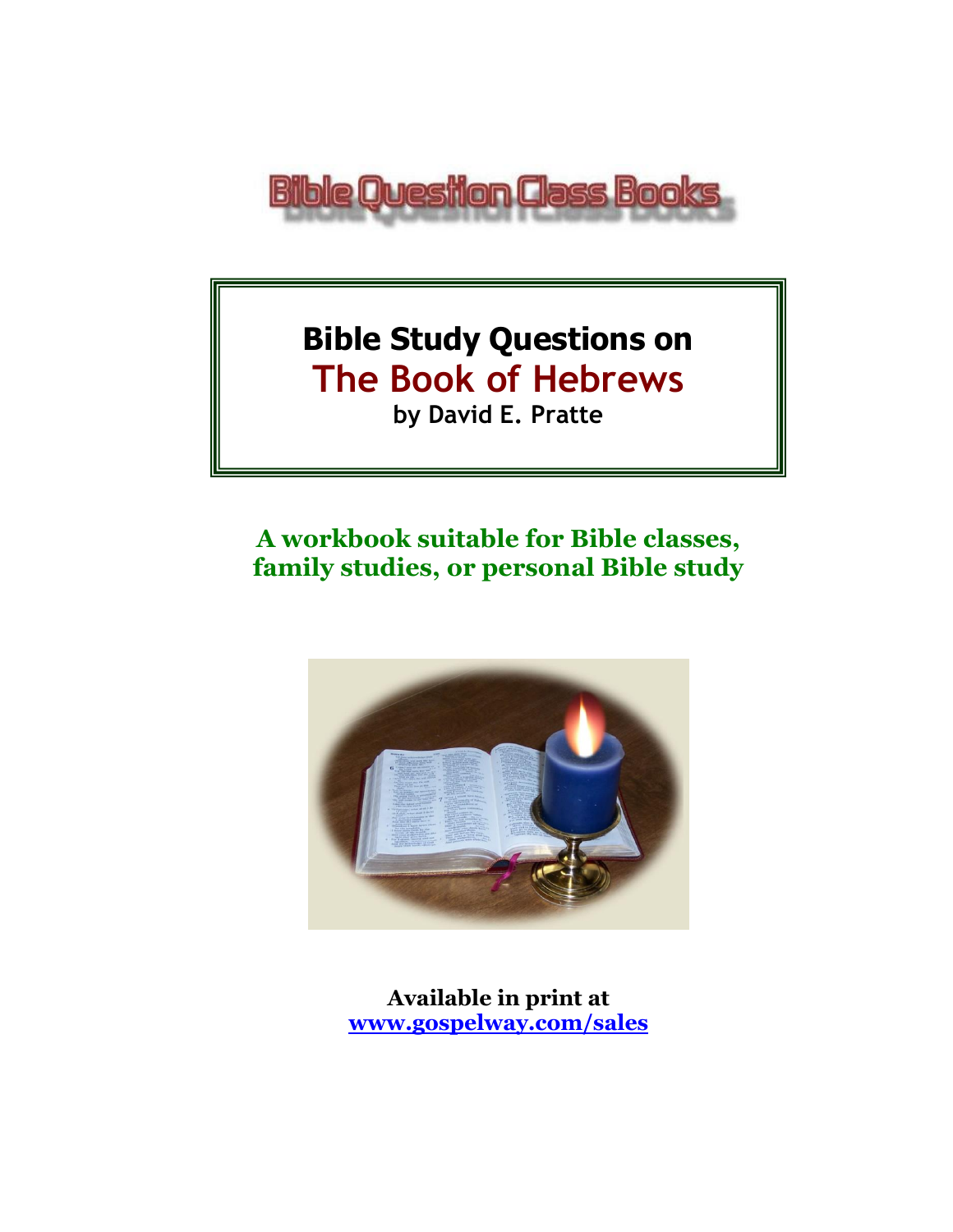#### *Bible Study Questions on the Book of Hebrews: A workbook suitable for Bible classes, family studies, or personal Bible study*

© Copyright David E. Pratte, 2013, 2014 Minor revisions, 2016 All rights reserved

> ISBN-13: 978-1496163493 ISBN-10: 1496163494

**Printed books, booklets, and tracts available at [www.gospelway.com/sales](https://www.gospelway.com/sales) Free Bible study articles online at [www.gospelway.com](http://www.gospelway.com/) Free Bible courses online at [www.biblestudylessons.com](http://www.biblestudylessons.com/) Free class books at [www.biblestudylessons.com/classbooks](http://www.biblestudylessons.com/classbooks) Free commentaries on Bible books at [www.gospelway.com/commentary](http://www.gospelway.com/commentary) Contact the author at [www.gospelway.com/comments](http://www.gospelway.com/comments)**

**Note carefully: No teaching in any of our materials is intended or should ever be construed to justify or to in any way incite or encourage personal vengeance or physical violence against any person.**

#### **"He who glories, let him glory in the Lord" – 1 Corinthians 1:31**

#### **Front Page Photo**

Model of the ark of the covenant (public domain photo via Wikimedia Commons)

**"Then indeed, even the first covenant had ordinances of divine service and the earthly sanctuary. For a tabernacle was prepared … which had the golden censer and the ark of the covenant overlaid on all sides with gold, in which were the golden pot that had the manna, Aaron's rod that budded, and the tablets of the covenant; and above it were the cherubim of glory overshadowing the mercy seat. … But Christ came as High Priest of the good things to come, with the greater and more perfect tabernacle not made with hands, that is, not of this creation." - Hebrews 9:1-11**

Scripture quotations are generally from the New King James Version (NKJV), copyright 1982, 1988 by Thomas Nelson, Inc. used by permission. All rights reserved.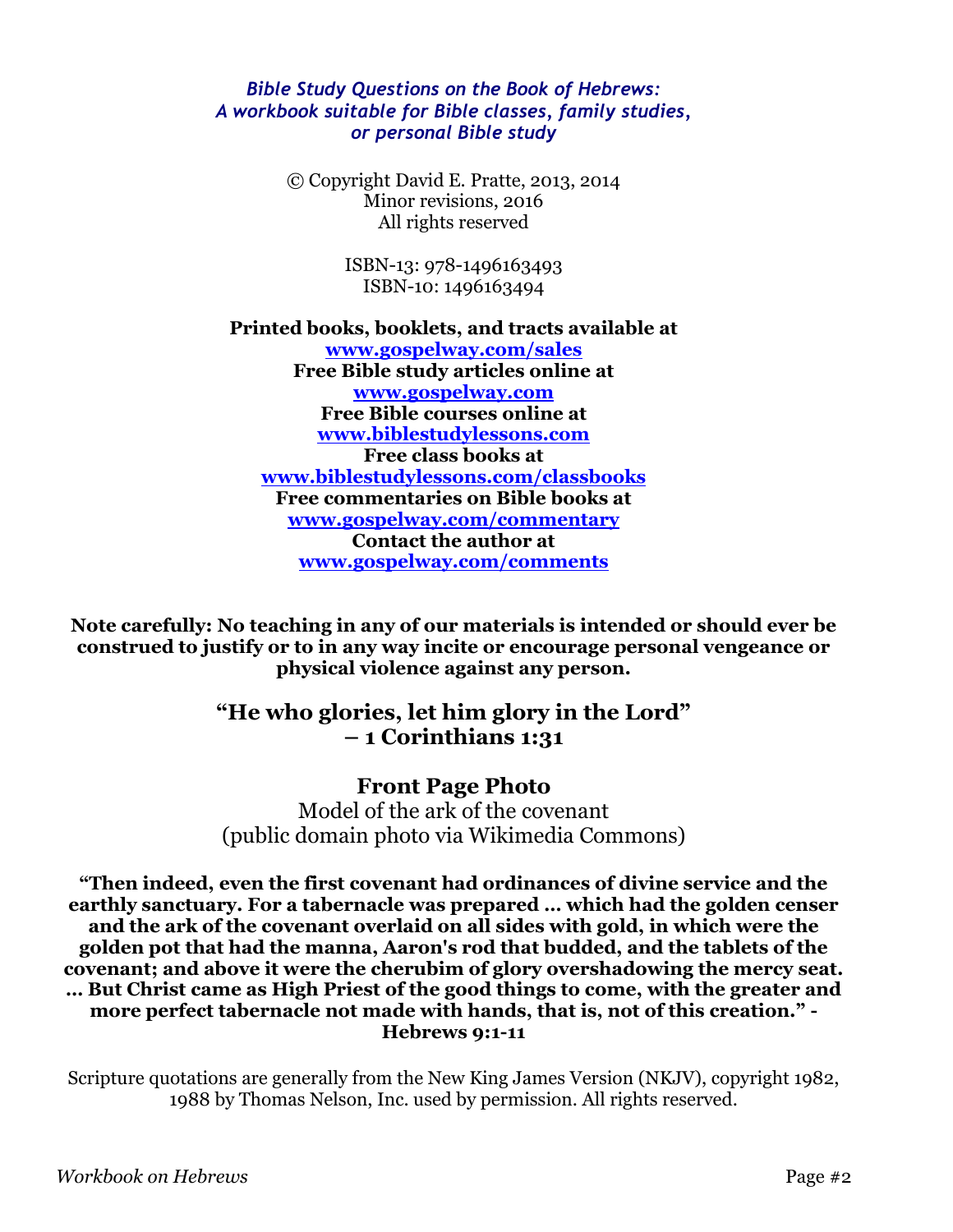#### **Other Books by the Author**

#### **Topical Bible Studies**

*Growing a Godly Marriage & Raising Godly Children Why Believe in God, Jesus, and the Bible? (evidences) The God of the Bible (study of the Father, Son, and Holy Spirit) Grace, Faith, and Obedience: The Gospel or Calvinism? Kingdom of Christ: Future Millennium or Present Spiritual Reign? Do Not Sin Against the Child: Abortion, Unborn Life, & the Bible True Words of God: Bible Inspiration and Preservation*

#### **Commentaries on Bible Books**

*Genesis Joshua and Ruth Judges 1 Samuel Ezra, Nehemiah, and Esther Job Proverbs*

*Gospel of Mark Gospel of John Acts Romans Ephesians Philippians and Colossians Hebrews 1 & 2 Peter*

#### **Bible Question Class Books**

*Genesis Joshua and Ruth Judges 1 Samuel Ezra, Nehemiah, and Esther Job Proverbs Ecclesiastes Isaiah Gospel of Matthew Gospel of Mark Gospel of Luke*

*Gospel of John Acts Romans 1 Corinthians 2 Corinthians and Galatians Ephesians and Philippians Colossians, 1&2 Thessalonians 1 & 2 Timothy, Titus, Philemon Hebrews General Epistles (James - Jude) Revelation*

#### **Workbooks with Study Notes**

*Jesus Is Lord: Workbook on the Fundamentals of the Gospel of Christ Following Jesus: Workbook on Discipleship God's Eternal Purpose in Christ: Workbook on the Theme of the Bible*

#### **Visit our website at [www.gospelway.com/sales](https://www.gospelway.com/sales) to see a current list of books in print.**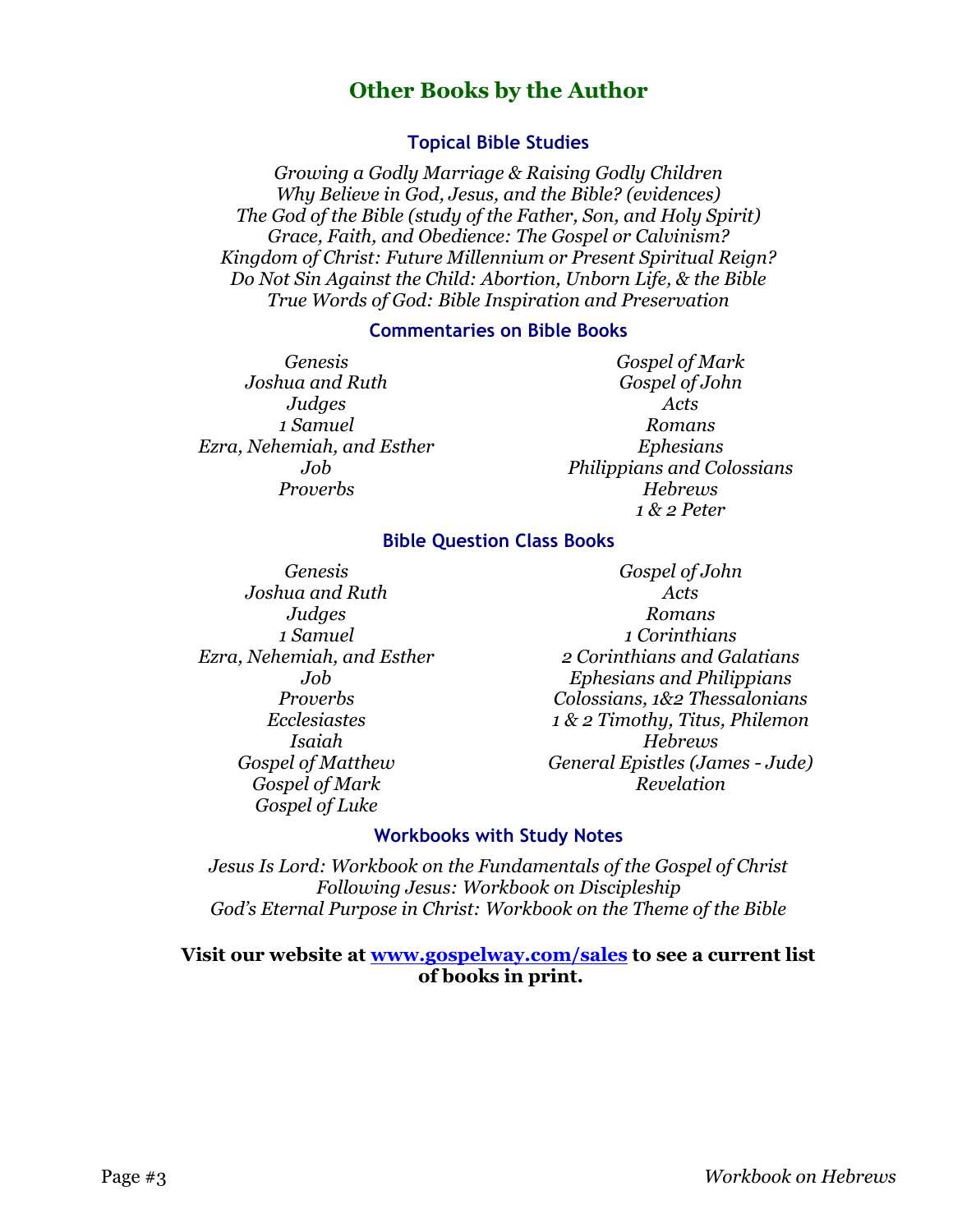### **Bible Study Questions on Hebrews**

Introduction:

This workbook was designed for Bible class study, family study, or personal study. The class book is suitable for teens and up. The questions contain minimal human commentary, but instead urge students to study to understand Scripture.

Enough questions are included for teachers to assign as many questions as they want for each study session. Studies may proceed at whatever speed and depth will best accomplish the needs of the students.

Questions labeled "think" are intended to encourage students to apply what they have learned. When questions refer to a map, students should consult maps in a Bible dictionary or similar reference work or in the back of their Bibles. (Note: My abbreviation "*b/c/v*" means "book, chapter, and verse.")

For class instruction, I urge teachers to assign the questions as homework so students come to class prepared. Then let class time consist of *discussion* that focuses on the Scriptures themselves. Let the teacher use other Scriptures, questions, applications, and comments to promote productive discussion, not just reading the questions to see whether they were answered "correctly." Please, do *not* let the class period consist primarily of the following: "Joe, will you answer number 1?" "Sue, what about number 2?" Etc.

I also urge students to emphasize the *Bible* teaching. Please, do not become bogged down over "What did the author mean by question #5?" My meaning is relatively unimportant. The issue is what the Bible says. Concentrate on the meaning and applications of Scripture. If a question helps promote Bible understanding, stay with it. If it becomes unproductive, move on.

The questions are not intended just to help students understand the Scriptures. They are also designed to help students learn good principles of Bible study. Good Bible study requires defining the meaning of keywords, studying parallel passages, explaining the meaning of the text clearly, making applications, and defending the truth as well as exposing religious error. I have included questions to encourage students to practice all these study principles.

Finally, I encourage plain applications of the principles studied. God's word is written so souls may please God and have eternal life. Please study it with the respect and devotion it deserves!

For whatever good this material achieves, to God be the glory.

#### **You can find Bible study commentary and notes to accompany these questions at [www.gospelway.com/sales](https://www.gospelway.com/sales)**

© David E. Pratte, June 21, 2017

**Workbooks, commentaries, and topical studies for sale in print at [www.gospelway.com/sales](https://www.gospelway.com/sales)**

**To join our mailing list to be informed of new books or special sales, contact the author at [www.gospelway.com/comments](http://www.gospelway.com/comments)**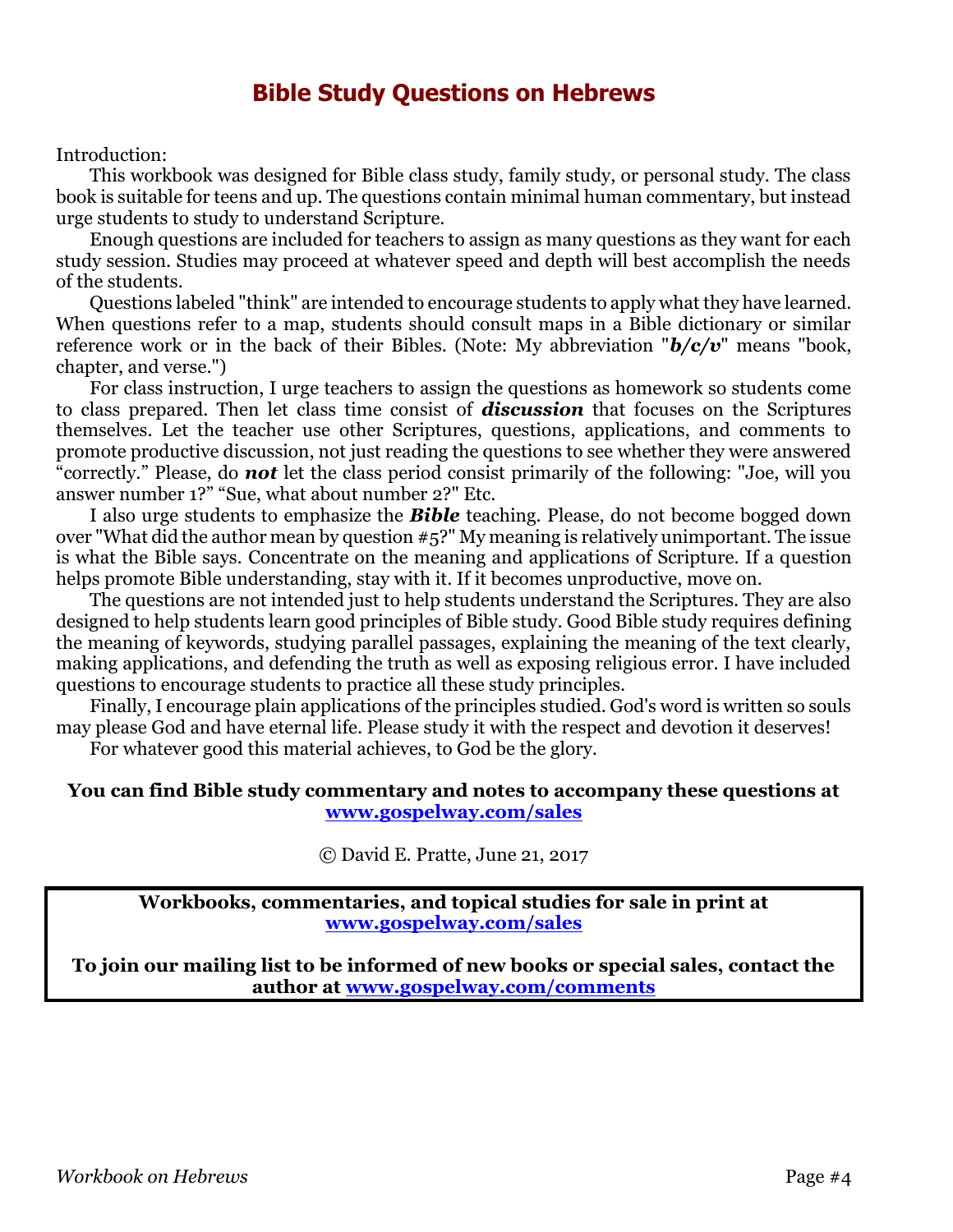Please read Hebrews 1 and answer the following questions:

1. Skim the book of Hebrews and summarize its theme. Why was it written? (Think: What is known about who wrote the book?)

2. How did God speak "in times past" – 1:1? Explain when this refers to and to whom He spoke.

3. *Special Assignment: Define* "prophet." Give *passages* showing God spoke by prophets.

4. Describe some of the various ways by which God revealed His will to prophets.

5. How has God spoken "in the last days" – 1:2? Explain how this differed from His speaking to the prophets.

6. Who is the Son? Give other passages so identifying Him.

7. *Case Study:* Suppose someone claims that "the last days" refers to the time right before Jesus' second coming. Give and explain b/c/v you would use to respond.

8. List other *passages* about Jesus' involvement in creation. (Think: What does this prove about how long Jesus has existed?)

*Ongoing Assignment:* Make a list of ways the gospel is superior to the Old Testament according to Hebrews.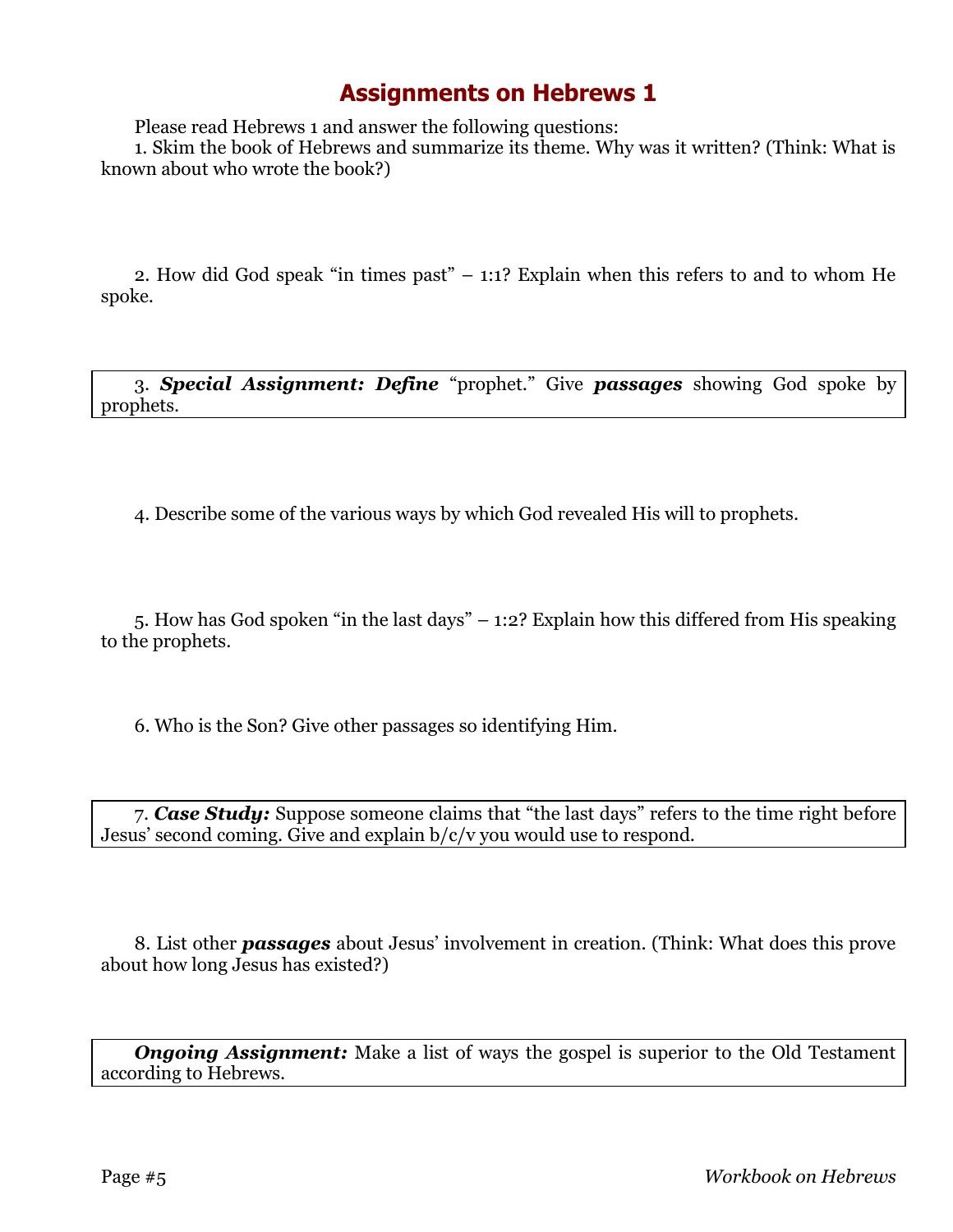9. Explain "brightness of His glory" and "express image of His person" – 1:3. What does this prove about the nature of Jesus?

10. What else did/does Jesus do according to v3? List other *passages* about the significance of God's right hand.

11. List other *passages* about Jesus' Deity.

12. What is Paul's point in saying all these things about Jesus?

13. How does Jesus compare to angels – 1:4?

14. What application does this have to the difference between Old Testament and New Testament (see Heb. 2:2,3)?

15. *Case Study:* Some religious folks claim Jesus is Michael the Archangel. How does this context apply to this view?

16. As you proceed through this chapter, make a list of ways Jesus compares to angels.

17. What passages are quoted in 1:5? What do they teach about Jesus?

18. How does this compare Jesus to angels?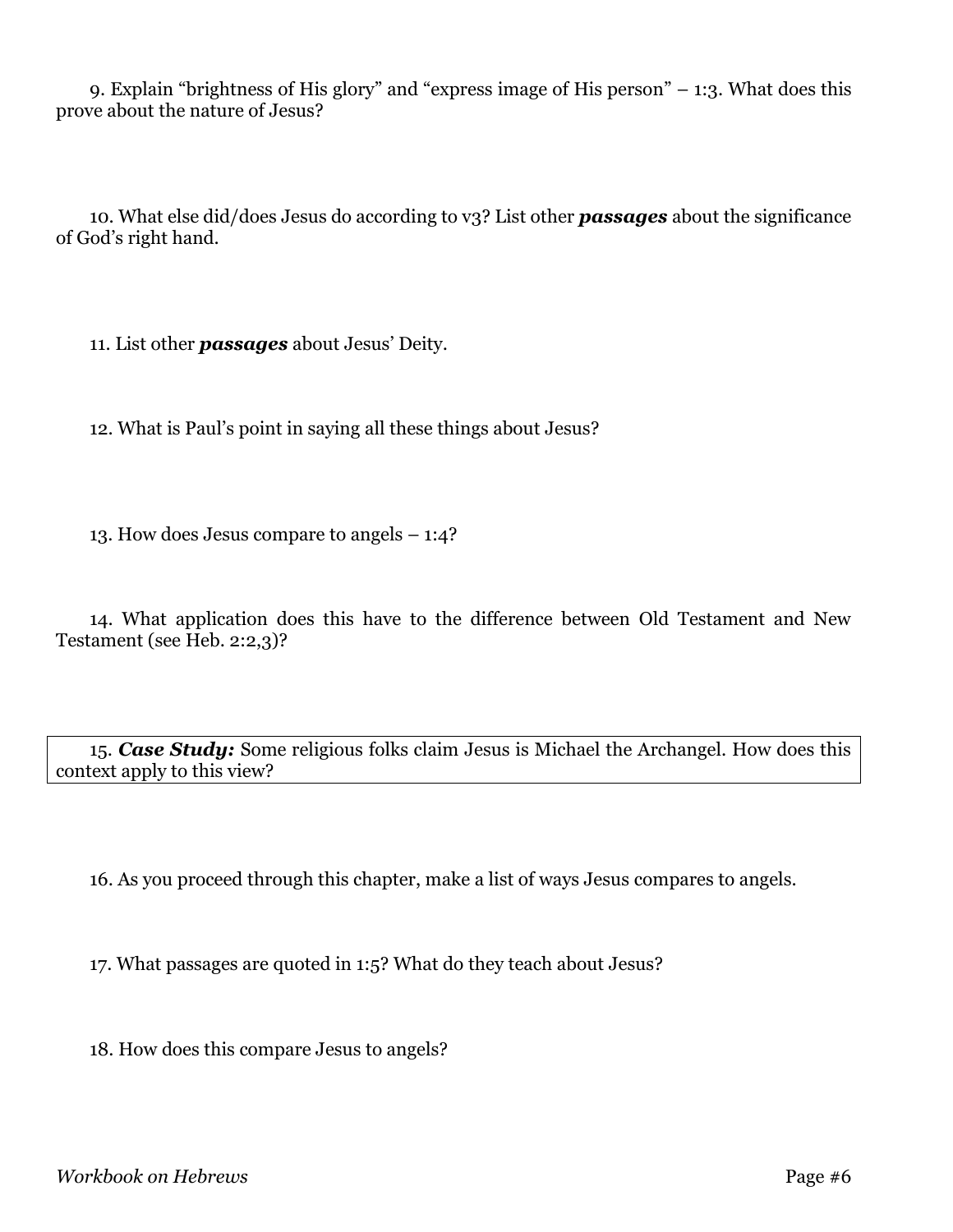19. List other *passages* where Jesus is said to be begotten by God. (Think: In what sense did the Father beget Jesus? Is this the same sense in which human fathers beget sons?)

20. What is said of Jesus in 1:6? What passage is quoted here?

21. May men or angels accept worship? Why or why not? Proof?

22. List other *passages* where Jesus accepted worship. (Think: If men and angels worship Jesus, what does that prove about Jesus' nature?)

23. What passage in quoted in 1:7? What does that teach about angels?

24. What passage is quoted in  $-$  1:8,9? Summarize it.

25. What expression in v8 confirms Jesus' Deity? Who said this to Jesus (see context)? Where else has Jesus' Deity been affirmed in this context?

26. What other expressions in vv 8,9 describe Jesus' authority or position? (Think: How does this distinguish Jesus from angels?)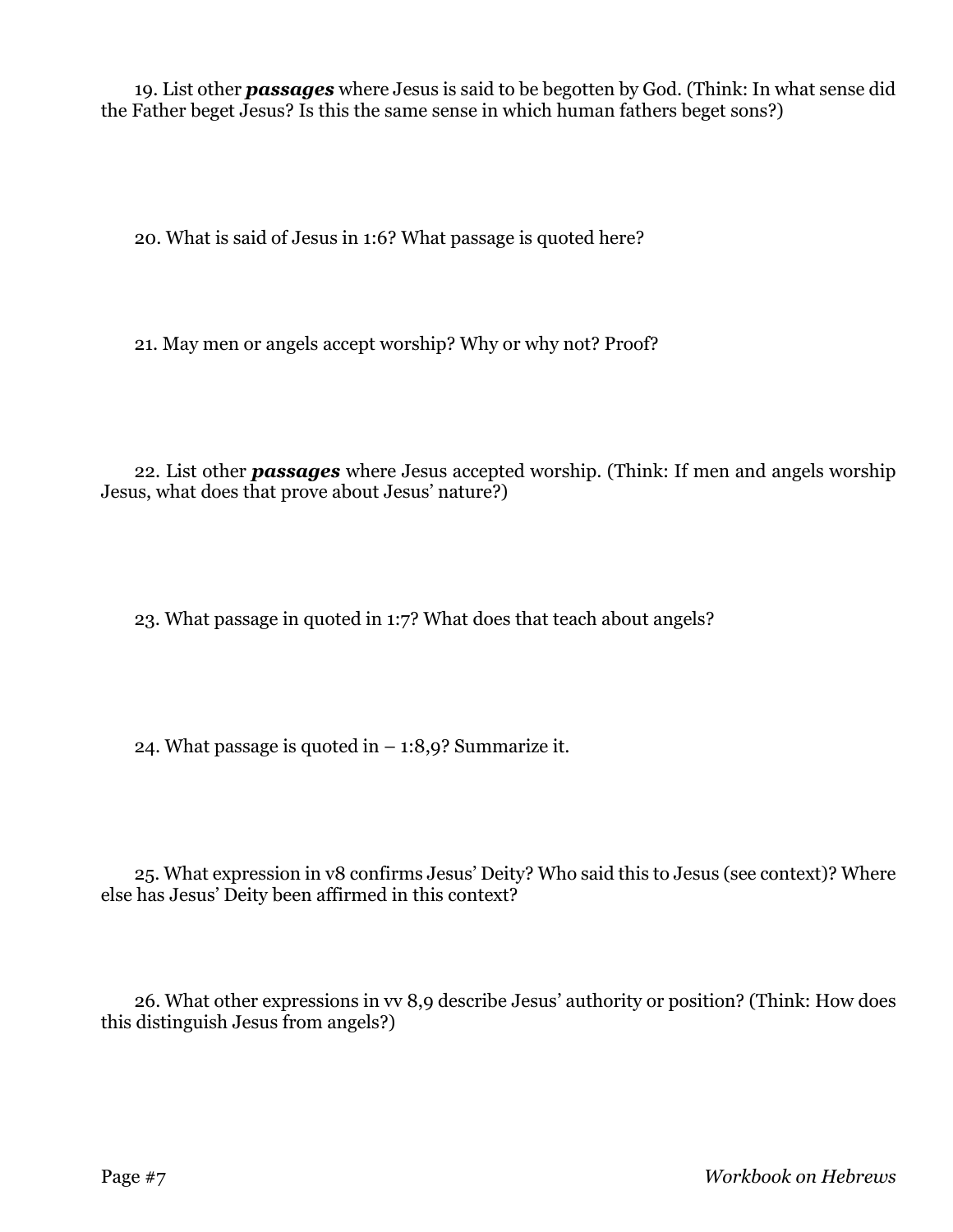27. What is Jesus' view of righteousness and of sin? List other passages about these ideas. What should we learn?

28. What passage is quoted in 1:10-12? Summarize it.

29. What is the comparison between Jesus and the created things? Where else has Jesus been described as Creator and/or as eternal?

30. *Special Assignment:* What other terms are used to address the "Lord" in the context of the *original* passage quoted here? What does this show?

31. What do vv10-12 say about Jesus' duration compared to created things? Where else is the temporary nature of the earth taught? (Think: How does this contrast Jesus to angels?)

32. What passage is quoted in 1:13? Where else have we read of Jesus at God's right hand? (Think: How does this contrast Jesus to angels?)

33. What position do angels have, and what work do they do – 1:14? Explain.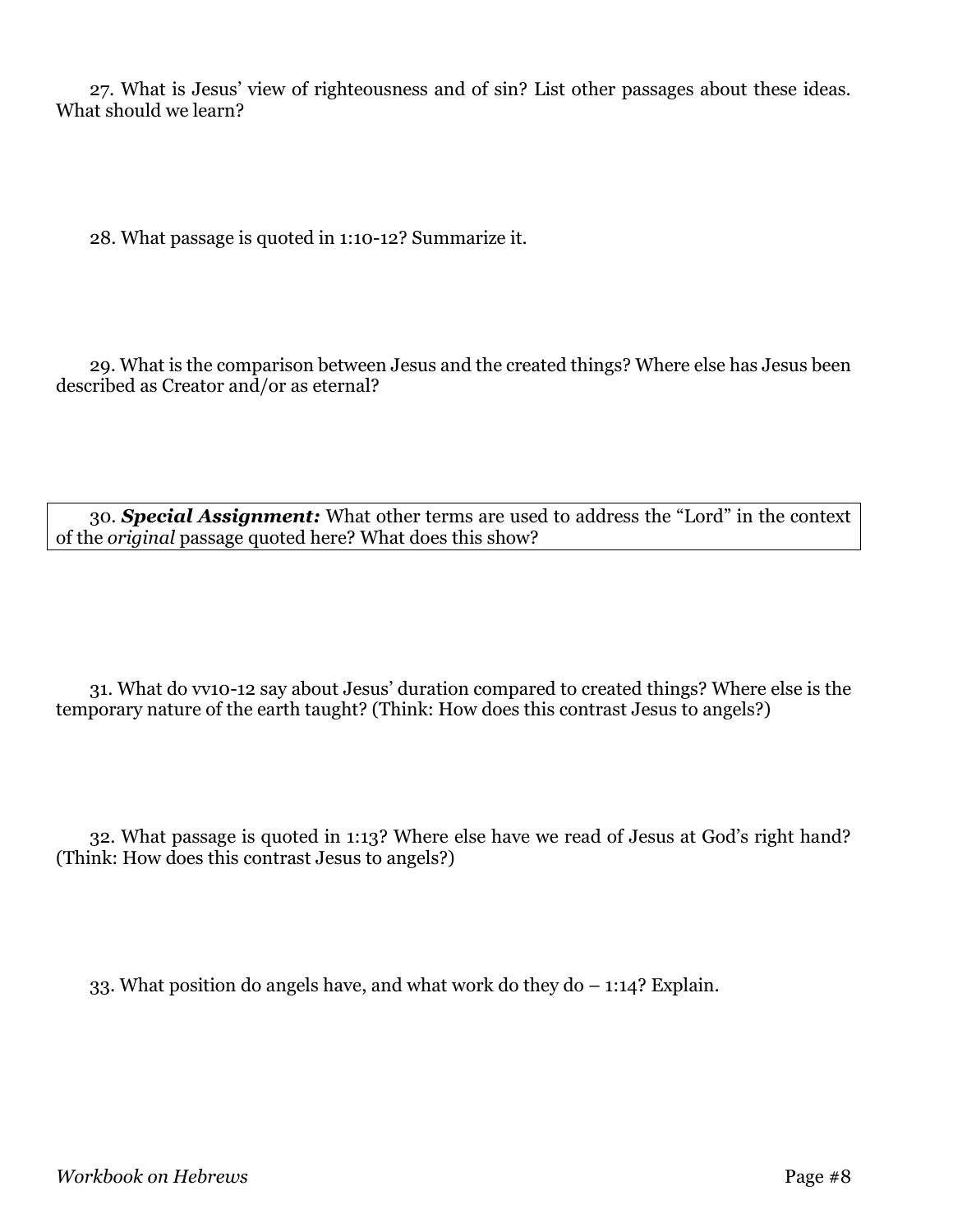Please read Hebrews 2 and answer the following questions: 1. What is the main point of 2:1-4?

2. What application & conclusion does the writer draw in 2:1? How does this relate to chap. 1?

3. What danger does v1 warn about? What is the solution to this problem? (Think: How accurately does this verse describe the way Christians tend to go into sin? Is this a sudden or gradual process? Lessons?)

4. What is the "word spoken through angels" – 2:2? Proof?

5. What happened to those who transgressed that word? Give examples or b/c/v.

6. What lesson should we learn – 2:3? Define "neglect." Give examples. (Think: Are people lost only by deliberately rejecting God's will? Explain.)

7. How was the gospel made known to us (v3)? Where else has this been stated?

8. What did God do for His message – 2:4? How?

9. *Define* "sign," "wonder," and "miracle." Where else do we read of gifts of the Spirit?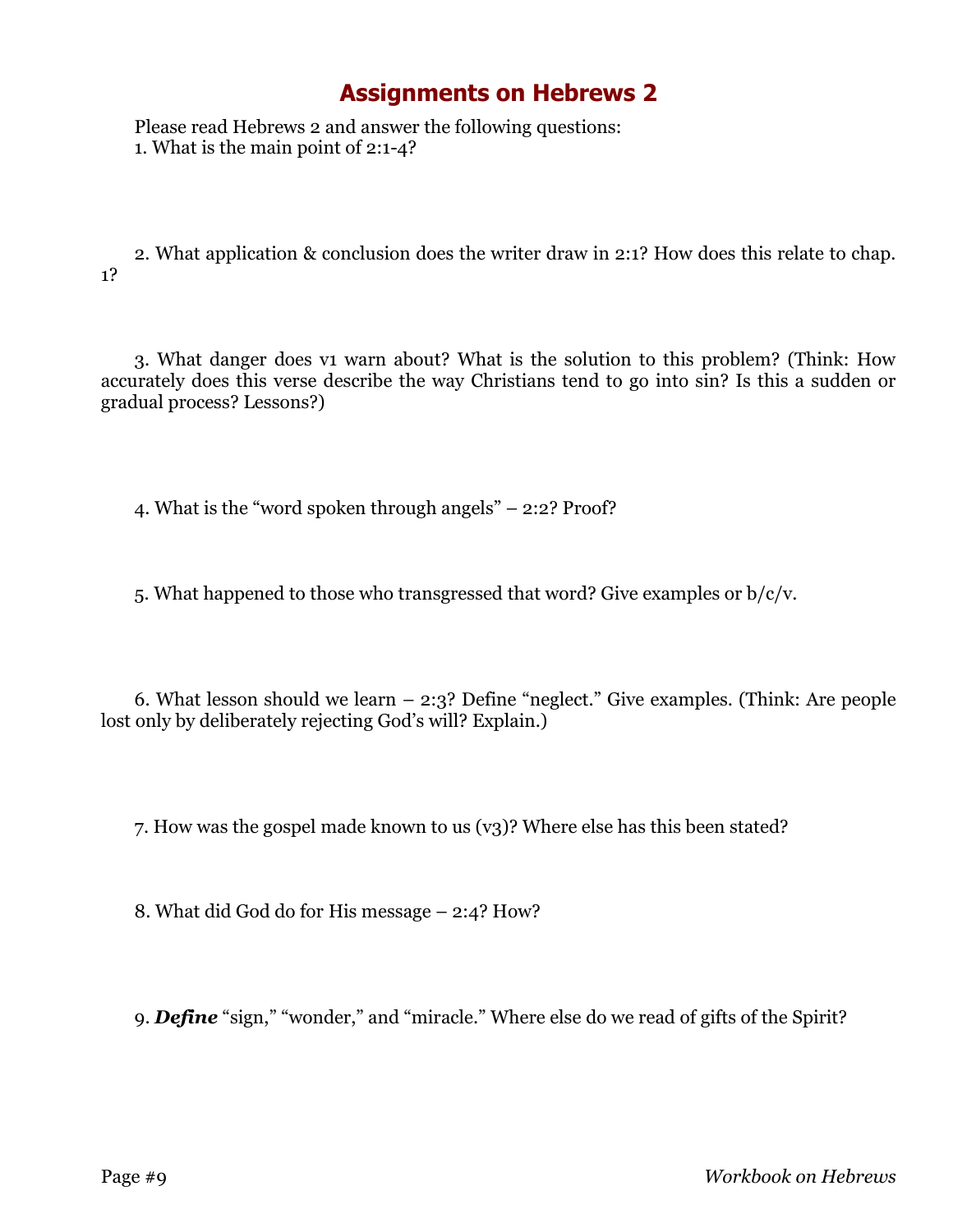10. List other *passages* about the purpose of miracles.

11. *Special Assignment:* Explain the purpose of miracles. Why were they needed? How did they accomplish their purpose?

12. What subject is discussed in 2:5-18?

13. How does this relate to the theme of the Bible?

14. What passage is quoted in – 2:6-8? Summarize it.

15. What is man's position compared to angels – 2:7? Compared to nature? (Think: Is this talking about Jesus or man in general? Hint: study the context of the original passage.)

16. List other *passages* about man's dominion over nature – 2:8.

17. In what sense are not all things subject to man (cf. vv 14,15)? What caused this?

18. Who can solve this problem – 2:9? What position did He have to take and what price did He pay to accomplish this?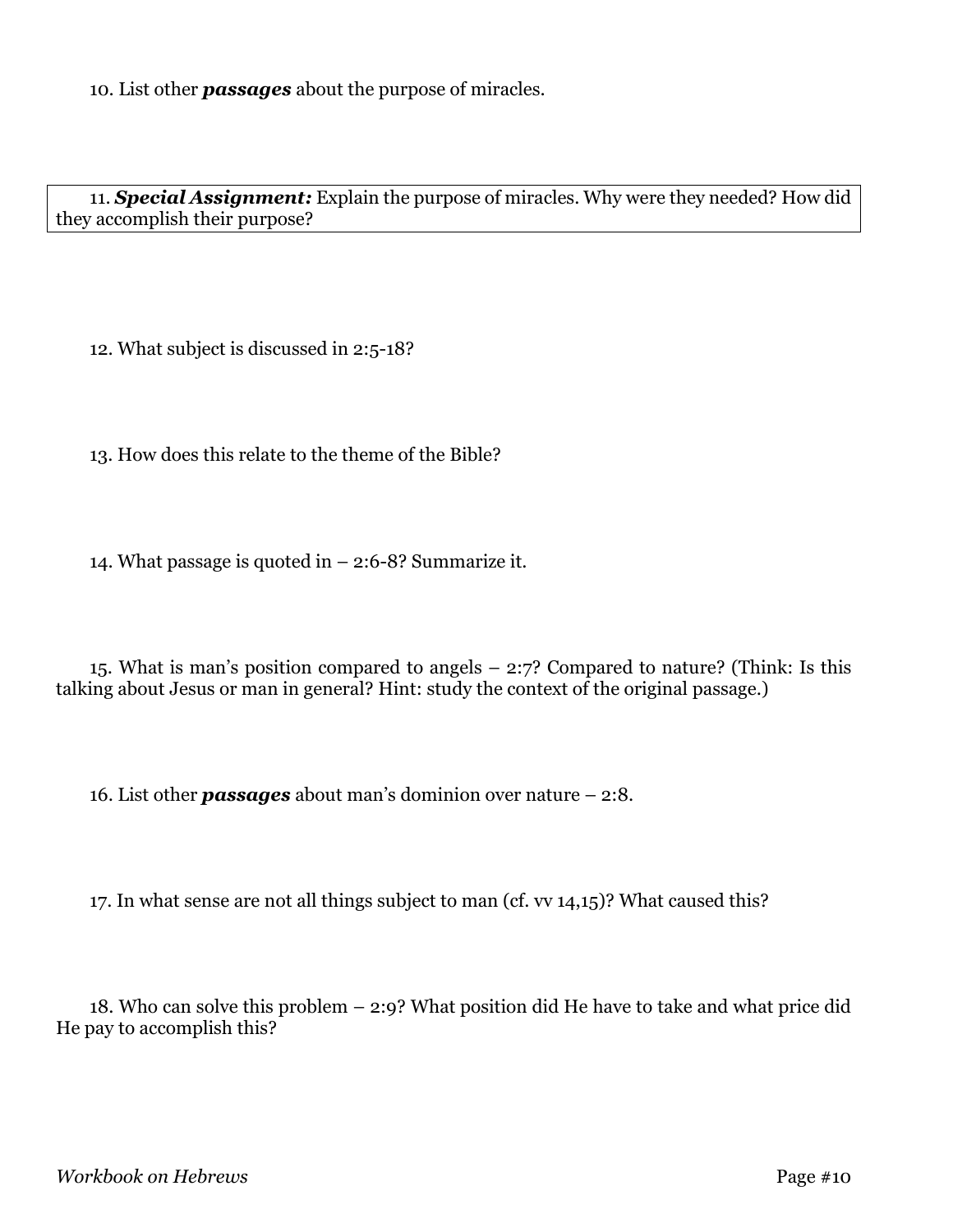19. What other *passages* teach similarly to 2:9? What position did Jesus receive again?

20. For whom did Jesus die? What other *passages* teach this?

21. What did Jesus' suffering accomplish – 2:10? Why was this necessary? Had Jesus been imperfect before? (Think: What is meant by "for whom are all things and through whom...")

22. What does 2:11-16 teach about Jesus' nature? How does this compare to chap. 1?

23. List several ways that these verses state or imply Jesus possessed this nature?

24. What passage is quoted in 2:12? How does it prove Jesus' nature?

25. What does this verse teach about music in worship?

26. *Special Assignment:* List and explain other passages showing the kind of music God wants in worship today.

27. What verses are quoted in 2:13? (Think: Explain the significance.)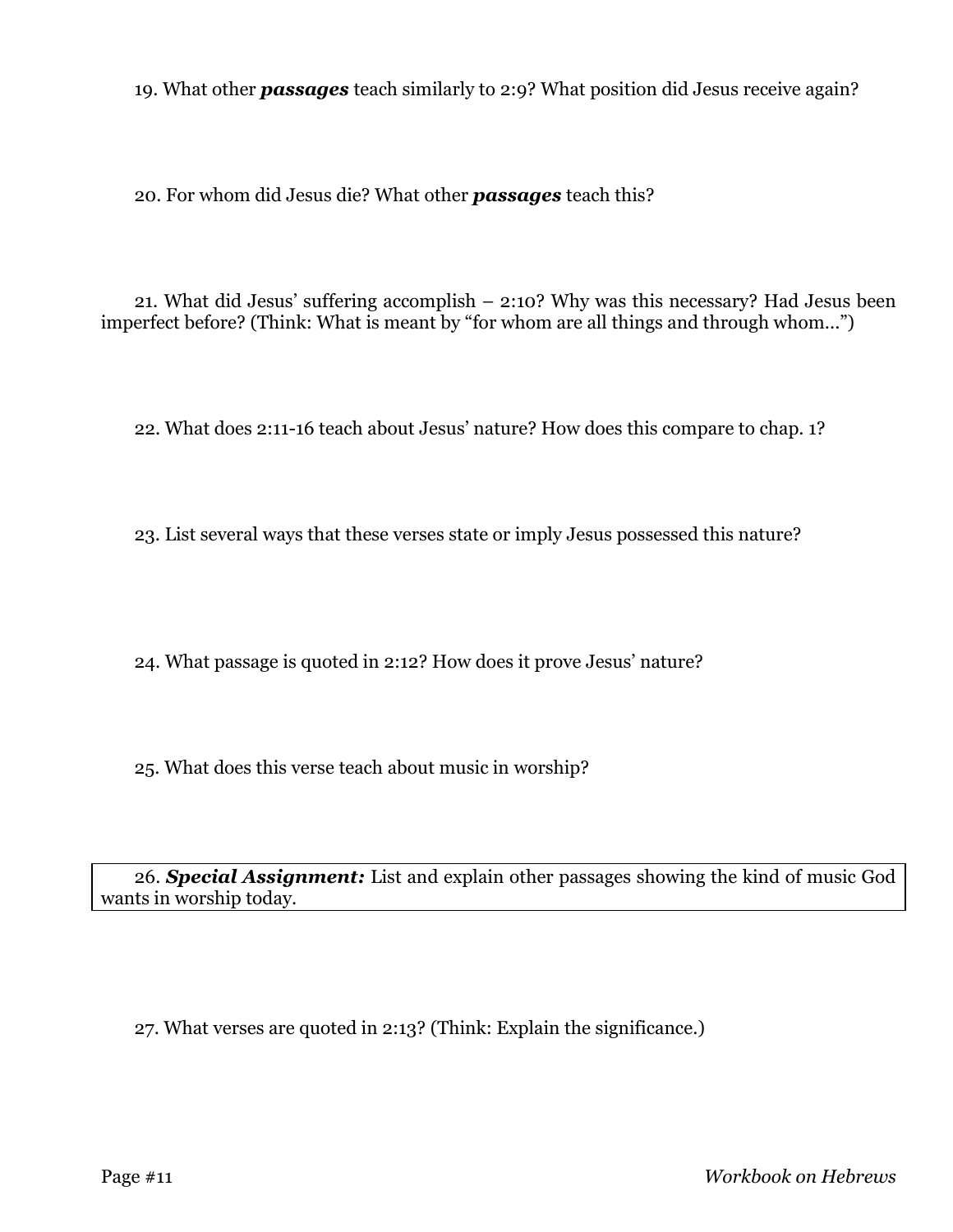28. According to 2:14, why did Jesus have to take this nature?

29. In what ways is death a problem for  $us - 2:15$ ? Explain.

30. In what sense does Satan have the power of death?

31. How did Jesus defeat Satan? List other b/c/v.

32. Explain 2:16.

33. How is Jesus compared to men in 2:17? Where else has this been stated?

34. What reason is given in 2:17,18 why this had to be done?

35. Where else is it stated that Jesus needed to experience human conditions in order to accomplish His purpose effectively? Explain.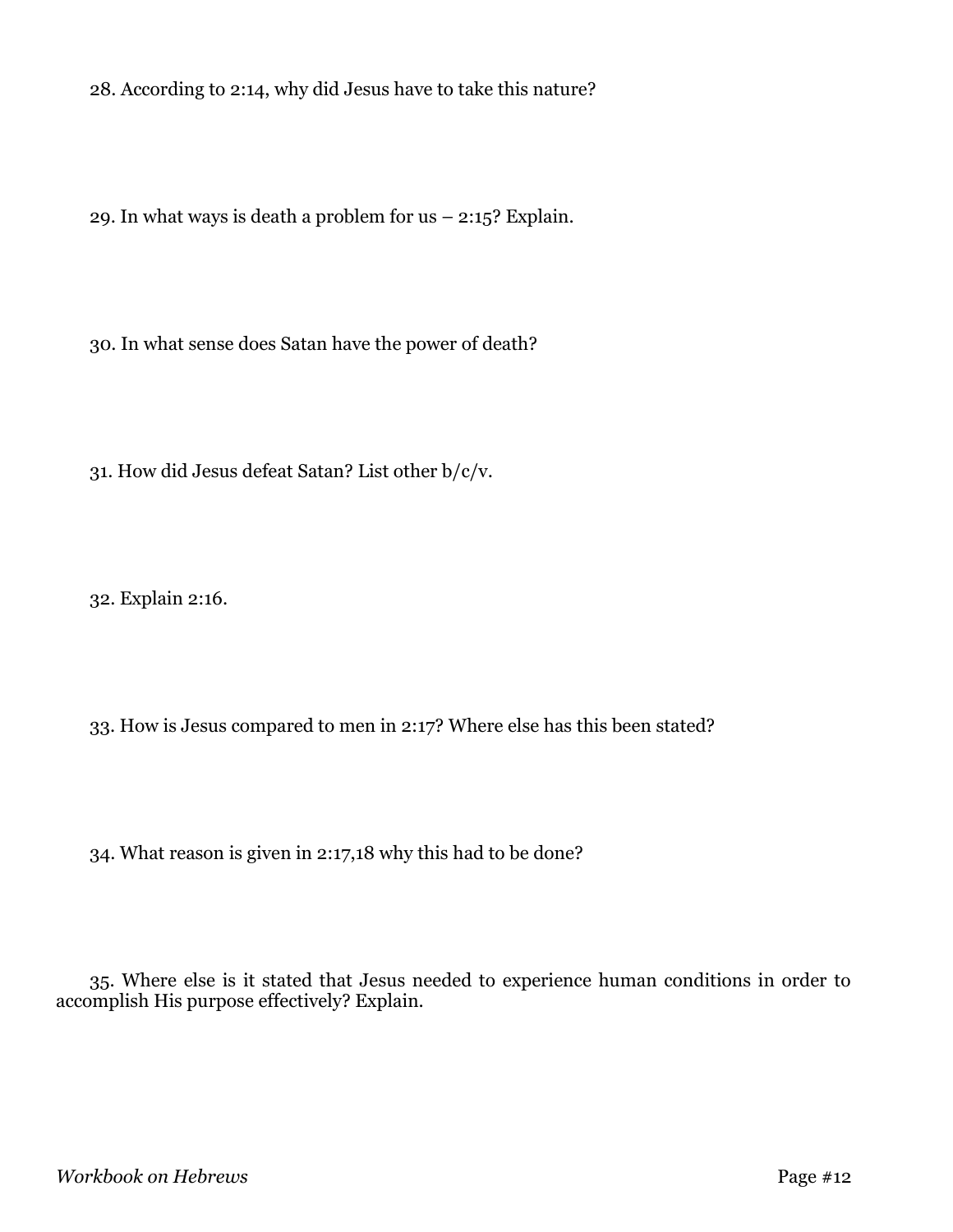Please read Hebrews 3 and answer the following questions:

1. What is the theme of 3:1-6? Summarize the people or groups that Jesus has been compared to so far in Hebrews. (Think: What would the readers think of each of these groups? What is the point?)

2. What terms describe the readers in 3:1? What does this tell about who they are? (Think: In what sense is Jesus an apostle?)

3. *Special Assignment:* Where else in Hebrews is Jesus said to be our High Priest?

4. How are Jesus and Moses compared in – 3:2? What passage about Moses is referred to here?

5. How are Jesus and Moses compared in 3:3?

6. Explain the house illustration  $-3:3,4$ . What is the application to Moses and Jesus?

7. What would the Hebrews think of Moses? What lesson should they learn?

8. What secondary application can be made from v4 regarding the existence of God and the theory of evolution?

9. What differences between Moses and Jesus are discussed in 3:5,6?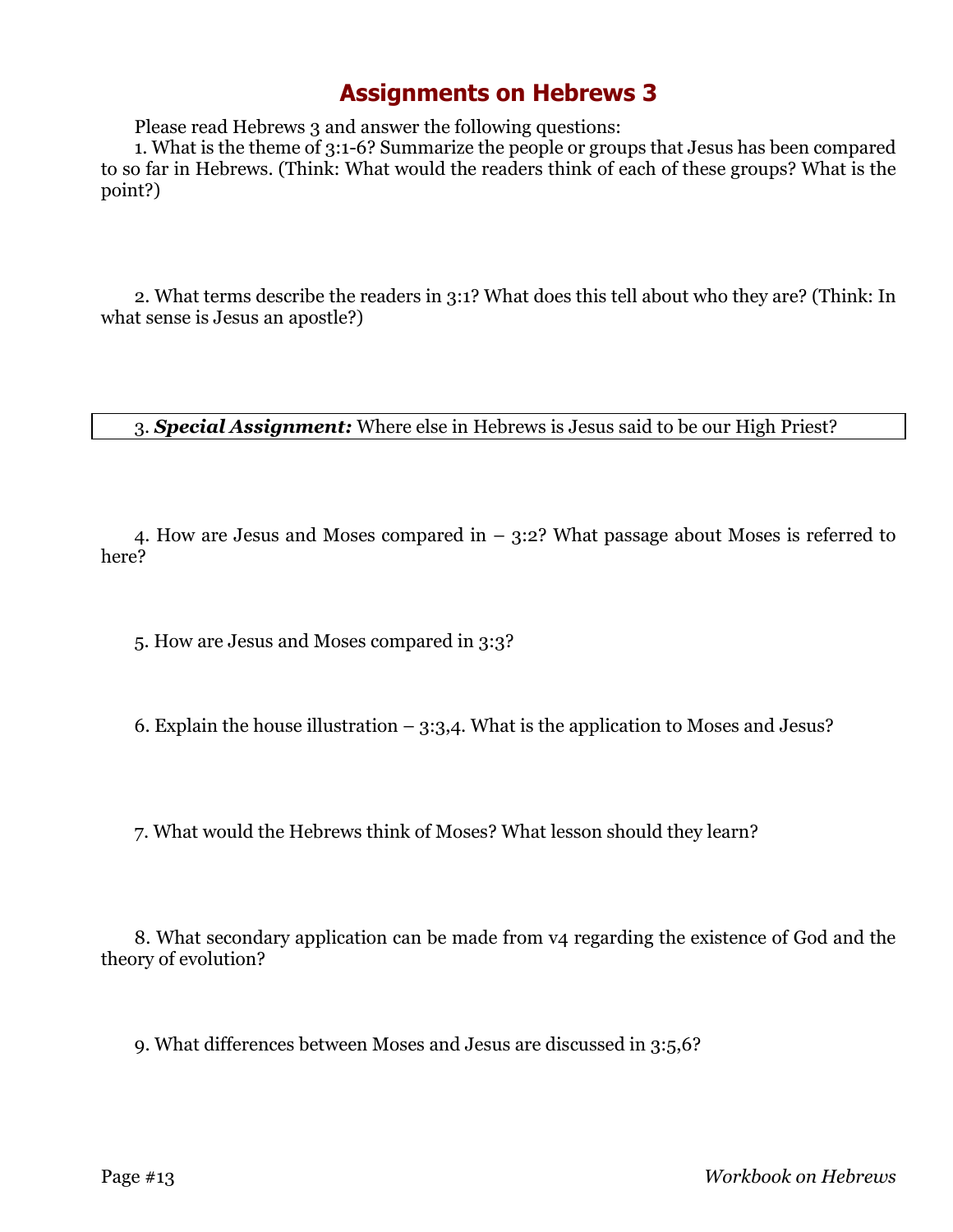10. In what sense was Moses' work a testimony of things to be spoken afterward?

11. What is required of us in order to benefit from Jesus' position?

12. What is Jesus' house? Proof?

13. What passage is quoted in 3:7-11? What is the point?

14. According to 3:8&9, what problems did Israel have? (Think: Where else does chap 3 refer to hardness of heart?)

15. Give b/c/v and briefly describe examples in which Israel acted as described here.

16. How did God view Israel's conduct – 3:10? What was His attitude toward them?

17. What conclusion did God reach regarding Israel – 3:11? Give Old Testament  $b/c/v$ .

18. How does this discussion relate to the theme of Hebrews?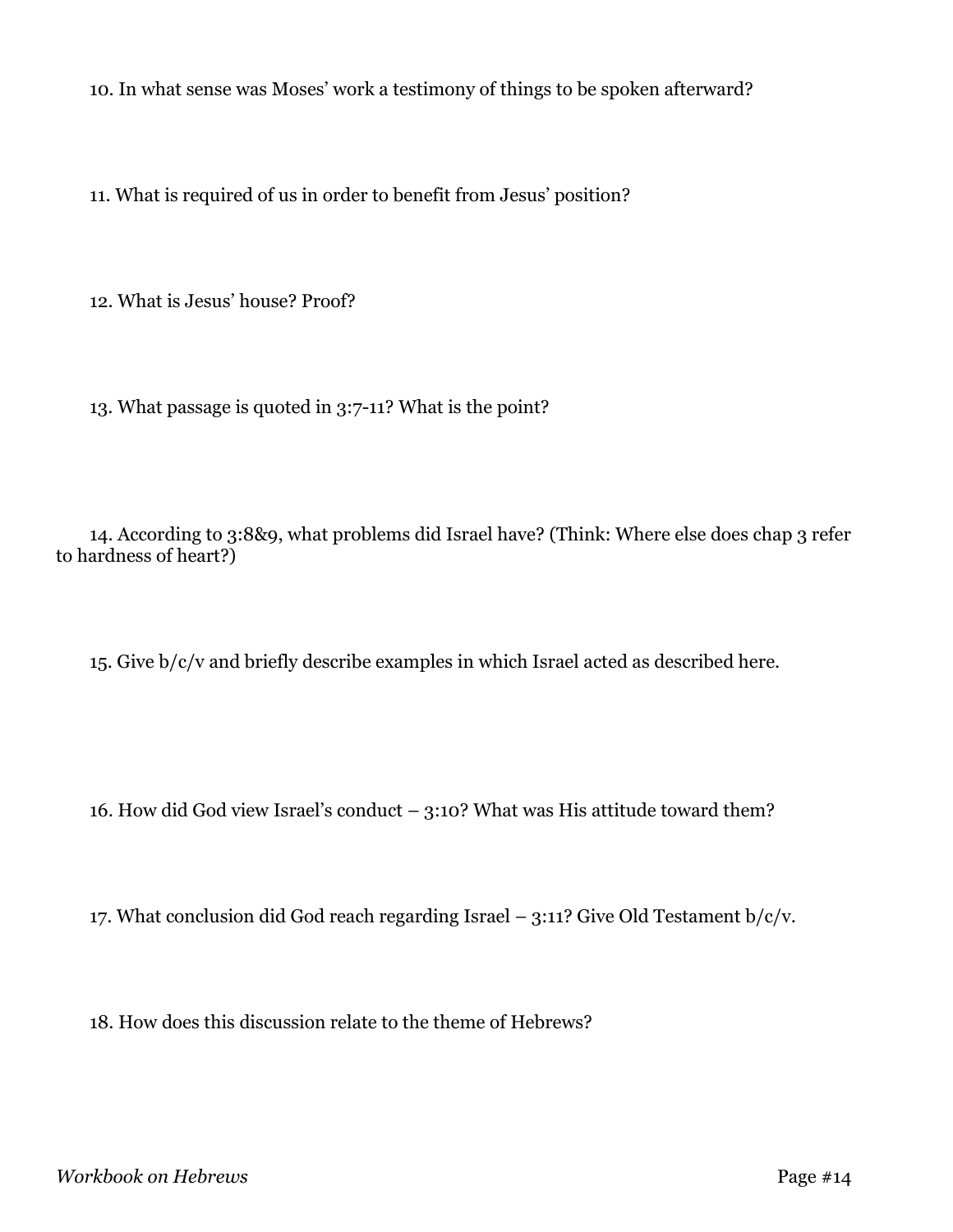19. What danger did the Hebrews face – 3:12,13? Who else faces such danger?

20. How do 3:12-14 connect to vv 7-11?

21. Explain the role and importance of the heart in this context.

22. What should we do (v13) to avoid this danger? Define "exhort." (Think: In what ways is sin deceitful?)

23. What words in v13 express when and how often we should exhort one another? Explain the significance.

24. Who should give exhortation  $-$  3:14? What lessons can we learn?

25. What is required in order for us to be partakers with Christ? Explain.

26. Define "confidence" and "steadfast."

27. Explain how 3:15 relates to the discussion and to the problem of the Hebrews.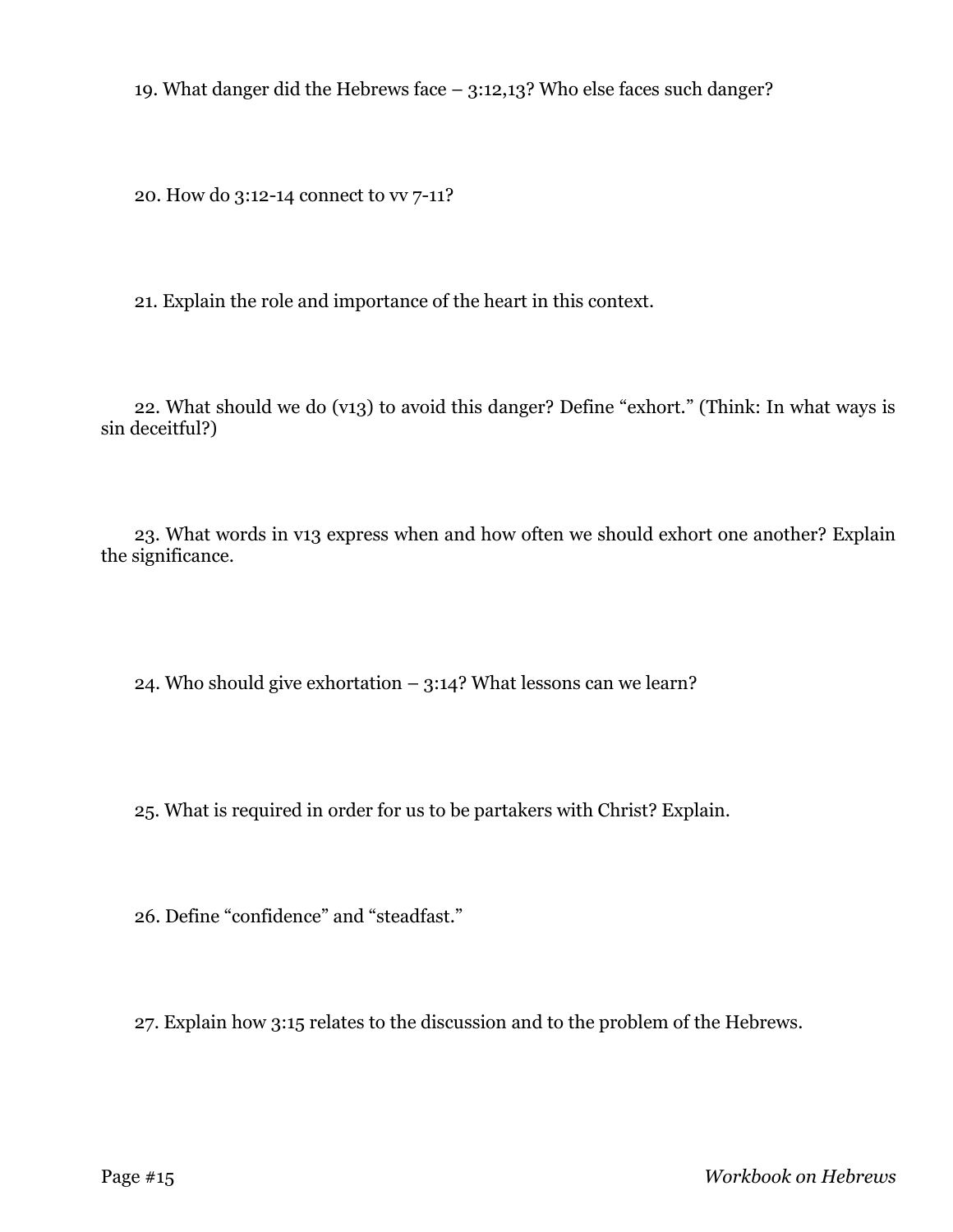28. Compare 3:12-14 to 10:24,25. How do our assemblies relate to our exhorting one another? What can we learn about the importance of attendance?

29. Explain the questions and answers in 3:16,17?

30. How many people sinned? What is the lesson?

31. Name some excuses people sometimes offer for their misdeeds. What did God give as the reason these people were punished?

32. What consequences did they suffer? What is the lesson?

33. Compare the reasons they were punished in 3:18 to the reason given in v19. Explain the connection.

34. What is the "rest" these people could not enter? Give other references.

35. Was this the 7th-day Sabbath rest they did not enter? Proof?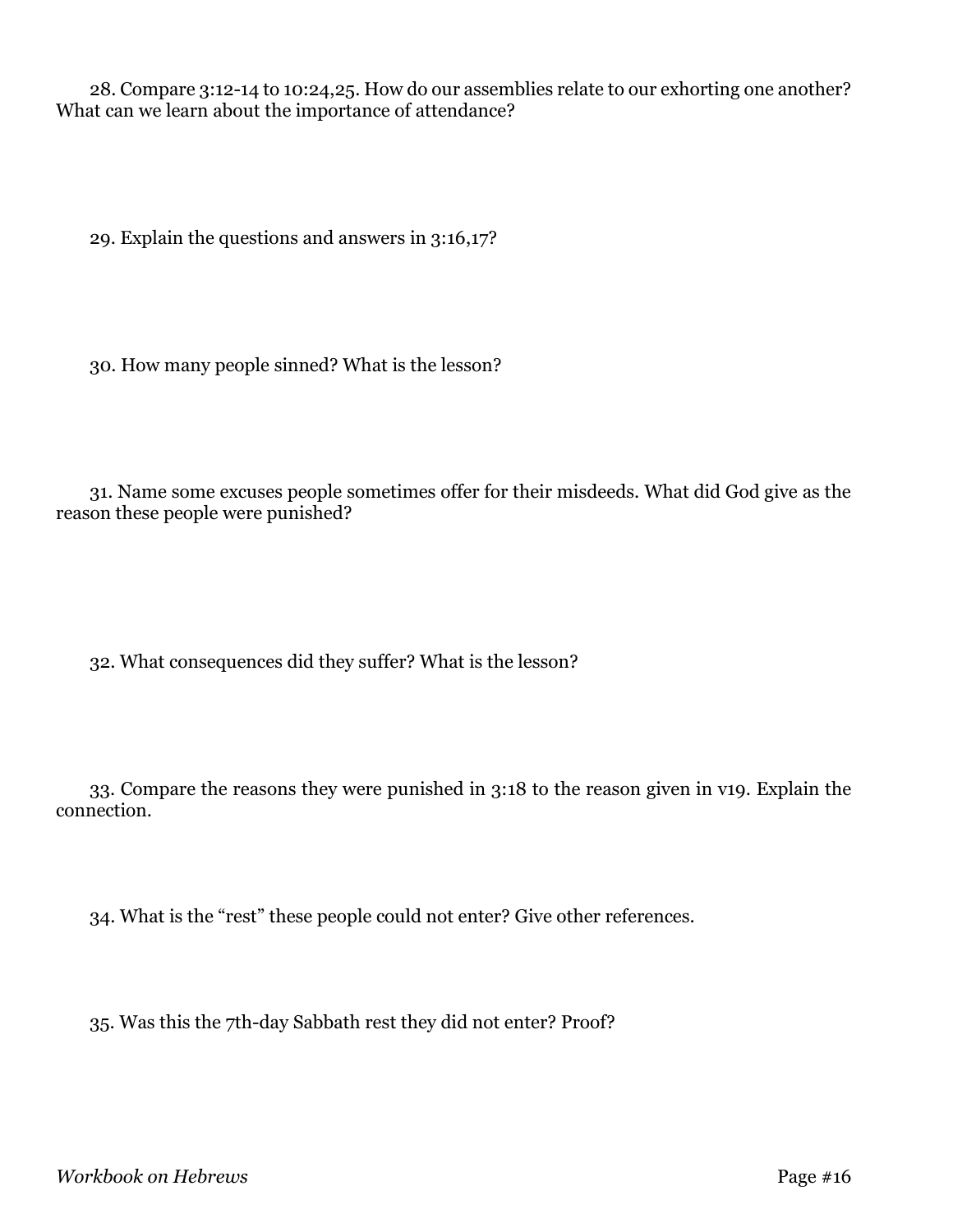Please read Hebrews 4 and answer the following questions: 1. What remains for us  $-$  4:1? What dangers must we beware of? Explain.

2. To whom was the gospel preached – 4:2? In what sense?

3. Again in 4:2, what explanation is given for why Israel could not enter? Explain.

4. What "rest" did Israel not enter? Why didn't they enter (4:1-3)? Who will enter it?

5. What "rest" is mentioned in 4:4? Give b/c/v.

- 6. Is the "rest" of v4 the same as that of vv 3&5? Proof?
- 7. Did God rest before or after He did His work? Application?
- 8. Why did Israel not enter their rest 4:6? How does resting relate to working?

9. How does the author prove that a rest still remains – 4:7? Did David speak to people before or after Israel refused to enter Canaan?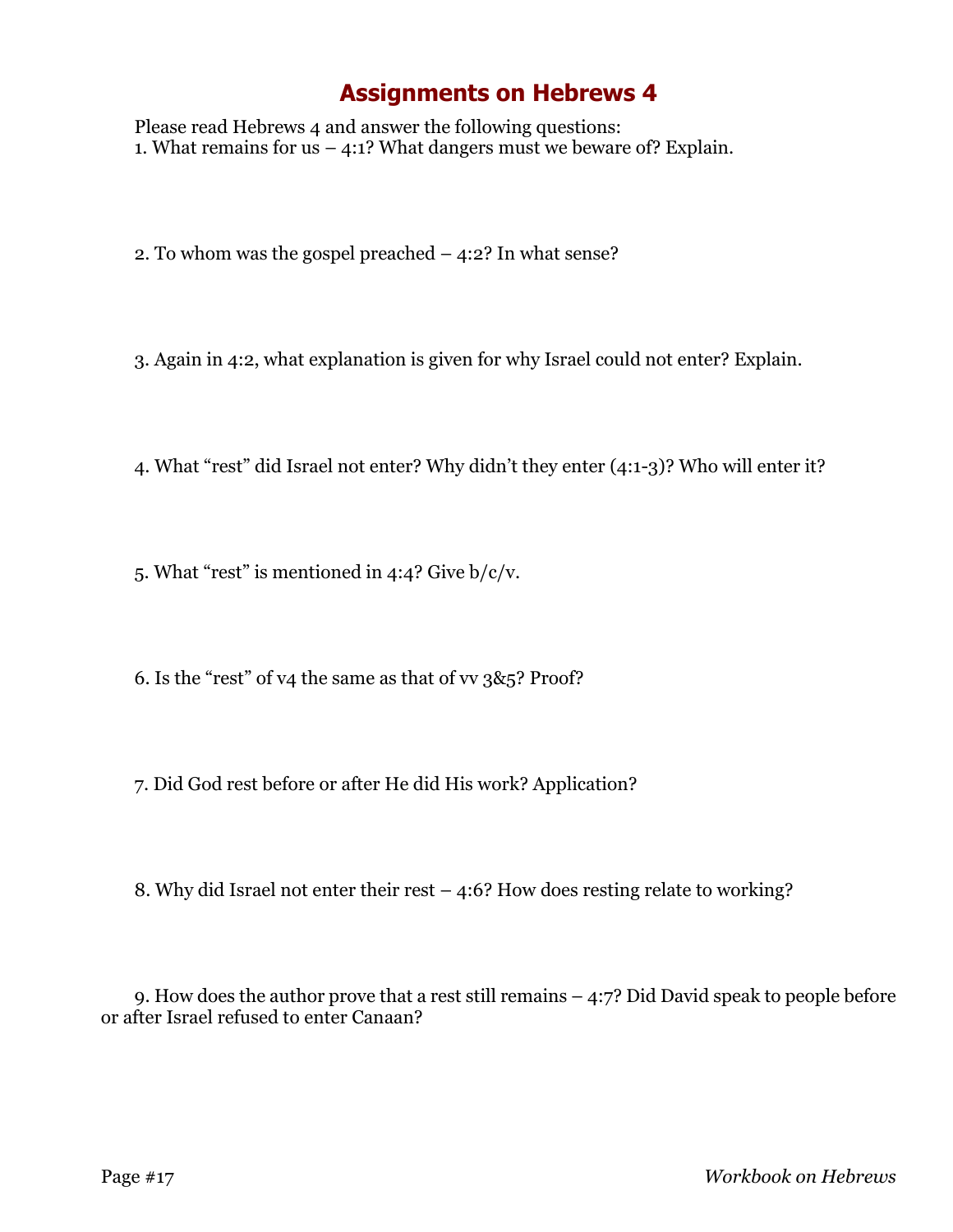10. Did people in the day of Joshua receive the rest David promised – 4:8? Proof? (Note: Some translations say "Jesus" in v8, but check newer translations.)

11. What conclusion does the author reach in 4:9?

12. What similarity exists between our rest and God's – 4:10? Again, what comes first: work or rest?

13. Summarize the different rests referred to in vv 1-10. Is the rest that remains for us the seventh-day Sabbath? Proof?

14. *Special Assignment:* Prove by the Scriptures whether the seventh-day Sabbath is still binding.

15. What conclusion does 4:11 reach regarding the previous verses?

16. Describe the illustration used in 4:12.

17. In what sense is God's word like a sword? What power does it have? Explain.

18. List other *passages* comparing the word to a sword or describing the power of the word.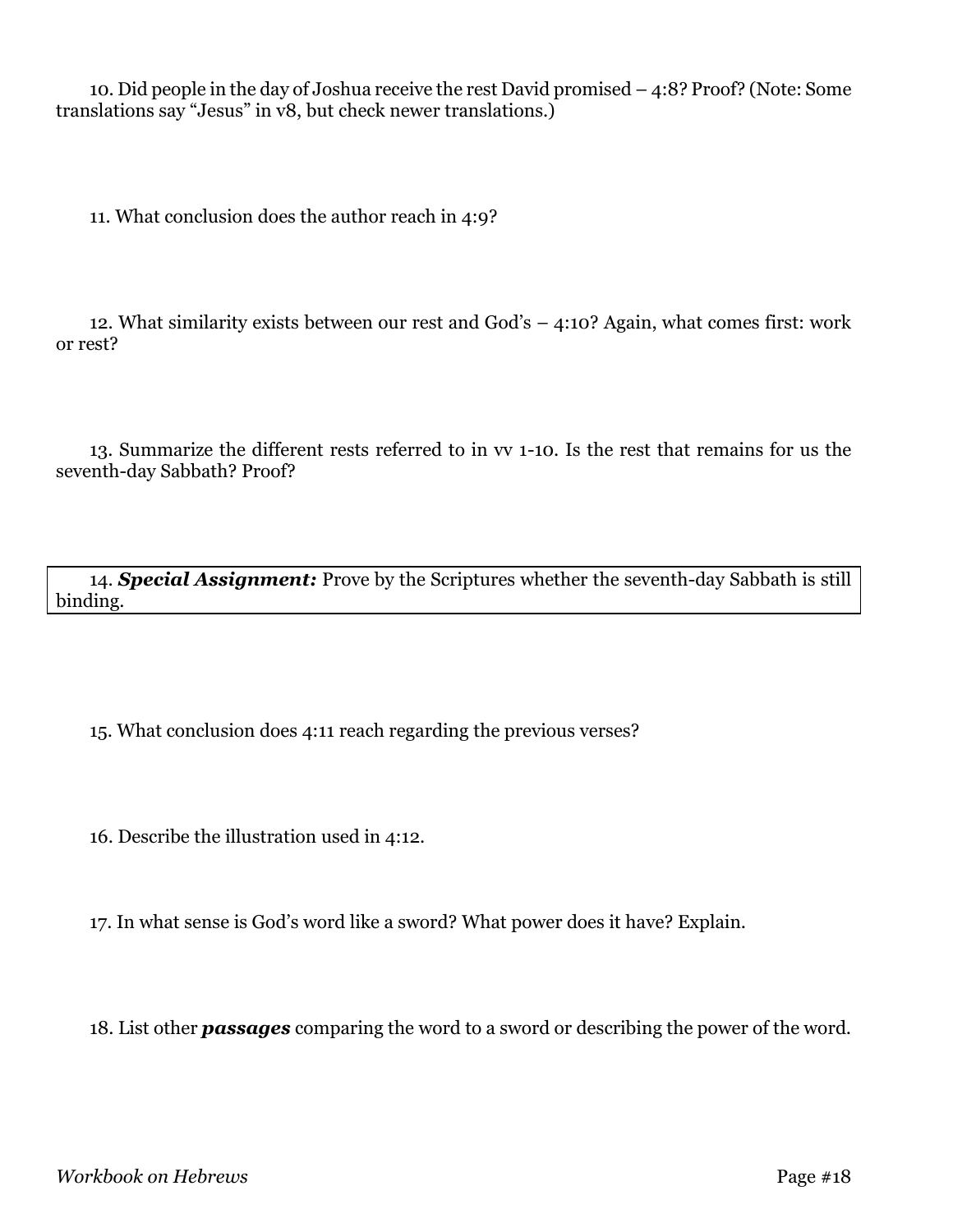19. What does 4:13 teach, and where else does the Bible teach it? (Think: How does this connect to v12?)

20. To what subject does the author return in 4:14? Where else has it been discussed?

21. How can we know Jesus can sympathize with us  $-$  4:15? Where else has this been discussed?

22. What success did Jesus have in dealing with temptation? Where else does the Bible teach this?

23. *Special Assignment:* Describe some temptations Jesus faced.

24. What application does 4:16 make? What is the specific application to the Hebrews?

25. List other *passages* about coming or drawing near to God.

26. *Case Study:* Catholicism says we need Mary as mediatrix between Jesus and us because she is more sympathetic and understanding than He is. How would you respond?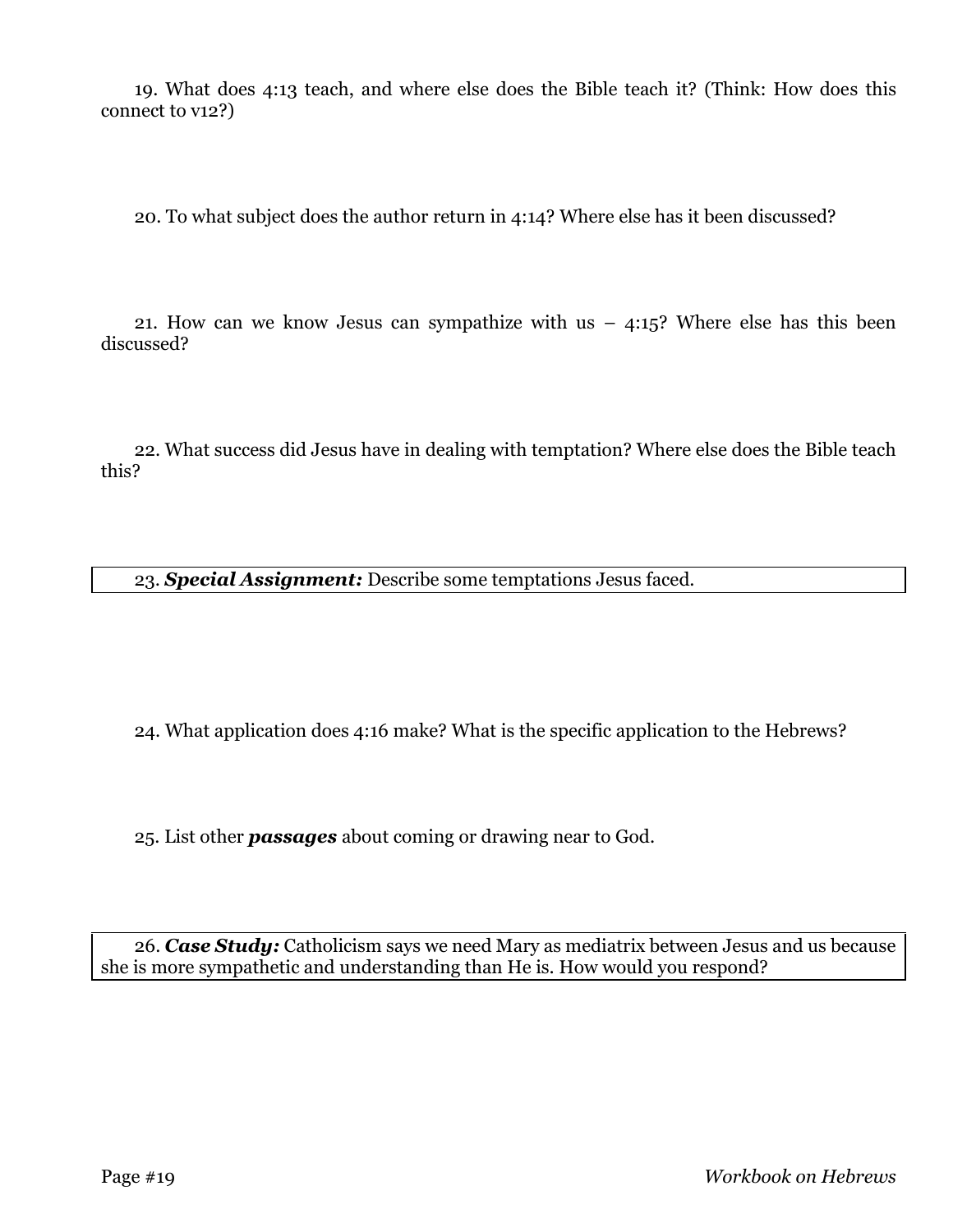Please read Hebrews 5 and answer the following questions: 1. What work do high priests do  $-5:1$ ? Give Old Testament b/c/v.

2. What characteristic does one need to be a high priest according to 5:2? Explain.

3. For whom does he offer sacrifice – 5:3? Why must he offer for himself too?

4. How does Jesus fit the description of vv 1-3?

5. How was a man chosen to be priest  $-5:4$ ?

6. Give b/c/v showing how Aaron was chosen.

7. Do modern denominational "priests" have the qualifications of v4? Explain.

8. What passage is quoted in 5:5 regarding Jesus? What does it teach?

9. What verse is quoted regarding Jesus in 5:6? What does it teach?

10. What does this show about Jesus' qualifications as priest?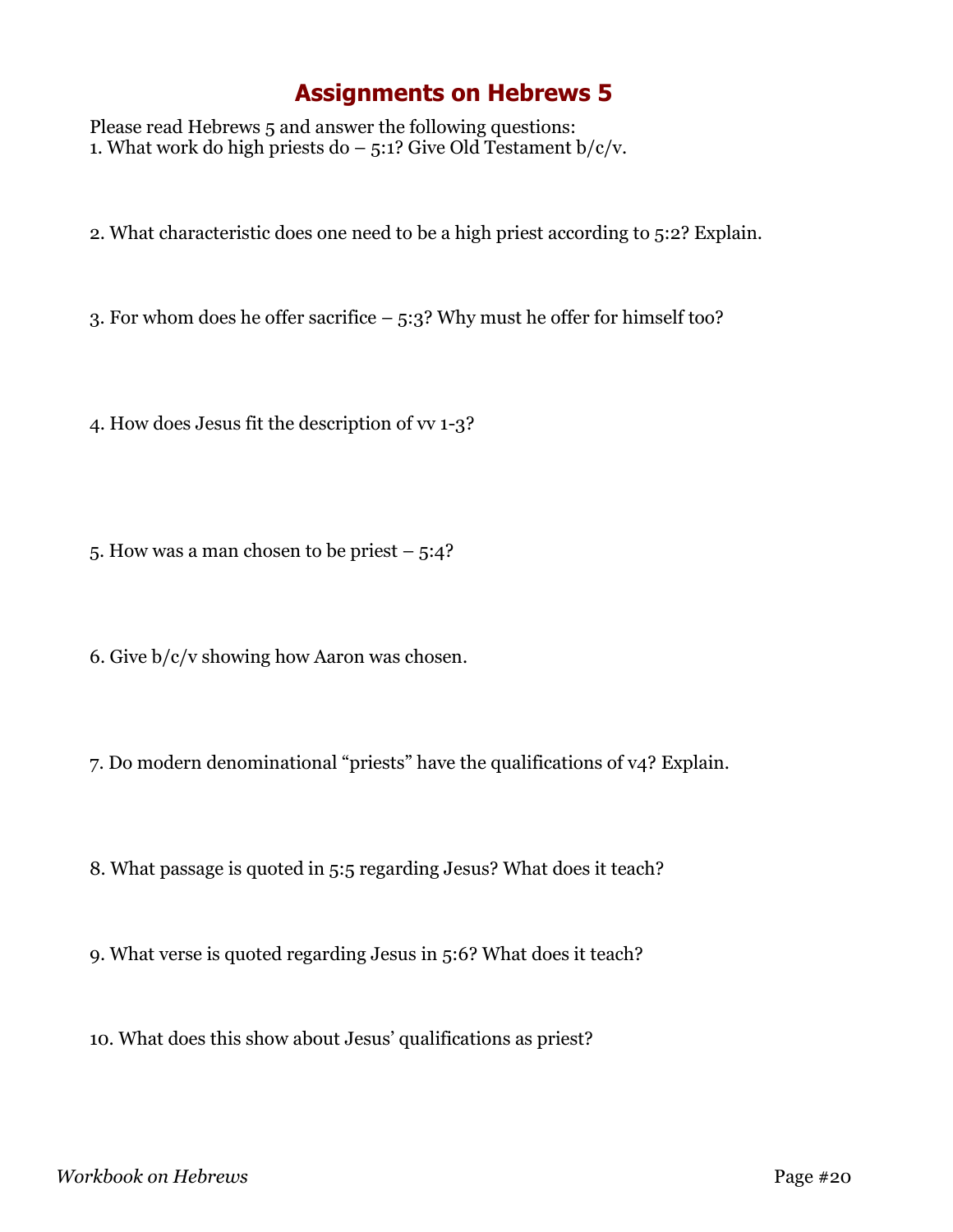11. How does 5:7 describe Jesus' suffering? Define "supplication."

12. Give b/c/v for examples of the suffering of Jesus.

13. How do you know God was able to save Jesus from death (b/c/v)? How do you know God heard him?

14. In what sense did Jesus learn obedience – 5:8. Had He been disobedient before?

15. How did this make Him perfect – 5:9? Where else have similar things been said?

16. In what sense is Jesus the author of salvation? Who will receive salvation?

17. List other *passages* showing the necessity of obedience in salvation.

18. *Case Study:* Many churches teach salvation by faith alone without obedience. How would you respond?

19. Who made Jesus a high priest, and according to what order is He a priest – 5:10?

20. Will it be easy to understand about Jesus' Melchizedek priesthood – 5:11? Why would the Hebrews especially have problems?

21. List other *passages* about people who do not understand or are dull of hearing.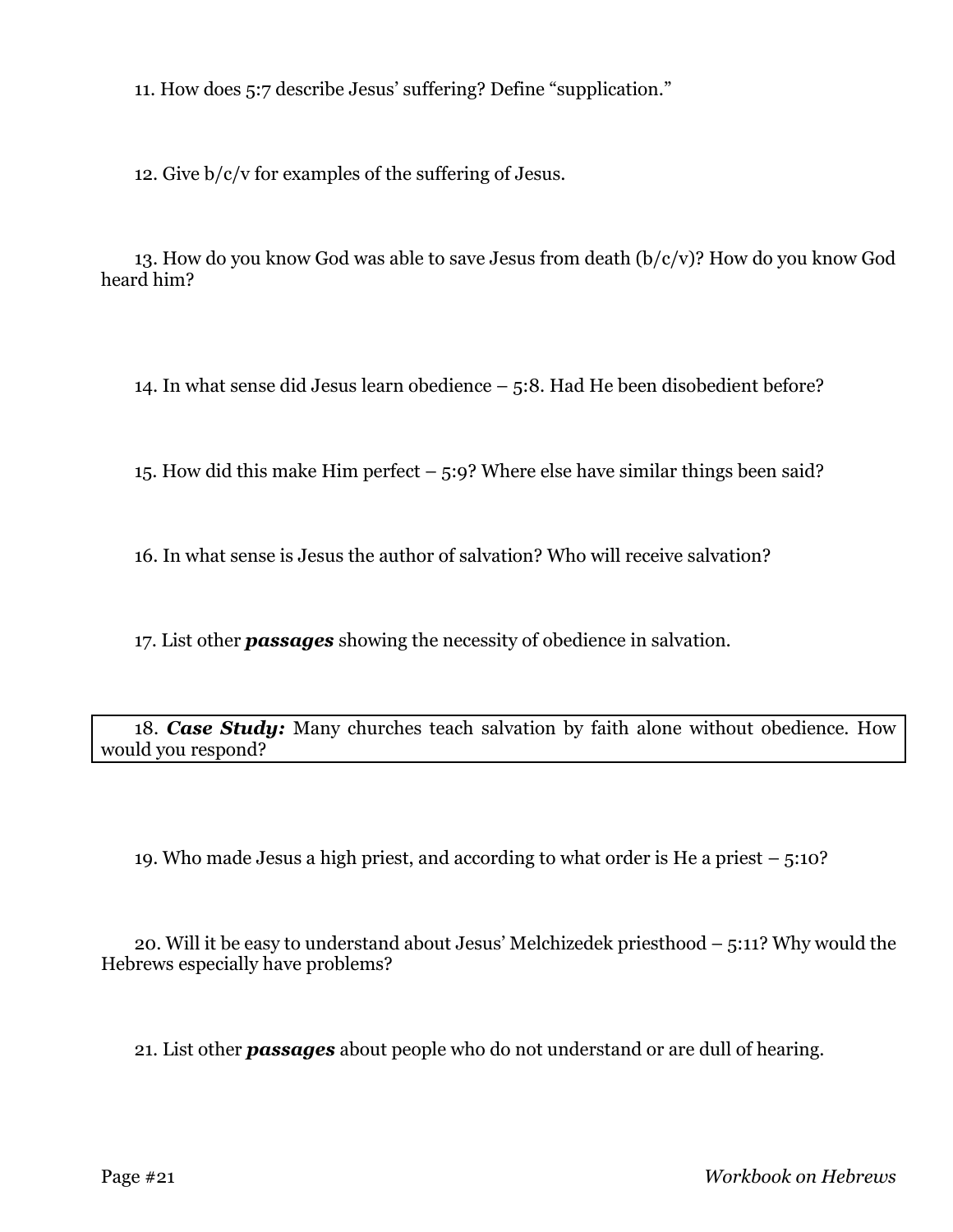22. Explain the connection between teaching and the length of time one is a Christian  $-5:12$ . (Think: Should all Christians be teachers? Explain.)

23. List other *passages* regarding the importance of teaching.

24. Why were these people not teachers? Explain why teachers need knowledge.

25. List other *passages* about the importance of knowledge and Bible study.

26. What is meant by "first principles"? Define "oracles."

27. Explain the illustration of milk and meat (solid food)  $-5:13,14$ .

28. Give other *passages* about the importance of growing and maturity. (Think: Is it wrong to be a baby? What is the author's point?)

29. What is required in order to understand God's word (v14)? Define "discern."

30. Explain the point of v14. What is the connection between exercise and discernment?

31. *Special Assignment:* Define "necessary inference." Explain the connection between v14 and necessary inference. Give other passages relating to necessary inference.

32. Explain the application of vv 12-14 to the Hebrews' problem.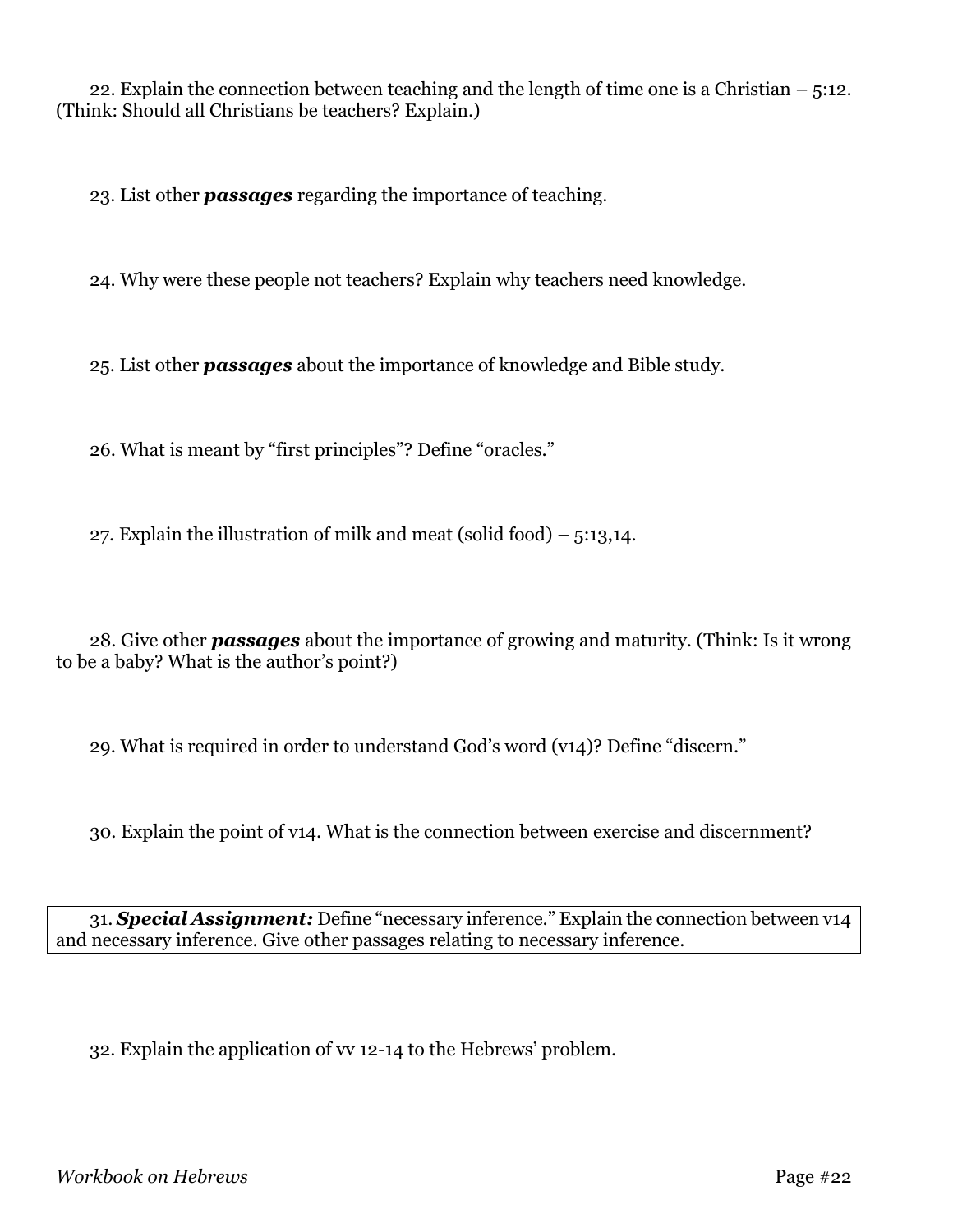Please read Hebrews 6 and answer the following questions:

1. List 6 examples of "first principles" – 6:1,2.(Think: Can you explain the Bible teaching about each of these?)

2. As time passes, what should Christians do with the first principles? What was the application to the Hebrews?

3. What lessons can Bible teachers learn from 6:1-3? What can all members learn?

4. What is meant by "laying on of hands" (v2)? Give Bible examples. (Think: Why is "baptisms" plural? What is meant?)

5. What subject is discussed in 6:4-8? Why did the Hebrews need to consider this? (Think: What does this have to do with 5:12-6:3?)

6. List 4 characteristics of the people discussed in vv 4,5.

7. *Define* "enlighten." What is the heavenly gift? (Think: How can one partake of the Holy Spirit?)

8. What do vv 4,5 tell you about who these people were? Were they saved or unsaved? (Think: What are the powers of the age to come?)

9. What does 6:6 say about these people if they fall away?

10. *Special Assignment:* List other *passages* and examples about children of God who sin. Can such people repent and return to God?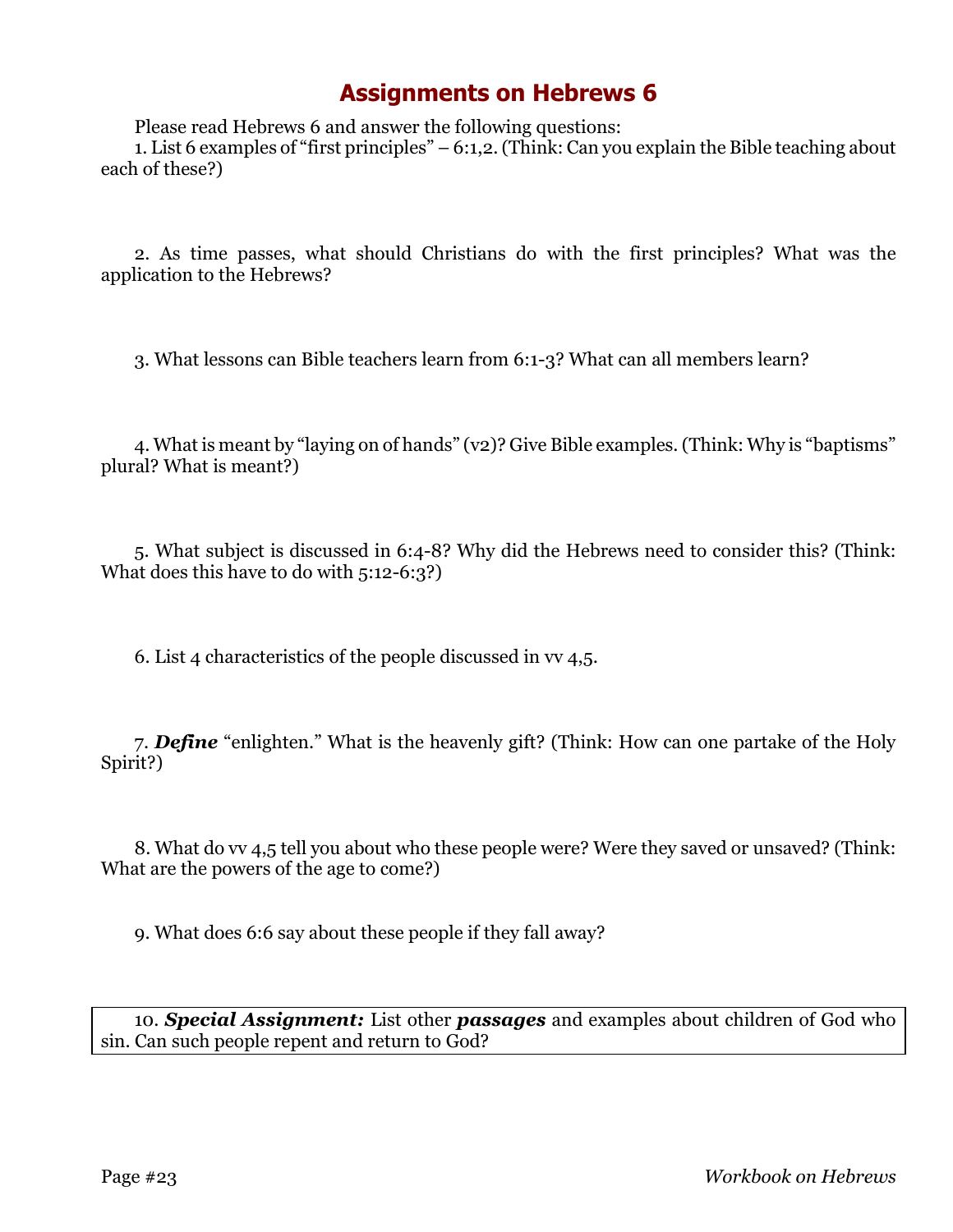11. What do such people do to Jesus – 6:6? (Think: Does this help explain why these cannot be restored to repentance? In what sense is it true that this is impossible?)

12. What results can earth produce, and what consequences come as a result – 6:7,8?

13. Explain this illustration. What is the application to the Hebrews and to us?

14. Explain the application to "once saved, always saved."

15. Was the author convinced the Hebrews would be lost – 6:9? Explain.

16. Why did he still have hope for them – 6:10?

17. Will God forget what we have done? Explain. (Think: What lessons should people and teachers learn?)

18. *Define* "diligence" and "sluggish" (or "slothful") – 6:11,12.

19. Instead of falling, what did the author want them to do? How long should they continue?

20. List other *passages* regarding laziness, neglect, or indifference.

21. Whom should we imitate? Explain and give examples. (Think: What is the application to the Hebrews?)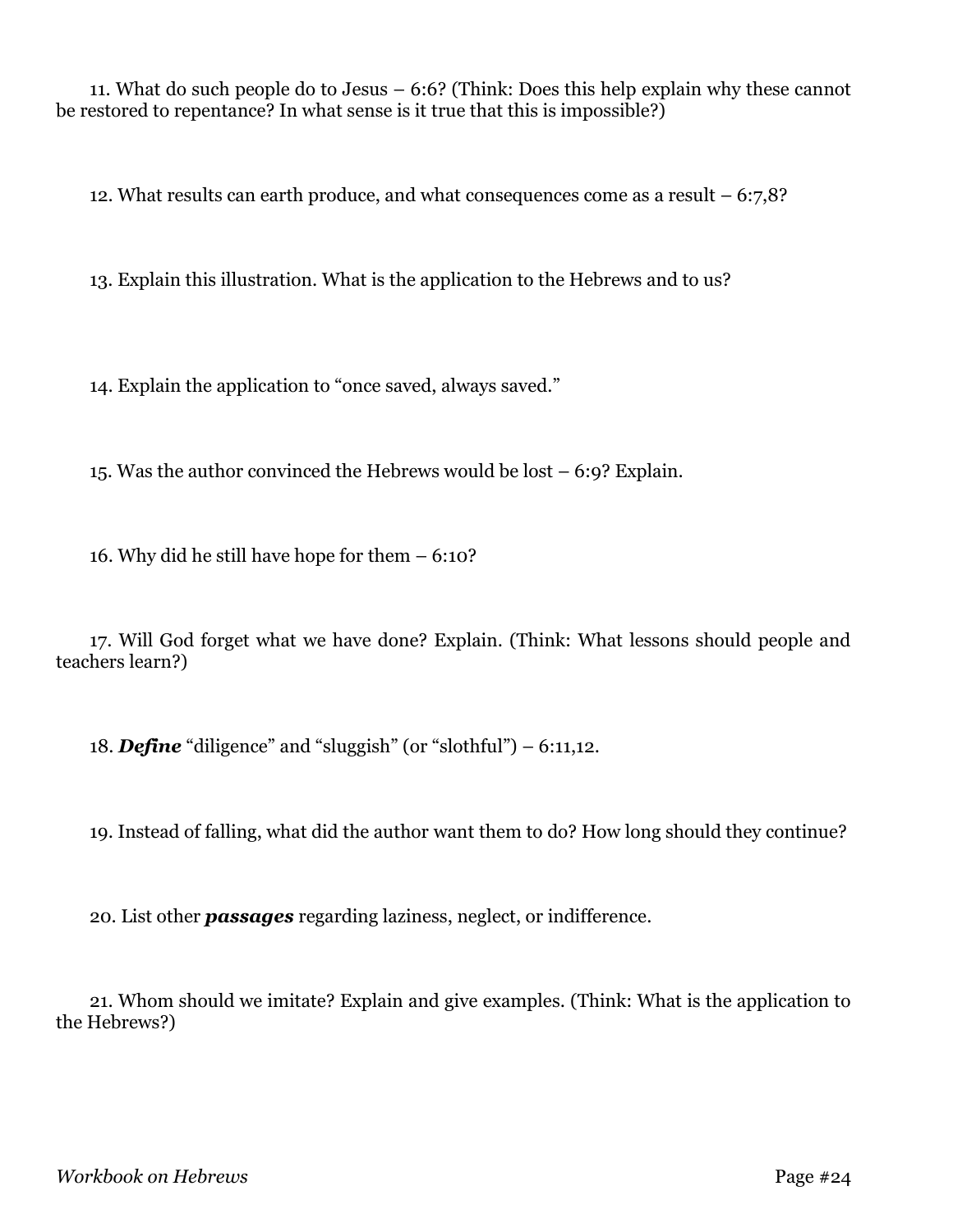22. *Case Study:* Some people have a double standard, expecting much of church leaders but expecting less of themselves. Give some examples of this. Explain the application of 6:11,12.

23. What promise does the author discuss beginning in 6:13? Summarize the whole promise God made to this man? Give  $b/c/v$ . (Think: Why would the author bring this up here?)

24. Why would Abraham and these promises be of special interest to the Hebrews?

25. Describe the point in Abraham's life at which God swore to him with an oath – 6:14. What event preceded this oath? In what sense was this after he had patiently endured?

26. Describe the fulfillment of God's promise to Abraham (6:15). Proof?

27. What was the purpose of oaths – 6:16,17? By whom did God swear? Why not by someone else?

28. What did God's oath accomplish – 6:17,18? How did it benefit the Hebrews and us?

29. What are the two immutable things (v18)?

30. Why is hope important to us – 6:19? How is it like an anchor?

31. What did the high priest do behind the veil? Give b/c/v.

32. How is Jesus like the high priest? What subject is reintroduced in 6:20? (Think: Explain the idea of the anchor entering the presence behind the veil  $-$  v19.)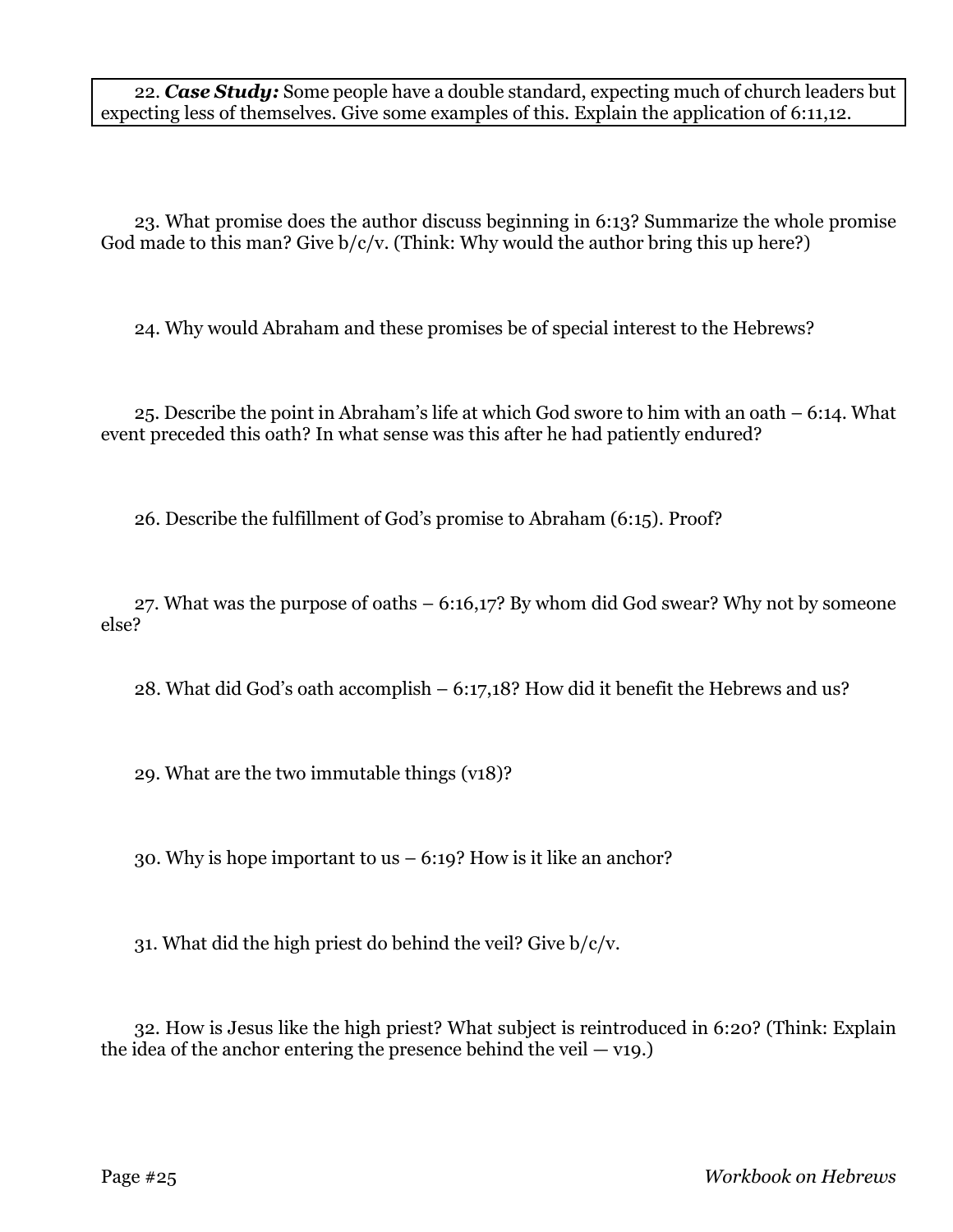Please read Hebrews 7 and answer the following questions: 1. Look over chap. 7, especially vv 1-10. What theme is discussed?

2. What does the Old Testament say about Melchizedek (give  $b/c/v$ )?

3. What terms or names describe Melchizedek – 7:1,2? Think carefully about these terms, then explain how they differ from what the Law of Moses would allow.

4. 7:3 is especially difficult. In what sense was Melchizedek "without father, without mother, without genealogy, having neither beginning of days nor end of life"? Were these things physically true of Jesus?

5. How does v3 differ from priesthood under the Law of Moses? What is the point regarding Melchizedek priesthood?

6. What did Abraham give Melchizedek – 7:4? What does this show about Melchizedek?

7. Who received tithes under the Law of Moses  $-7.5$ ? Give  $b/c/v$ .

8. What was the purpose of these Old Testament tithes? *Define* "tithes." (Think: Does anything here prove people must tithe today? Explain.)

9. How was the case of Abraham and Melchizedek similar to tithing under the Law of Moses? How was it different?

10. What did Melchizedek do for Abraham – 7:6?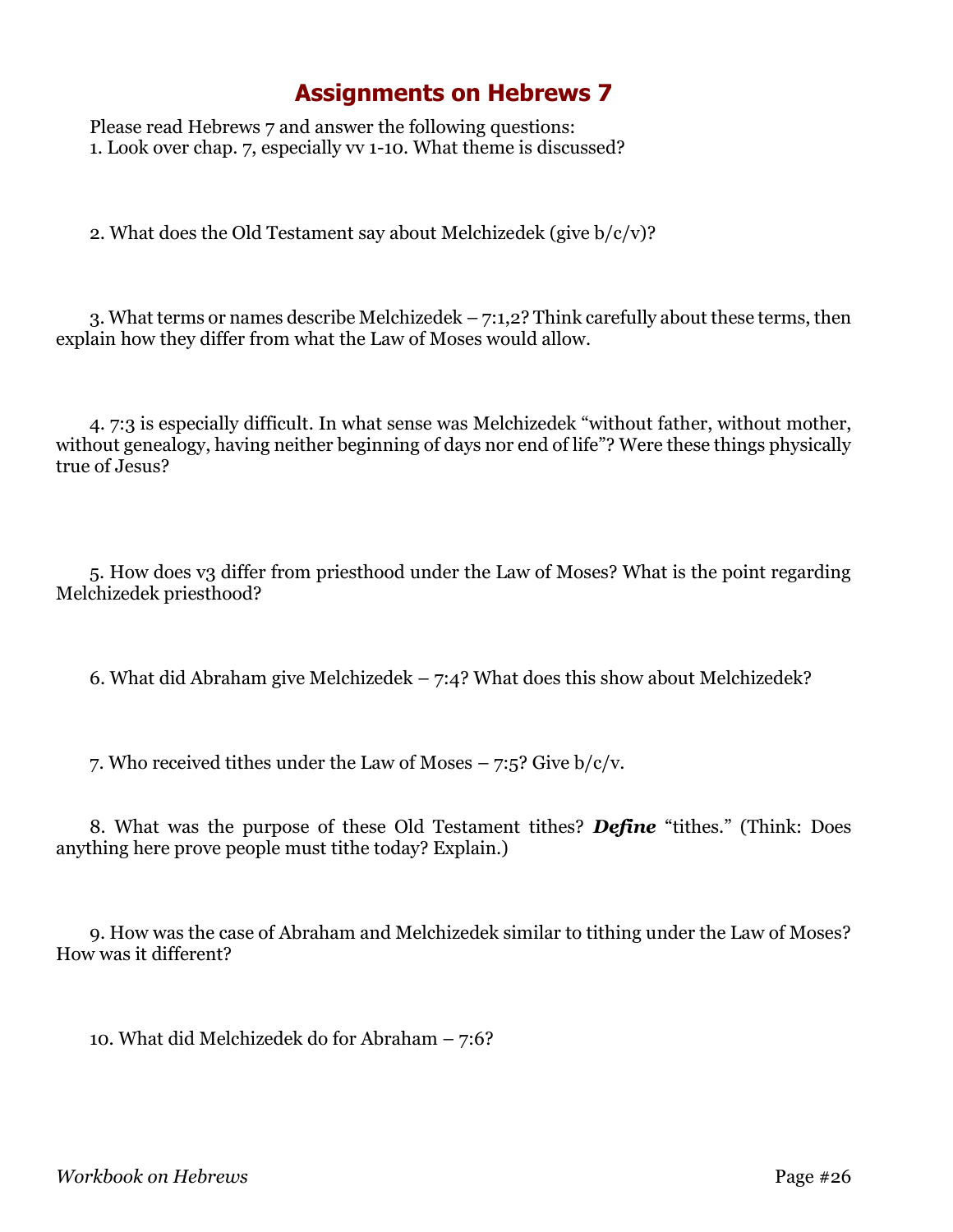11. What principle is stated in 7:7 regarding blessing? Give Bible examples.

12. What does this prove about Melchizedek? (Think: How would this surprise Hebrews?)

13. What difference does 7:8 show between Melchizedek and the Levitical priesthood?

14. What does 7:9,10 say about Melchizedek and Levites? In what sense is this true?

15. What is the point of vv 9,10? (Hint: Who is greater: Abraham or Levi? Who is greater Abraham or Melchizedek?)

16. Summarize the point of vv 4-10 (note v4). (Think: How would this affect Hebrews?)

17. What is the application of this discussion to Jesus?

18. What conclusion does 7:11 reach regarding the Levitical priesthood? What does this prove about the Levitical priesthood as compared to Jesus' priesthood?

19. What is the connection between the Levitical priesthood and the law? (Think: In what sense is "perfection" meant here? Did God make a mistake in ordaining the Old Testament priesthood? Cf. 7:18,19; 10:1-18.)

20. *Special Assignment:* Consider vv 4-11 (and following) as regards the use of necessary inferences. Define "necessary inference." Explain several necessary inferences used in these verses. What should we learn about the use of necessary inferences?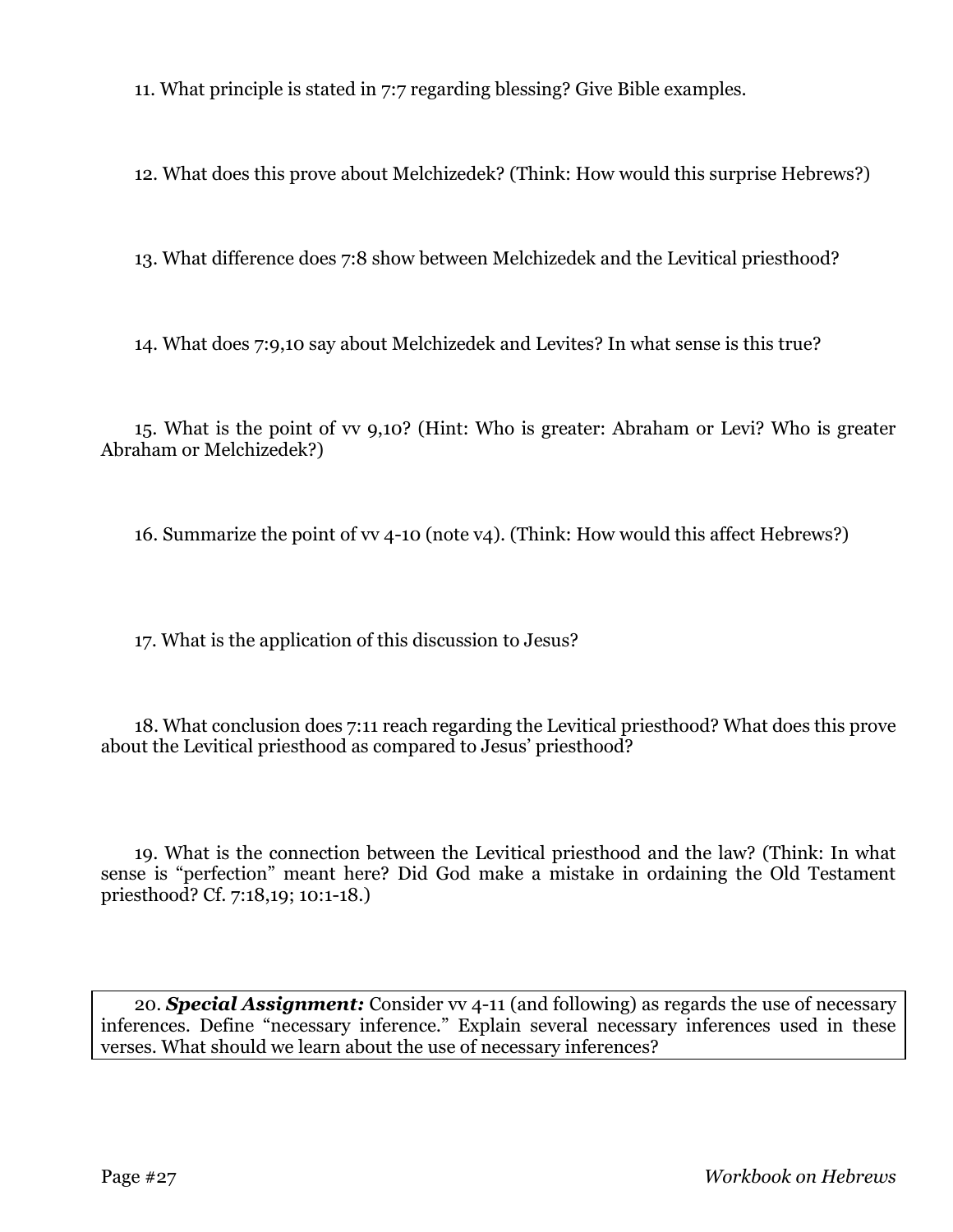21. What conclusion is reached in 7:12? Explain the significance.

22. This is the first direct statement in Hebrews that the law has been changed. Where else does the New Testament teach this?

23. Explain how 7:13&14 confirm the conclusion of v12. (Hint: Compare the tribes of the kings and priests.)

24. How did the Old Testament indicate the tribe from which the Messiah would come? (Think: Again, how does this demonstrate the use of necessary inference?)

25. What did Moses say about priests of the tribe of Judah – 7:14? What does this prove?

26. *Special Assignment:* Explain the concept sometimes called "silence of Scripture." Explain how the Bible establishes it as valid.

27. How long did Psalm 110 promise the Messiah would serve as priest  $-7:15-17$ ? How did this differ from Old Testament priests?

28. In what sense did Old Testament priests serve according to a carnal commandment?

29. What two offices did Melchizedek hold (cf. v1)? So what two offices did Jesus hold?

30. What does this prove about when Jesus became king? What application can be made to premillennialism?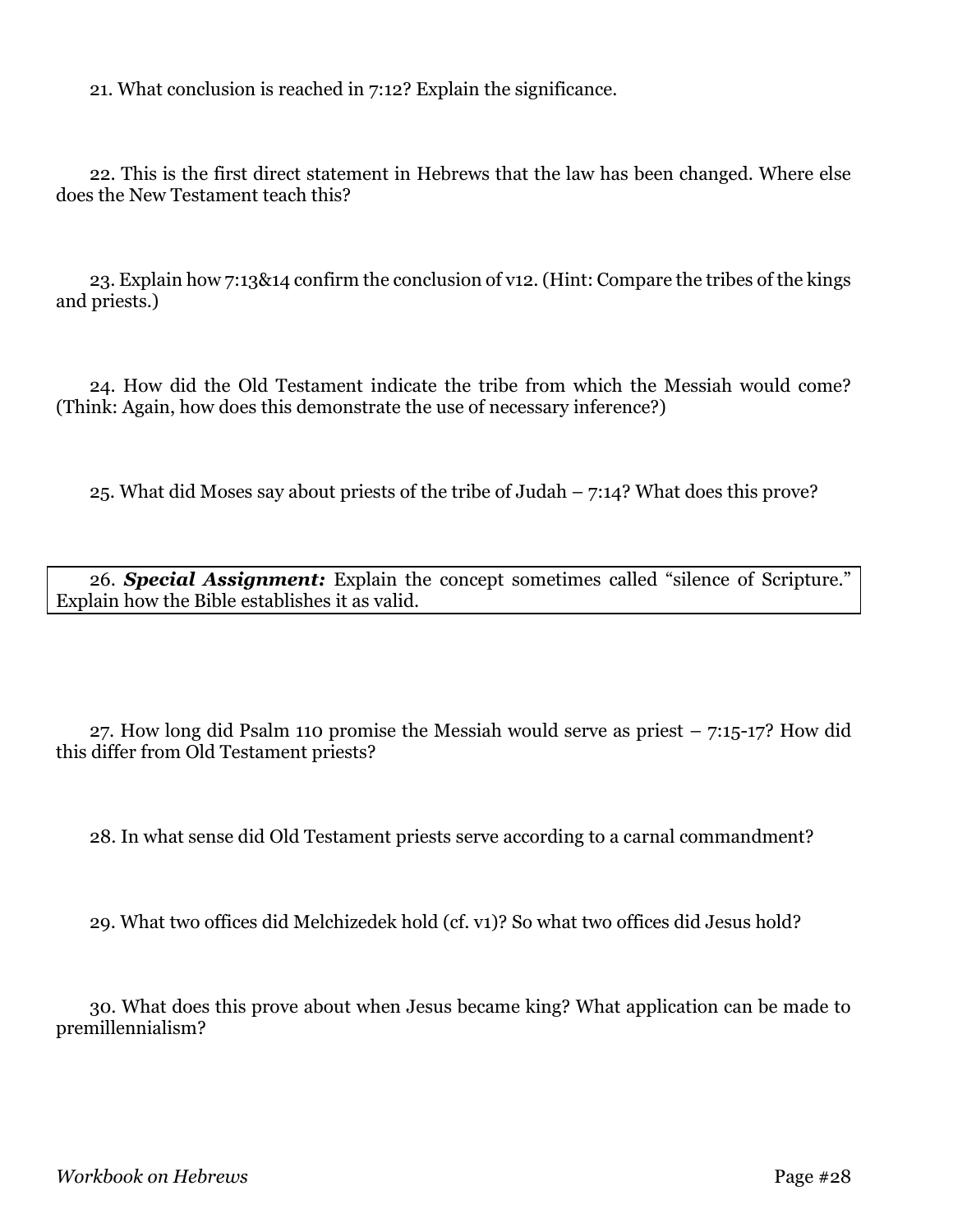31. List phrases in 7:11-15 that indicate conclusions (inferences) are being drawn.

32. What is the status of the former commandment  $-7:18$ ? Where else has this been said?

33. Why was this done to the law – 7:18,19? Explain.

34. In contrast to this, what do we have now (v19)? In what way is this better?

35. What further advantage did Jesus have as priest – 7:20,21? How did this compare to Levitical priests?

36. Where is this oath recorded, and what did it say? (Think: Where else have we read of an oath of God?)

37. Define "surety"  $-7:22$ . What is our surety?

38. How does the new covenant compare to the old? Explain.

39. Define "covenant."

40. How does Jesus' priesthood differ from Old Testament priests according to 7:23,24? Why is this an advantage?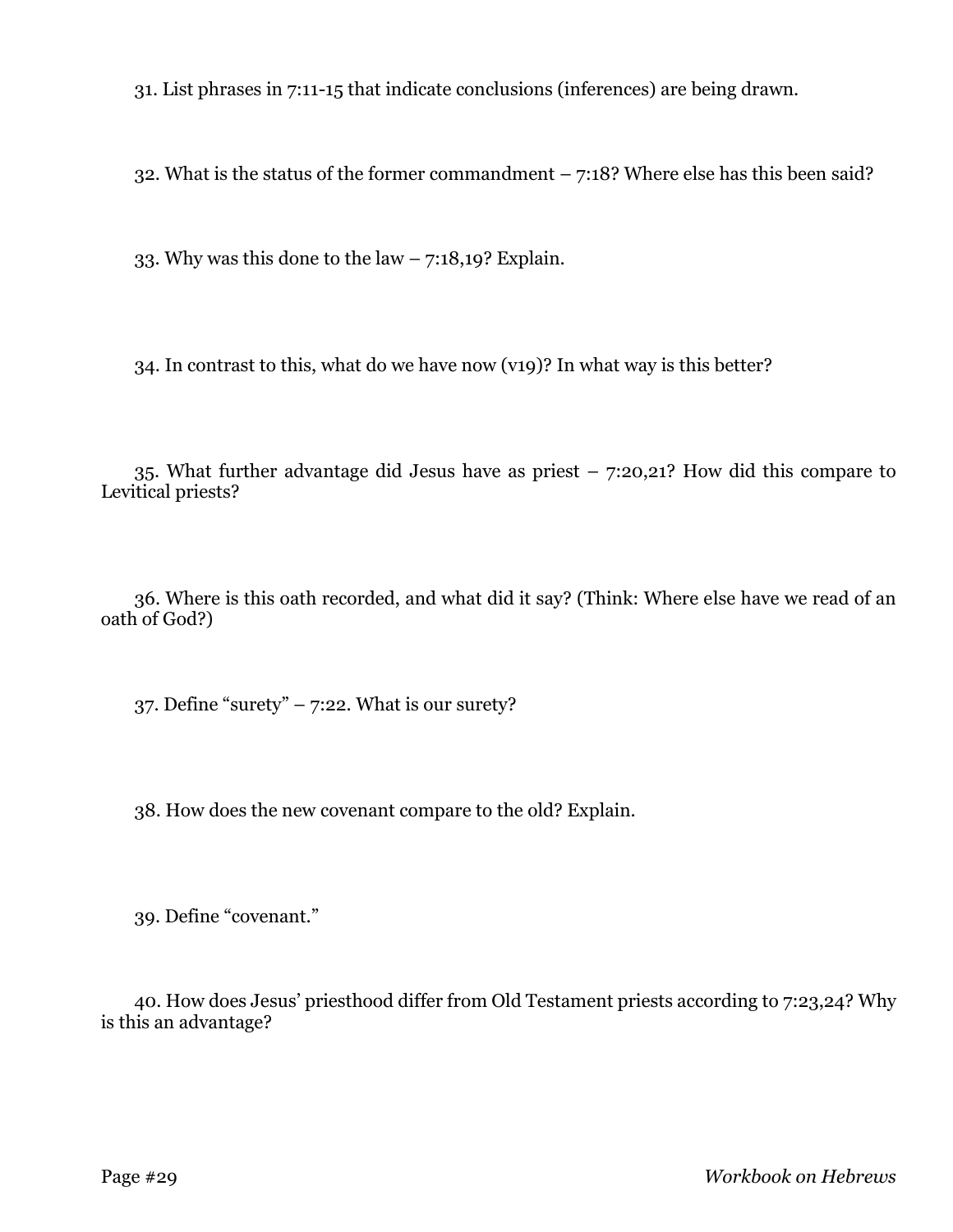41. What is the application of all this to the Hebrews and to us?

42. What can Jesus do for us  $-7:25$ ? In what sense is this true?

43. How does v25 relate to the previous verses? What does this teach regarding salvation by way of Old Testament priests or anyone else?

44. Define "intercession."

45. How does 7:26 describe Jesus as High Priest? List terms used and define them.

46. How did Old Testament priests differ from Jesus' characteristics – 7:26,27?

47. Why is Jesus' character an advantage to His priesthood  $(v27)$ ?

48. What sacrifice did Jesus' offer? Where else is this stated?

49. How often did Jesus offer this sacrifice? How does this compare to Old Testament sacrifices?

50. How did Jesus' character distinguish Him from the Old Testament priests – 7:28?

51. Summarize the advantages of Jesus as priest according to vv 20-28.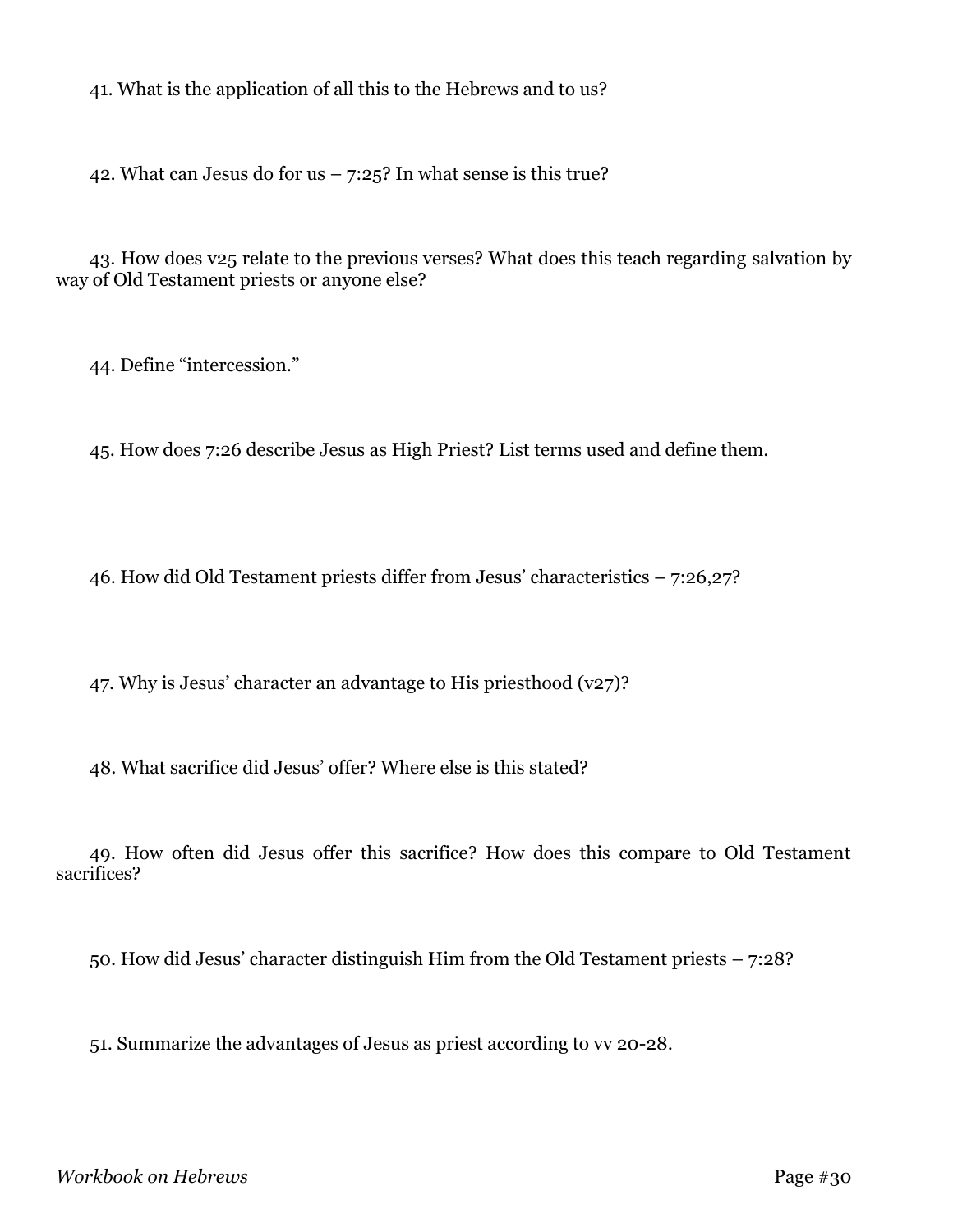Please read Hebrews 8 and answer the following questions: 1. What main point is the author making – 8:1? Explain the connection to chap. 7.

2. Explain the significance of Jesus being at God's right hand. Where else have we studied about this?

3. If Jesus is now at God's right hand, what does this prove about His role as King (cf. Psalm 110 and Heb. 7)?

4. Where does Jesus serve as minister – 8:2? How did this differ from the Old Testament? (Think: What is this "true tabernacle"?)

5. What work do priests do  $-8:3$ , and where else have we read this?

6. What does 8:4 teach about Jesus' priesthood? Where else has this been taught? (Think: How could priests offer sacrifices according to the law, if the law had been annulled?)

7. What purpose did these Old Testament sacrifices serve – 8:5? List other passages referring to Old Testament practices as shadows, copies, etc.

8. *Define* "shadow" – 8:5. In what sense are Old Testament sacrifices like a shadow?

9. What instructions had God given Moses? Why would this matter?

10. What should we learn from the importance of patterns  $(v_5)$  and from the theme of vv 1-5 in general?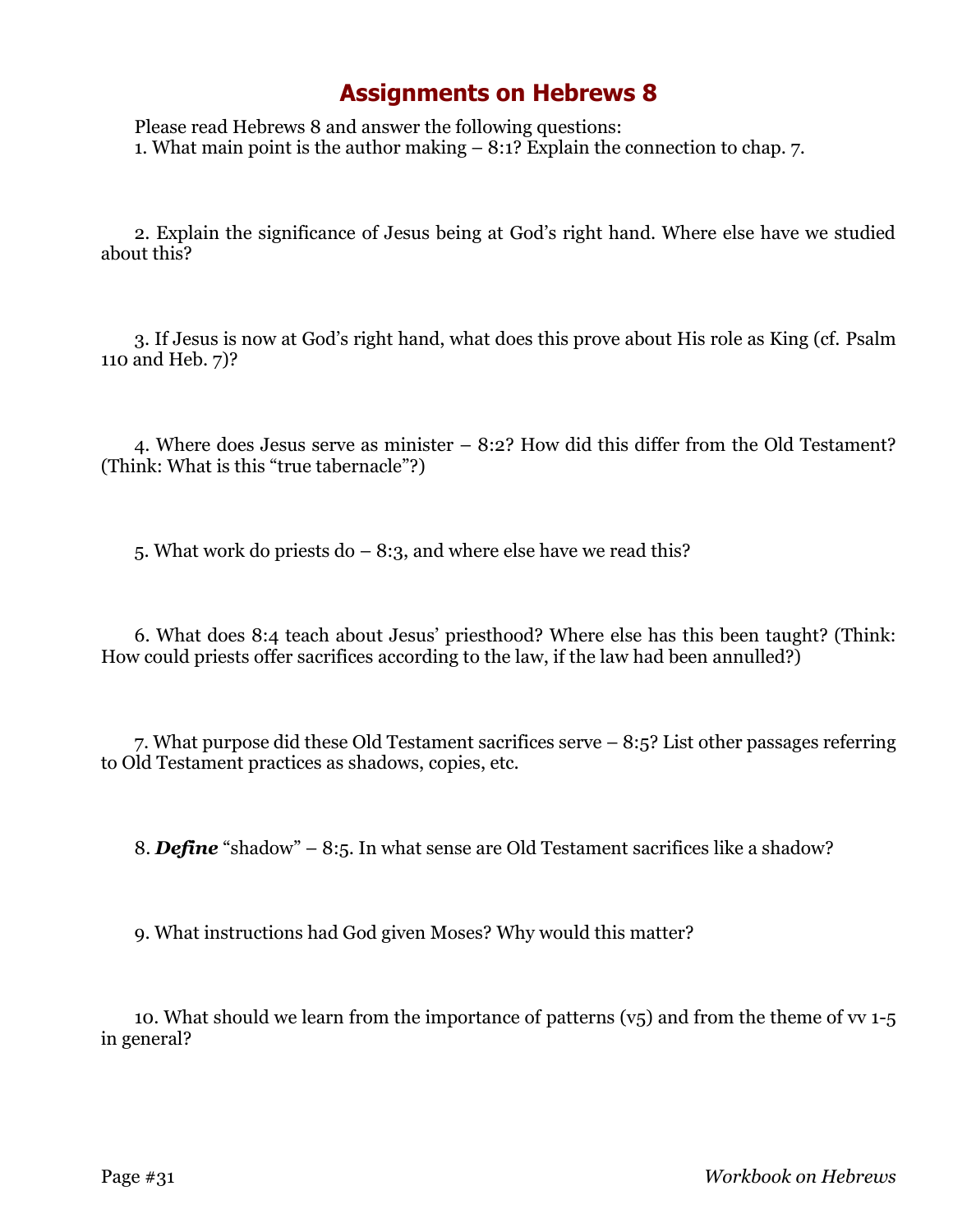11. Compare Jesus' ministry and covenant to that of Moses – 8:6. Where else have similar things been said?

12. In what sense is Jesus a mediator? Give other  $b/c/v$ .

13. Explain the point of 8:7. In what sense was the first covenant not faultless? Where else have such things been said?

14. How do we know God planned a second covenant? What passage is quoted in 8:8-12? Summarize the point. (Think: With what/whom did God find fault? Cf. v9.)

15. What is the significance of the fact this passage is quoted from the Old Testament? Why does the author make a point of quoting it?

16. Where else in Hebrews has the author been able to use the Old Testament to prove the law would change?

17. With whom would this covenant be made – 8:8? (Think: Does this exclude all Gentiles? Explain.)

18. What covenant was the first one – 8:9? Prove what covenant this refers to. Does it include the 10 Commands?

19. What reason does v9 give for this change of covenants?

20. Is this new covenant just an addition to the first, while the first also continues in effect? Prove your answer.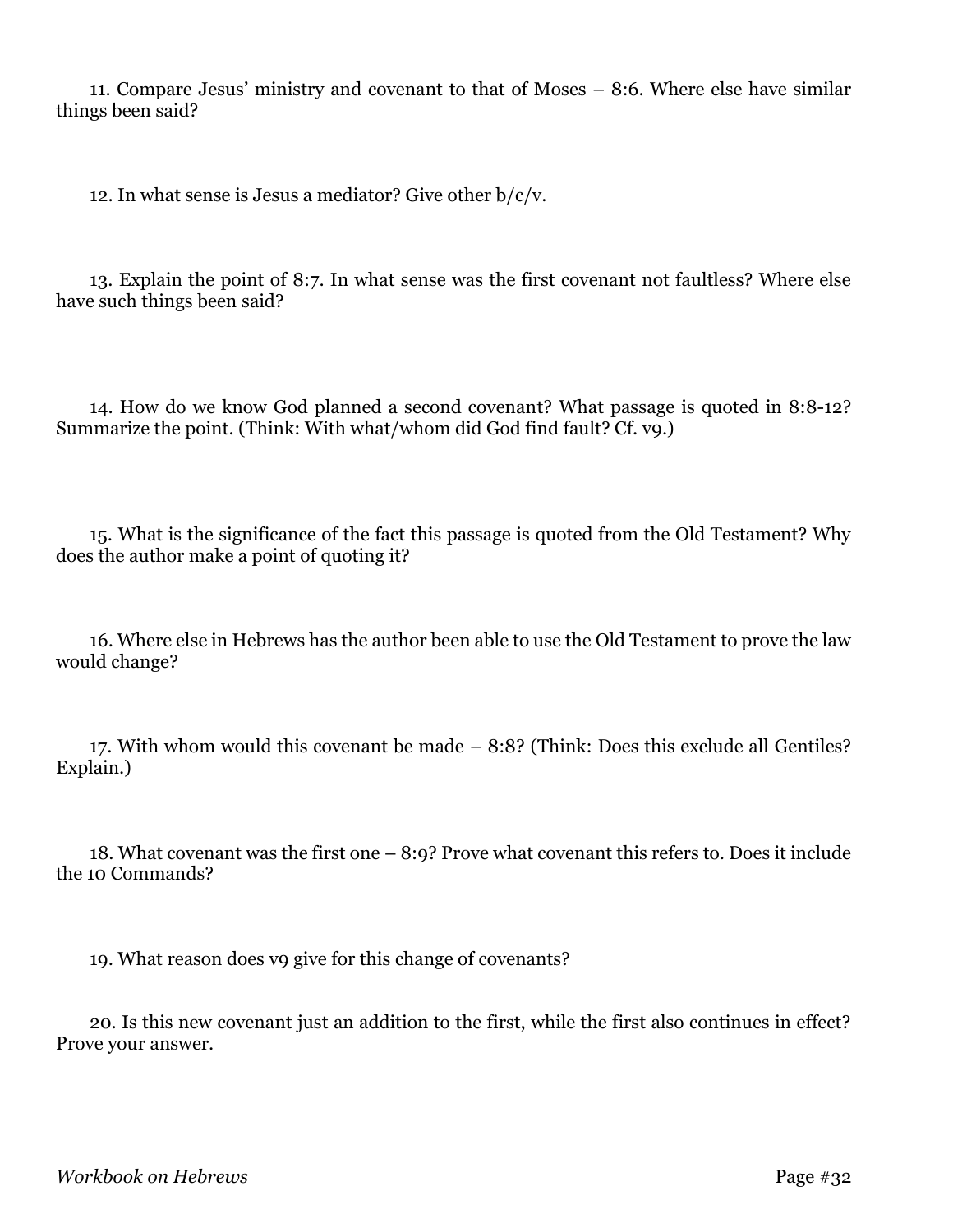21. Where should New Testament laws be written – 8:10? How does this happen?

22. Explain how one comes into covenant relationship with God in the New Testament – 8:11 (see other passages)?

23. How does this differ from the Old Testament? Where were Old Testament laws written? How did one come into covenant relation under the Old Testament?

24. What relationship do we have with God under the New Testament?

25. What is not be needed under the New Testament (v11)? What reason is given?

26. Explain why everyone in the New Testament will know the Lord? How does this differ from the Old Testament? (Think: Is teaching not needed under the New Testament? How does this verse harmonize with other passages about teaching?)

27. *Case Study:* Many churches baptize babies, thinking this somehow dedicates them into a relationship with God. Explain how this context in Hebrews applies to the practice.

28. What blessing does the New Testament promise according to  $-8:12$ ? Where else is this quoted in the New Testament?

29. How does this differ from the Old Testament (see chap. 10)?

30. What is the consequence of all this to the Old Testament – 8:13? Note the contrast throughout the context between the first (old) covenant and second (new) covenant. What should we learn? (Think: Why does he say the Old Testament is "becoming" obsolete and "ready" to vanish away?)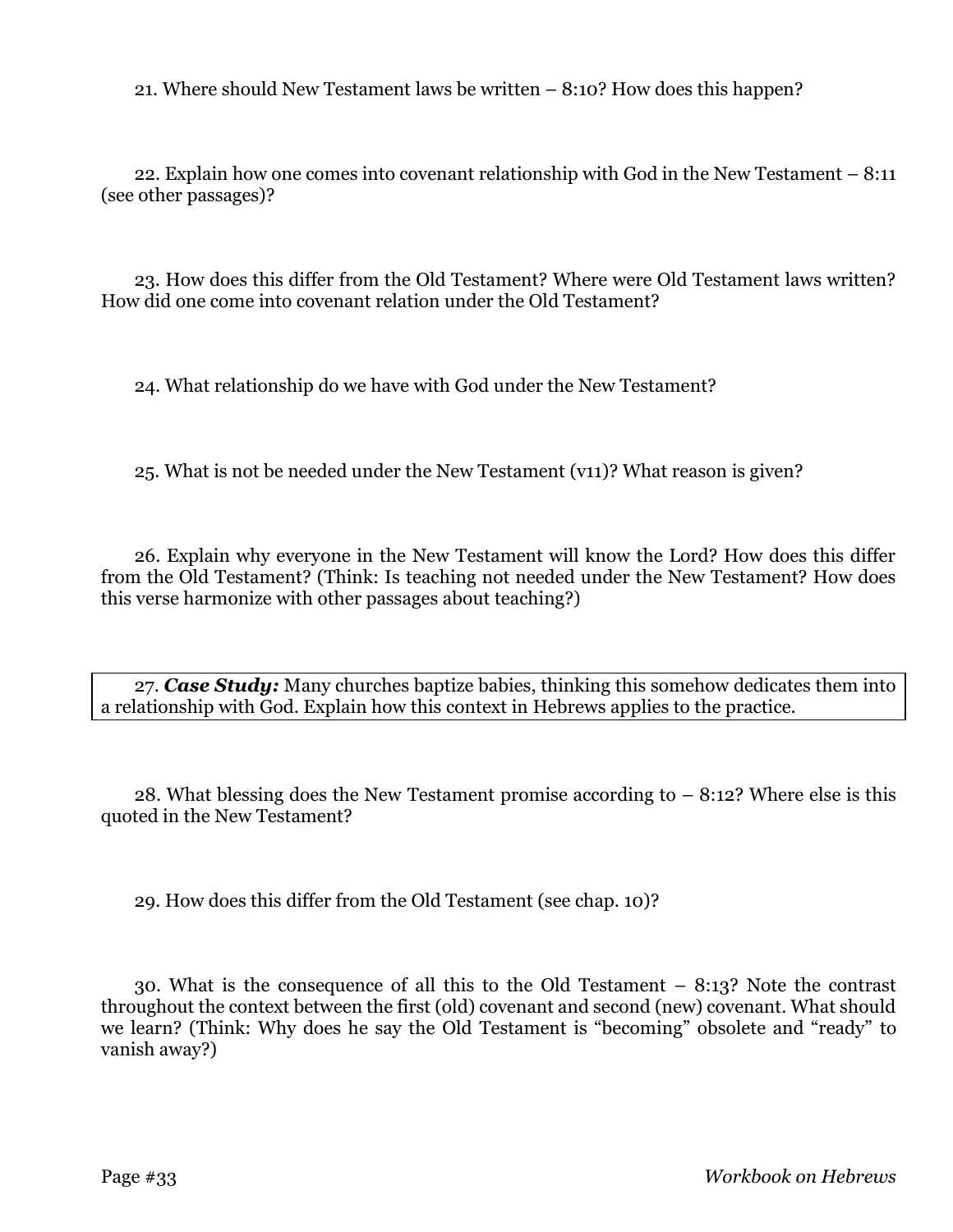Please read Hebrews 9 and answer the following questions: 1. Name the two main sections of the tabernacle.

- 2. List the furnishings in the tabernacle 9:1-4.
- 3. Match the letters on the diagram with the names of the parts of the tabernacle.



4. What was in the Ark of the Covenant – 9:4?

5. What was on the Ark of the Covenant – 9:5?

6. What were the tablets of the covenant (v4)? To what covenant did these pertain (v1)? What happened to that covenant (8:13)?

7. *Case Study:* Some people say Jesus removed ceremonial parts of the law, but the Ten Commands are still binding. How do the above points relate to this view?

8. Who went into the first part of the tabernacle and for what purpose – 9:6?

9. Who went into the second part of the tabernacle, when, and for what purpose – 9:7?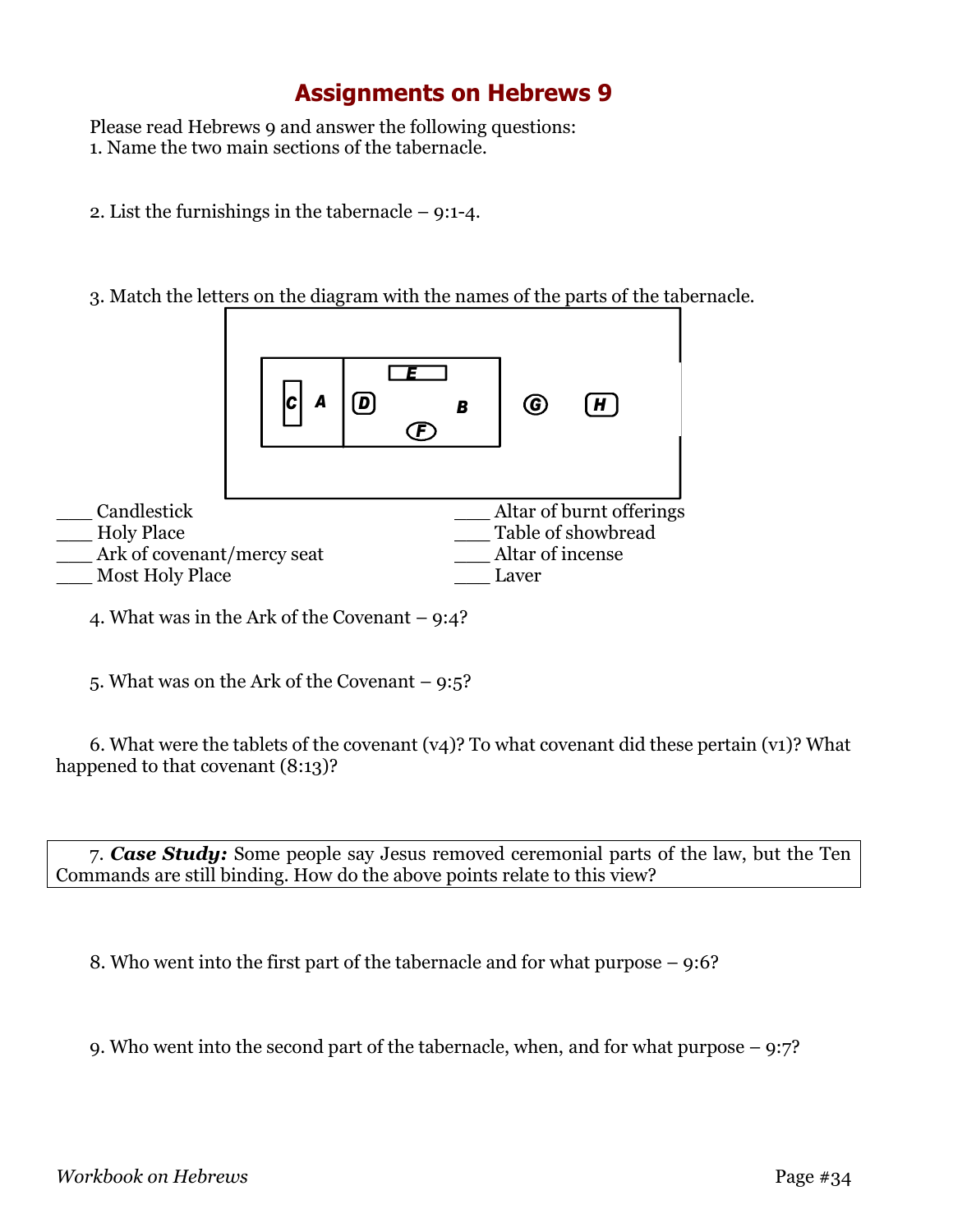10. Give Old Testament  $b/c/v$  regarding the event described in 9:7, and describe more fully what it involved.

11. The practices described in vv 6,7 indicated what – 9:8? Explain the significance.

12. What purposes were Old Testament sacrifices *not* able to accomplish – 9:9?

13. What purposes did they accomplish? How long were they to last – 9:10? (Think: What is the "time of reformation"?)

14. In contrast, what work did Jesus do – 9:11,12?

15. In what tabernacle and Most Holy Place did Jesus serve?

16. What sacrifice did He offer? (Think: Explain the significance of eternal redemption.)

17. Again, what could animal sacrifices do – 9:13?

18. What can Jesus' sacrifice do – 9:14?

19. In what sense was Jesus' sacrifice "without spot"? Why was this important?

20. What provision was made for the sins of people under the first covenant – 9:15? Why was this needed? Explain. (Where else has Jesus been called mediator of a new covenant?)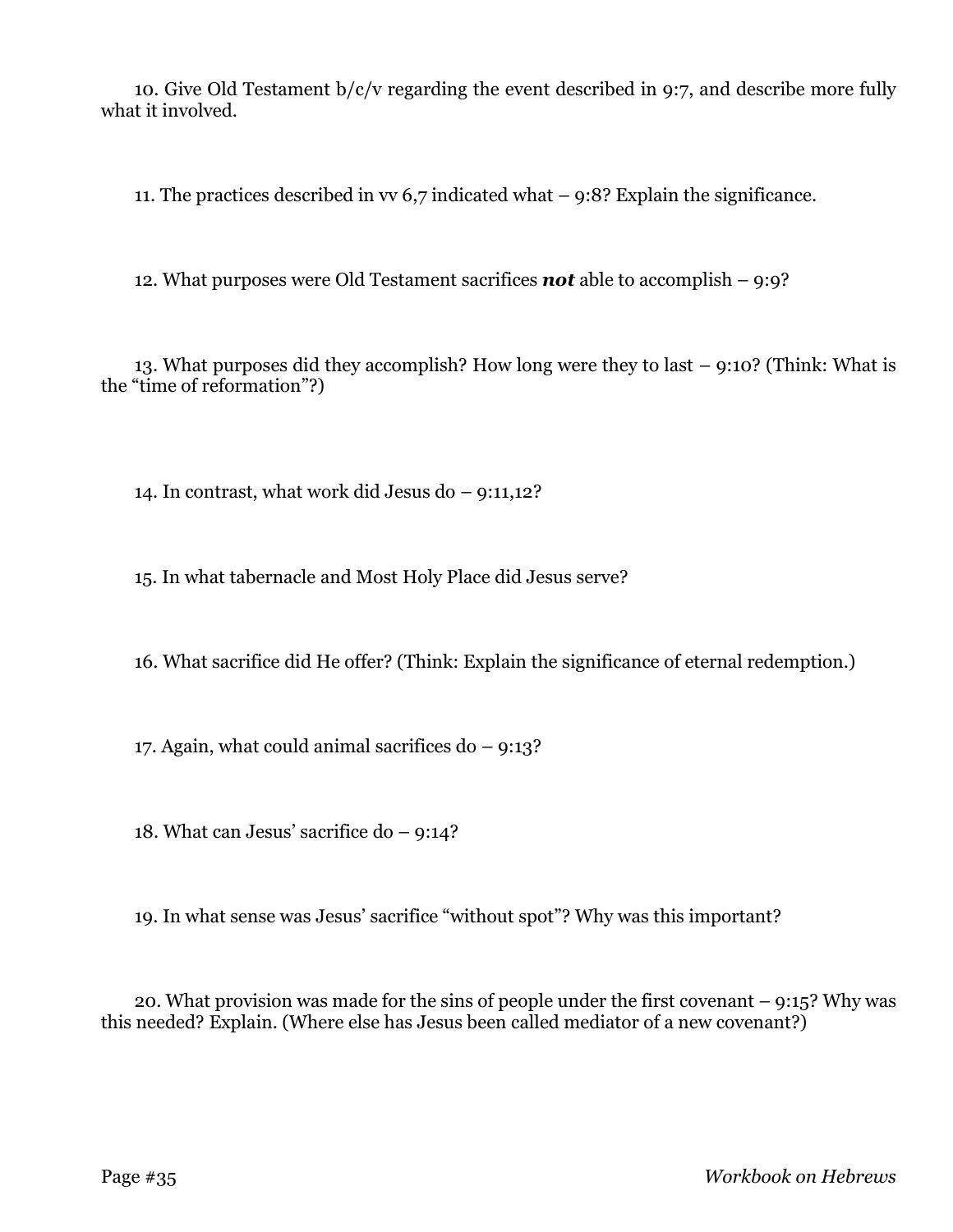21. Explain the principle of a will or testament, as stated in 9:16,17? What does this prove regarding the New Testament?

22. *Case Study:* Some people claim Jesus kept the Sabbath, so we should too. How does the principle of vv 16,17 help answer them?

23. *Case Study:* Some people claim baptism is not necessary to salvation because the thief on the cross was saved without baptism. How does the principle of vv 16,17 help answer them?

24. How was the first covenant dedicated – 9:18-22?

25. Where is this recorded  $(b/c/v)$ ? Describe the event recorded in the Old Testament.

26. List the things that were dedicated in this way.

27. What covenant is referred to in vv 18-22? Did it include the Ten Commands? Proof? (Think: What had happened to that covenant  $-$  cf. 8:7-13?)

28. What principle is stated in 9:22?

29. What was the consequence of sin (Ezek. 18:20; Rom. 6:23)? Explain how this relates to the shedding of blood and the principle of v22.

30. List other *passages* regarding the relationship between blood and forgiveness.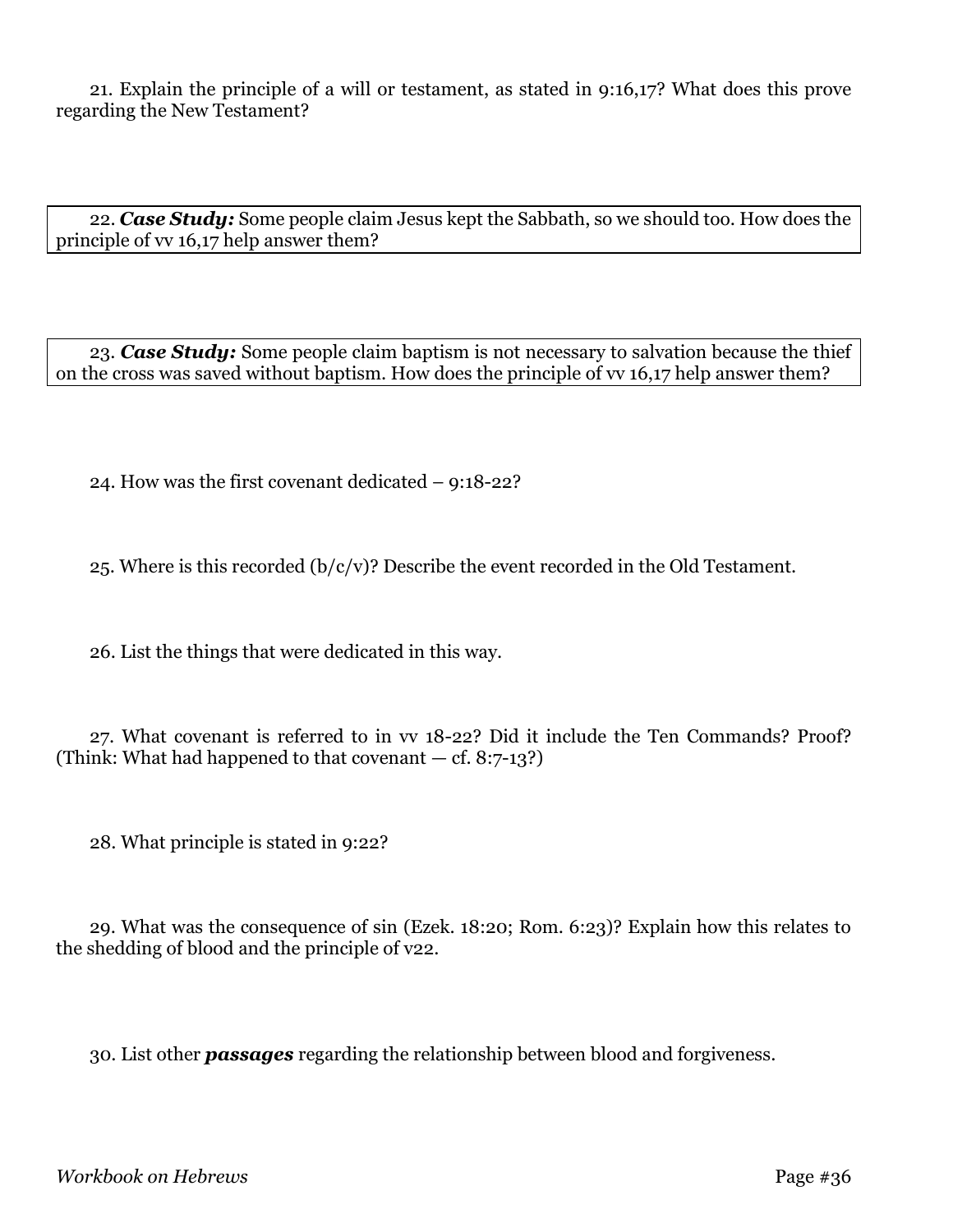31. What was necessary according to 9:23? Why was this necessary?

32. Where did Christ enter, and where did He *not* enter – 9:24? Why?

33. Explain the Old Testament shadow of this event (cf. other references in Hebrews).

34. What event had to happen "often" – 9:25? Why? (Cf. other references.)

35. How often did Jesus offer His sacrifice – 9:26-28? Where else is this stated?

36. Why was Jesus' sacrifice needed only once?

37. *Case Study:* Catholicism teaches that the Mass (communion) is a repetition of the sacrifice of Jesus in an unbloody form. What application would Hebrews 9 have?

38. What two things are appointed for man – 9:27? How often must man die?

39. *Case Study:* Many people believe in reincarnation — after death people are reborn in a different body in a repeated cycle of death and rebirth. What application does Hebrews 9:27 have?

40. Explain the purpose of Jesus' first and second comings. (Think: What does the Bible teach about the Judgment Day?)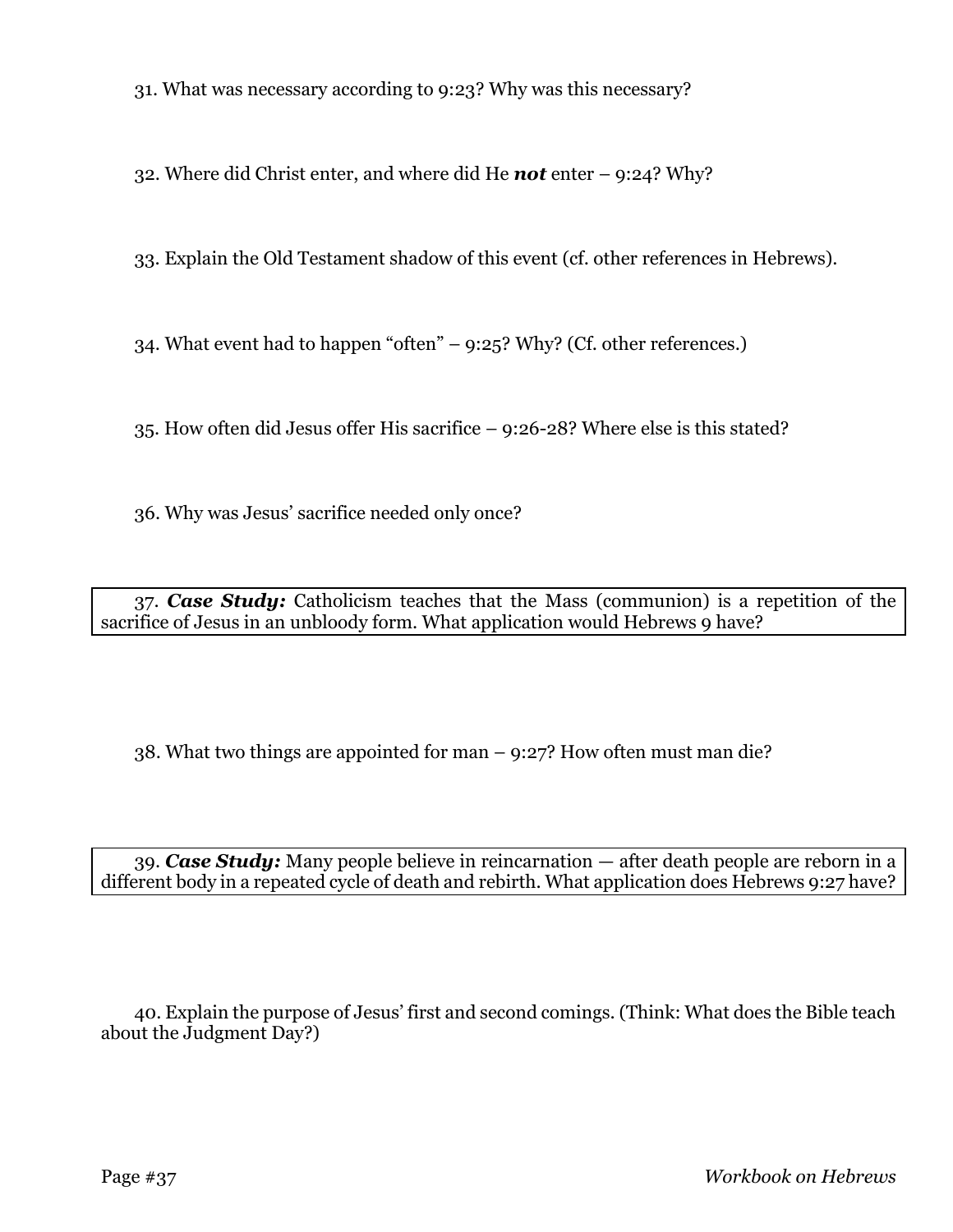Please read Hebrews 10 and answer the following questions:

1. What was the relationship between the law and the things of the New Testament – 10:1? Where else has this been said?

2. What could Old Testament sacrifices not do? Where else has this been said?

3. What reason is given to prove those sacrifices could not perfect people – 10:2? Explain.

4. Instead of eliminating guilt permanently, what did animal sacrifices do – 10:3? Explain how events on the Day of Atonement proved this to be correct.

5. How does 10:4 summarize the problem? (Think: As previously studied, how were people who sinned under the Old Testament given lasting forgiveness  $-9:15$ ?

6. What passage is quoted in  $-10:5-7$ ? What sacrifices are referred to here (v8)?

7. What did this passage say about sacrifices? Who is viewed as having said this?

8. List other Old Testament *passages* showing that animal sacrifices were inadequate.

9. *Special Assignment:* If animal sacrifices were inadequate, and even the Old Testament said so, what does that prove regarding the Old Testament law itself? List 3 proofs we now have studied in which Old Testament Scriptures themselves indicated that the law must change.

10. Who came to solve this problem? What does the Old Testament passage say to prove someone was coming to solve the problem?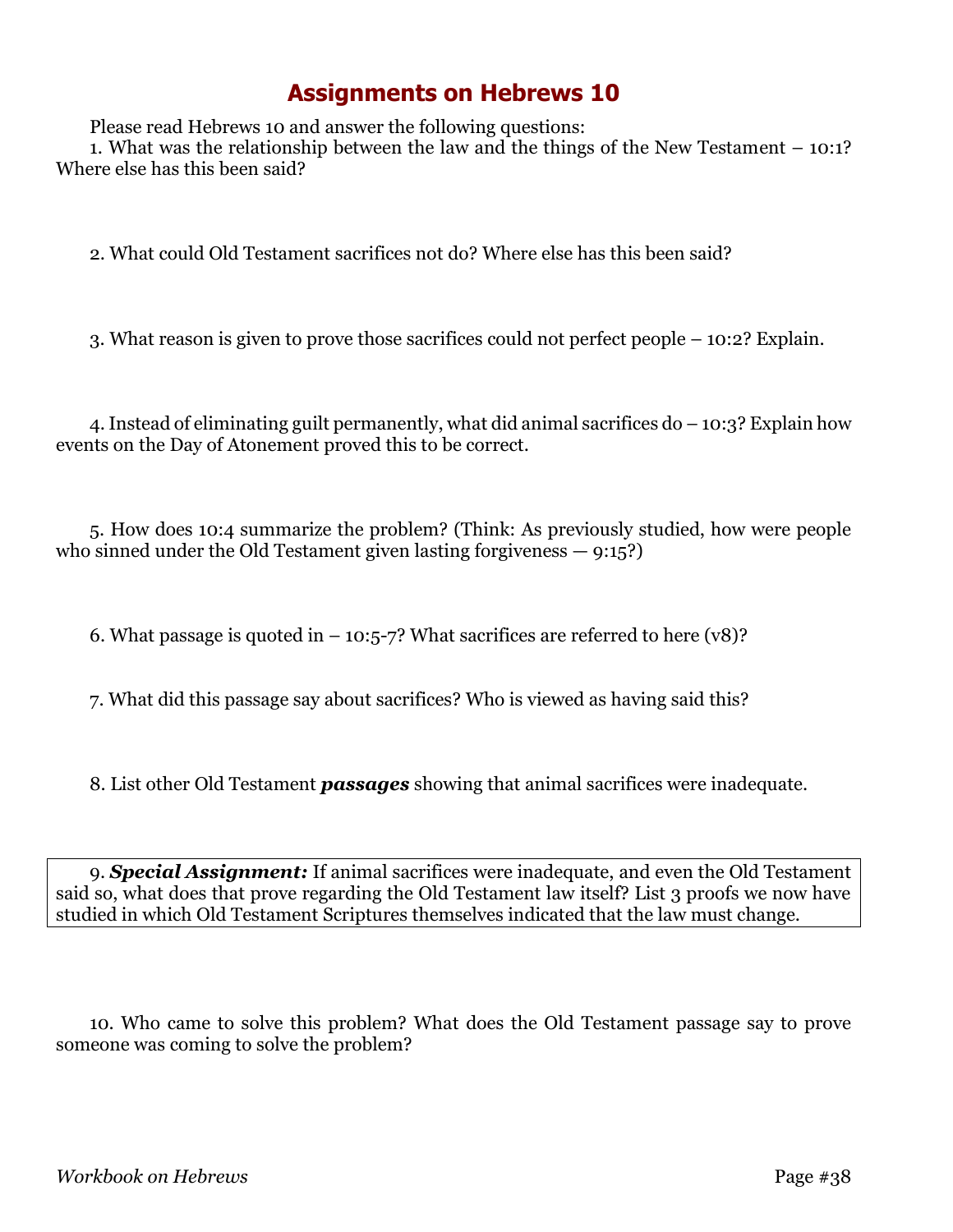11. What passage is quoted again in 10:9? Who fulfilled it?

12. According to the context of Hebrews, what is the "first" and what is the "second" – 10:9,10? What happened to each of them? Was this according to God's will or contrary to it?

13. What blessing can we receive under the second will? How often did Jesus give this offering?

14. List other *passages* about the Old Testament being taken away.

15. *Case Study:* How would you answer someone who says the Old Testament can not have been removed because man has no right to annul God's laws?

16. How are Old Testament sacrifices described in 10:11? Where else has this been said?

17. What is said about Jesus' sacrifice in 10:12? Where else have we read about Jesus at God's right hand?

18. What is Jesus waiting for – 10:13? According to Old Testament prophecy, what does this have to do with Jesus' reign at God's right hand?

19. *Case Study:* Compare 1 Cor. 15:20-28 to Heb. 10. What application can be made to the premillennial view that Jesus is not now reigning but will reign when He returns?

20. So what has Jesus done – 10:14? How does this differ from Old Testament sacrifices?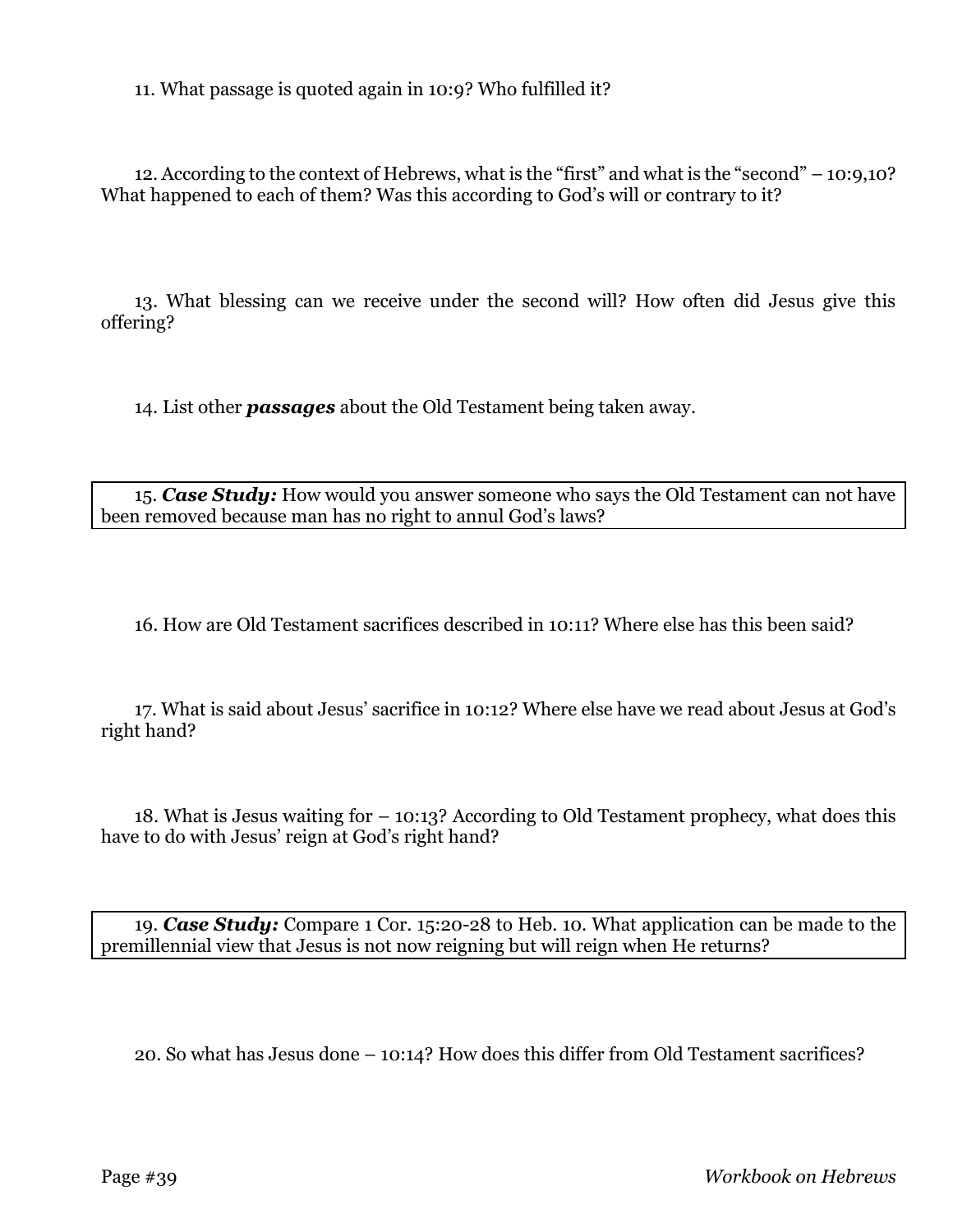21. What passage is quoted in  $-10:16,17$ ? Where have we studied it before?

22. Summarize what these verses teach.

23. Who said this – 10:15? What does this prove?

24. What conclusion does the author reach – 10:18? (Think: If sins are remembered no more, does that mean God does not even know they happened? Explain.)

25. How does this conclusion contrast to Old Testament animal sacrifices (see vv 1-8)?

26. What can this sacrifice and our high priest do for us – 10:19-21? Who could go into this place in the Old Testament? If we go there as Jesus did, where will we go? Proof?

27. Where else have we been encouraged to have boldness? What lesson should the Hebrews learn? (Think: Why is boldness required?)

28. How can we draw near to God – 10:22? Where else does the Bible talk about drawing near to God?

29. What must happen to our hearts? How does this compare to the Old Testament?

30. When and how are our bodies washed with pure water?

31. *Case Study:* Suppose someone claims that 10:22 proves baptism is sprinkling. What do other passages say about this? How should we explain v22?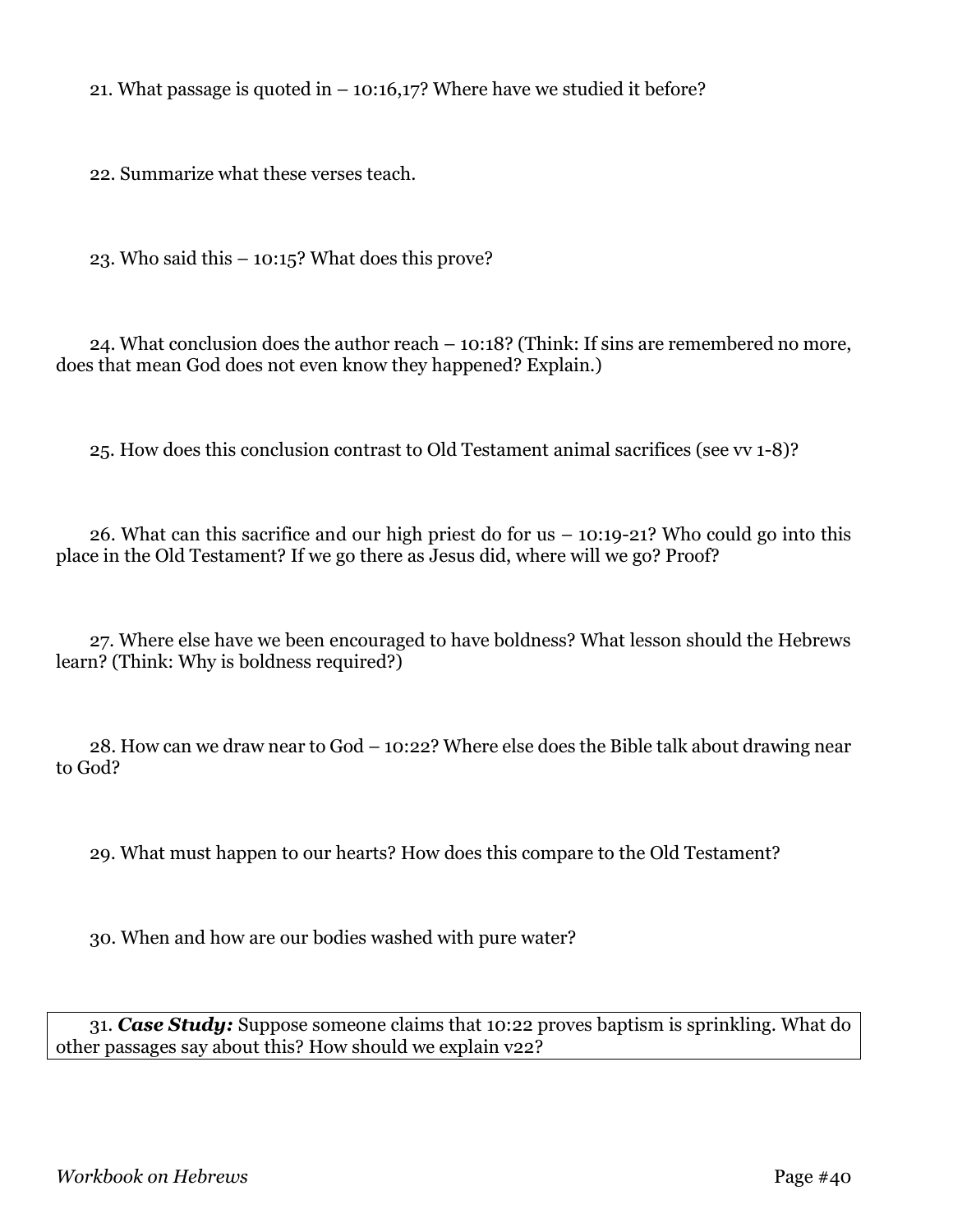32. What admonition is given in 10:23? Why did the Hebrews need this? (Think: Do we also need such admonition today? Explain.)

33. What reason is given why they/we should hold fast? Explain. (Think: Is our assurance based on who we are or on who God is? How does this give assurance?)

34. How can we help one another hold fast – 10:24? How often do we need exhortation (3:12- 14)?

35. What circumstances give an especially good opportunity for exhorting one another – 10:25? What then is our responsibility to these meetings?

36. Summarize the connection between church meetings and faithfulness. Answer in light of the theme of Hebrews, the context of faithfulness to God instead of falling away, and the purpose of assembling. (Think: What can we learn from this about how our assemblies should be conducted? What activities should we include, etc.?)

37. List other *passages* elsewhere about church meetings.

38. In light of context and the theme of Hebrews, do we need exhortation and are we benefited by assembling just one hour a week, or is more needed? Would the *principle* of v25 apply only to one assembly per week?

39. *Special Assignment:* Summarize Bible teaching about attending church meetings.

40. What "day" was approaching as discussed in v25? Explain your answer.

41. Is missing church meetings wrong only if we completely abandon them, or is it wrong to fail to use these opportunities to grow stronger thereby making it more likely that we will fall away. Explain.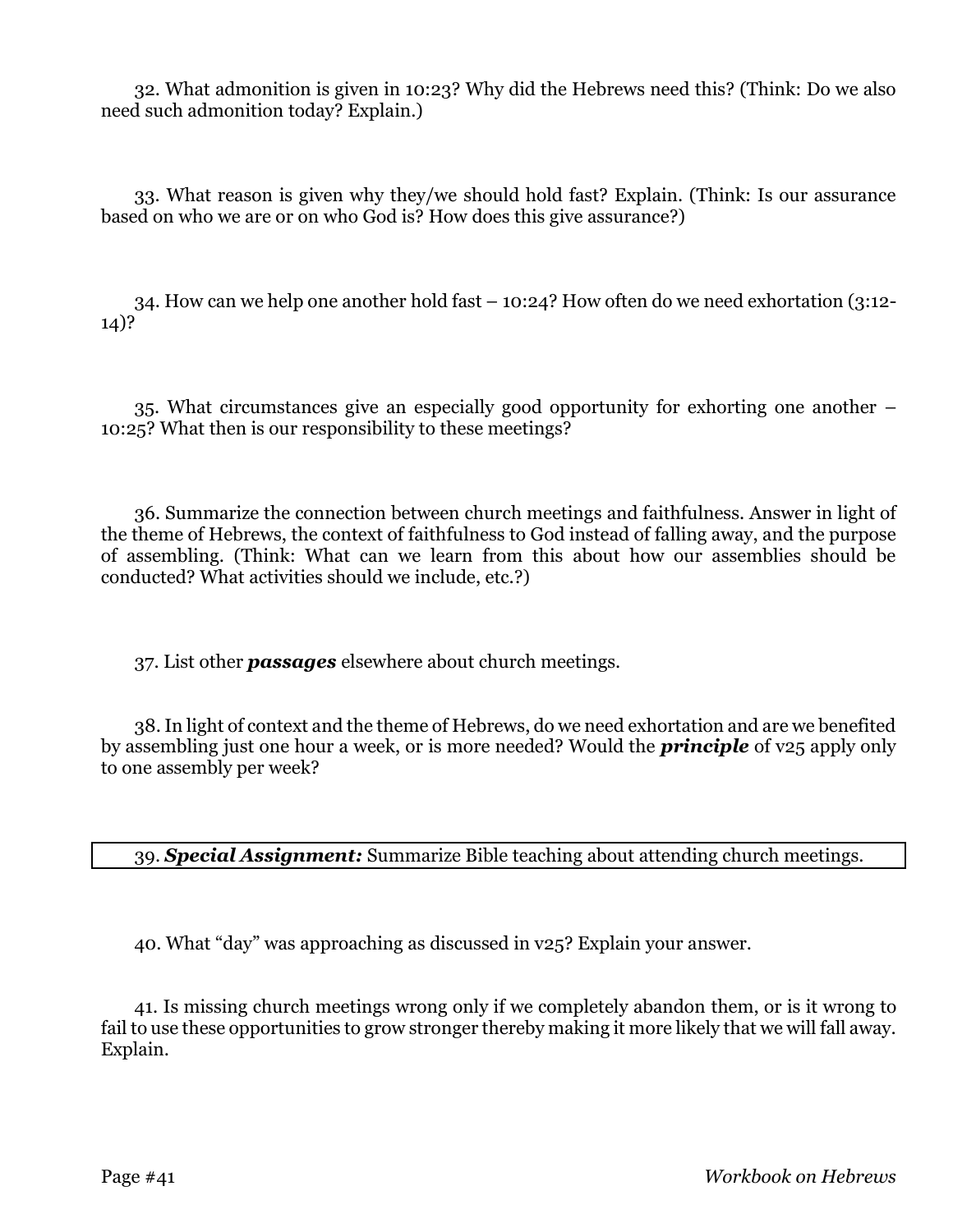42. Read 10:26-31 and summarize the characteristics of willful sinning.

43. Does this passage prove that a person cannot be forgiven if he sins knowing he is sinning? Give Bible examples to prove your answer. (Think: Does it follow that, if one commits sin "unwillfully" that he will *not* be condemned?)

44. Study willful sinning in light of the theme of Hebrews. What other passages may help us understand it? (Think: Does the willful sin refer primarily to missing church meetings?)

45. In what sense is there no sacrifice for willful sin?

46. What does await one who sins willfully – 10:27?

47. What Old Testament principle is described in 10:28? Give Old Testament b/c/v.

48. Did all sin under the Old Testament lead to the consequences of v28? Explain. (Think: What does this show?)

49. What application does the author make in 10:29?

50. When a person sins willfully, what is he doing – 10:29? Explain each phrase.

51. What will God do according to – 10:30,31? Explain the application. (Think: Is it proper to use eternal punishment as motivation to obey God? Explain.)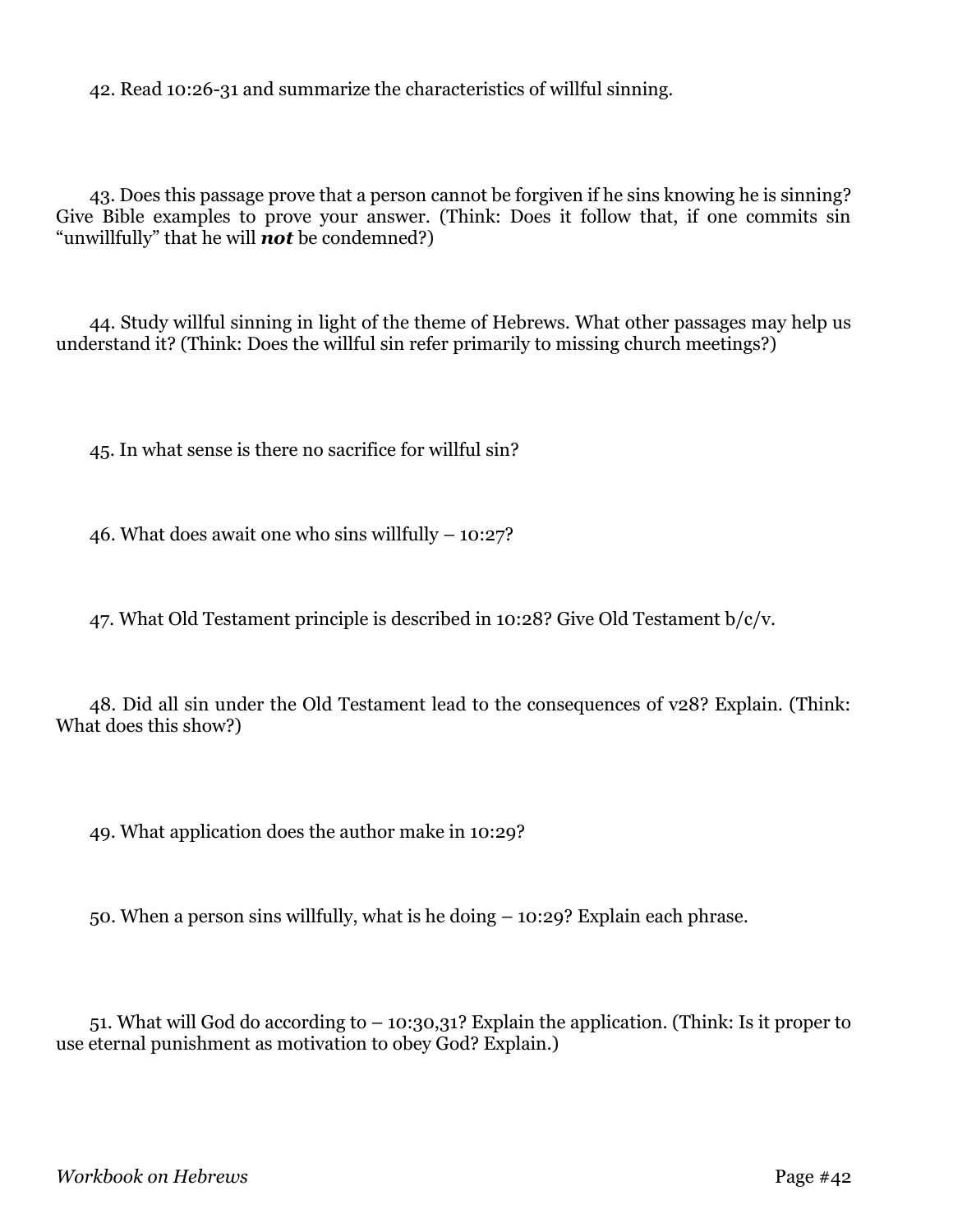52. Describe the problems the Hebrews formerly had – 10:32-34. (Think: What does "illuminated" mean here?)

53. How were they made a spectacle (gazing stock)? In what sense were they companions with those mistreated?

54. Why were they willing to suffer (v34)? Explain. (Think: What had they done for the author?)

55. List other *passages* showing Hebrew Christians were persecuted.

56. What application does the author make in 10:35? What does the context tell us about why the Hebrews may have been considering leaving the gospel? (Think: When we are tempted to fall away, how does it help to remember past sacrifices?)

57. What do we need to receive God's reward – 10:36? List similar *passages*.

58. What reassurance should comfort and strengthen them – 10:37? How would this encourage them? (Think: What "coming" does this refer to?)

59. What Old Testament passage is quoted in 10:37,38?

60. Why do we need faith? What other passages confirm this?

61. What if we fail to maintain our commitment – 10:38,39? Define "perdition."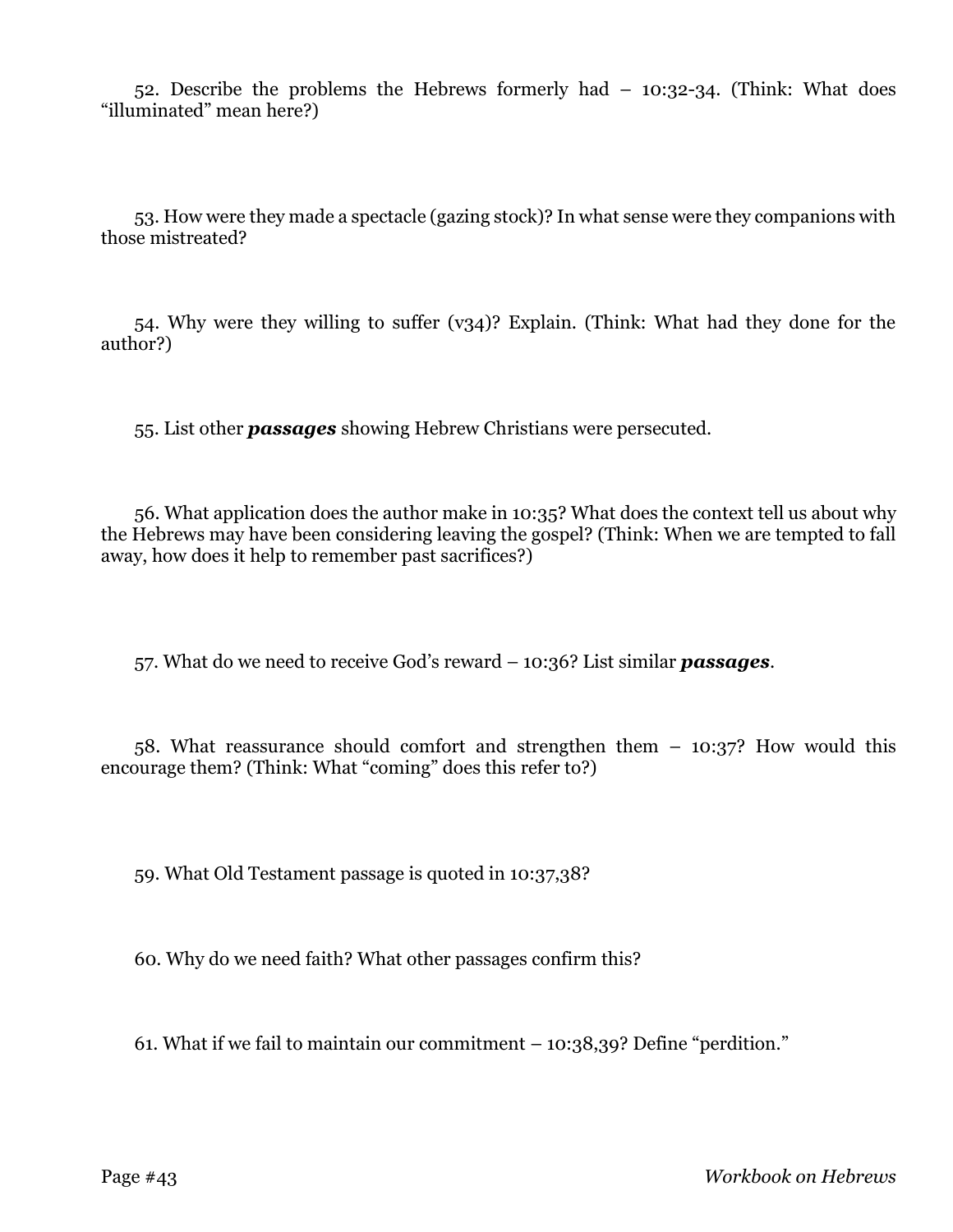Please read Hebrews 11 and answer the following questions:

1. What is the theme of chapter 11? How does it relate to 10:38,39? (Think: What reward does 10:39 say faith leads to? How does this compare to the rewards given people in chap. 11?)

2. How does 11:1 describe faith? *Define* key terms.

3. How does faith relate to sight? Give other passages, and explain the distinction.

4. What did faith do for the "elders" – 11:2? Explain. (Think: Who were the "elders"?)

5. *Special Assignment:* As the chapter proceeds, consider these questions: (1) Was faith required under the Old Testament? If so, how does this differ from the New Testament? (2) Were the people described in chapter 11 rewarded by "faith only" without obedience, or was obedience also required? What does this prove (note connection to 10:39)?

6. What illustration of faith is described in 11:3? How does faith differ from sight here?

7. List other *passages* about creation.

8. *Case Study:* The "scientific method" proves things by observing the results of repeatable experiments. Can the creation/evolution controversy be resolved by such a method? Explain. Does this mean there is *no* evidence for faith? Explain.

9. Who demonstrated faith in  $-11:4$ , and who did not? Give  $b/c/v$  and tell the story. (Think: How did Abel's sacrifice demonstrate faith?)

10. What reward(s) did Abel receive? How does he still speak today?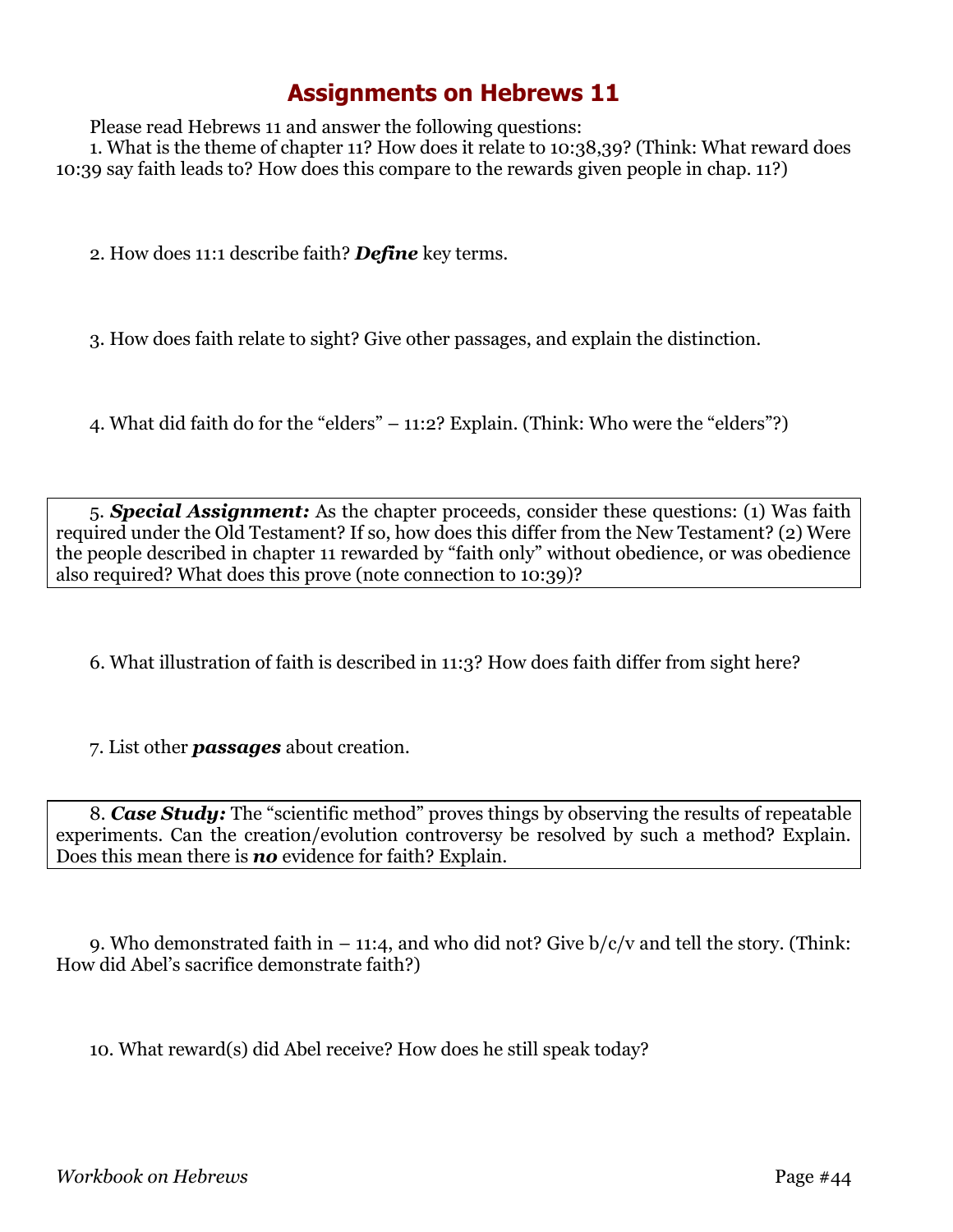11. Who demonstrated faith in  $-$  11:5? Give b/c/v.

12. What testimony did God give about him, and what happened to him as a result – 11:5? Explain. Who else left earth in a similar way?

13. Why is faith needed – 11:6? Where else have we learned this?

14. What specifically must we believe? (Think: Is this all we must believe? Proof?)

15. List other *passages* showing God is a rewarder? What must we do to receive His rewards? Explain. (Think: Is God just a punisher? What rewards does He offer? Why?)

16. Who showed faith in 11:7? Give b/c/v.

17. What did Noah do? Tell the story. (Think: Explain the relation here between faith and sight.)

18. What reward did Noah receive? Compare this to our reward. Did his reward require obedience? (Think: How did he condemn the world?)

19. Who showed faith in 11:8-10? Give  $b/c/v$ .

20. Tell the story and describe what Abraham did. Why did this require faith?

21. Where did he sojourn? What conditions did he endure there? Who else did the same?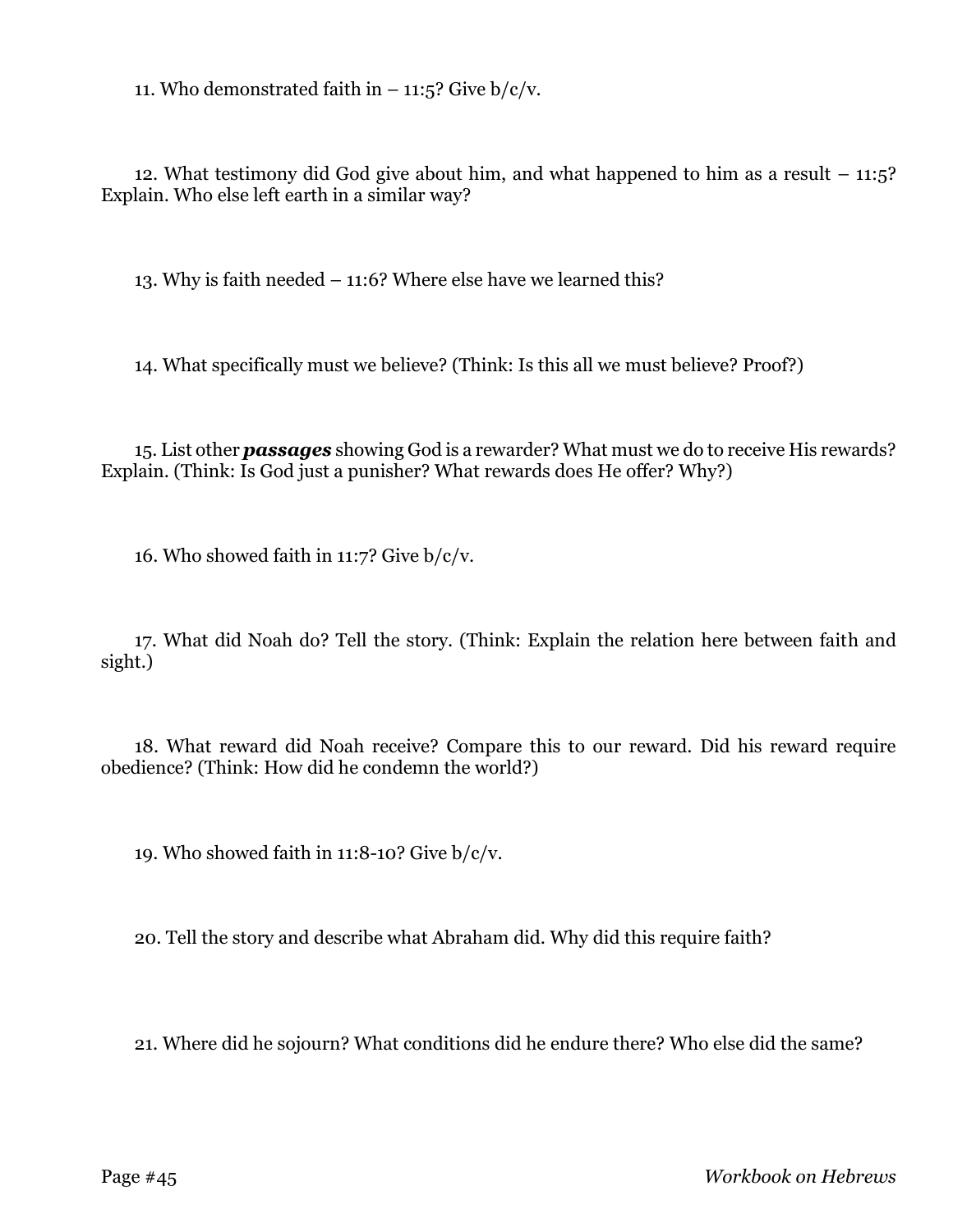22. Why did Abraham do this – 11:10? Was obedience necessary to receive his reward? (Think: What "city" is referred to here? Other passages?)

23. Who had faith in 11:11? Give  $b/c/v$ .

24. Tell the story referred to here.

25. What promise had God made regarding Sarah's seed? Explain why it would have been hard to believe this promise.

26. How was the promise fulfilled – 11:12? (Think: Did Sarah always have faith without doubts? Explain. What can we learn?)

27. What happened to the people the author has been discussing – 11:13? What was their relationship to the promise?

28. In what sense were these folks strangers and pilgrims? (Think: Who "all" is referred to here? Enoch  $-\nu$ <sub>5</sub>?)

29. What were they looking for – 11:14,16? Where else has this been discussed? (Think: Was the physical land promise the highest goal these people sought?)

30. Could they have returned to their native land – 11:15? Why didn't they? What is the point?

31. In what sense was God not ashamed of them? In what sense was He called their God?

*Workbook on Hebrews* Page #46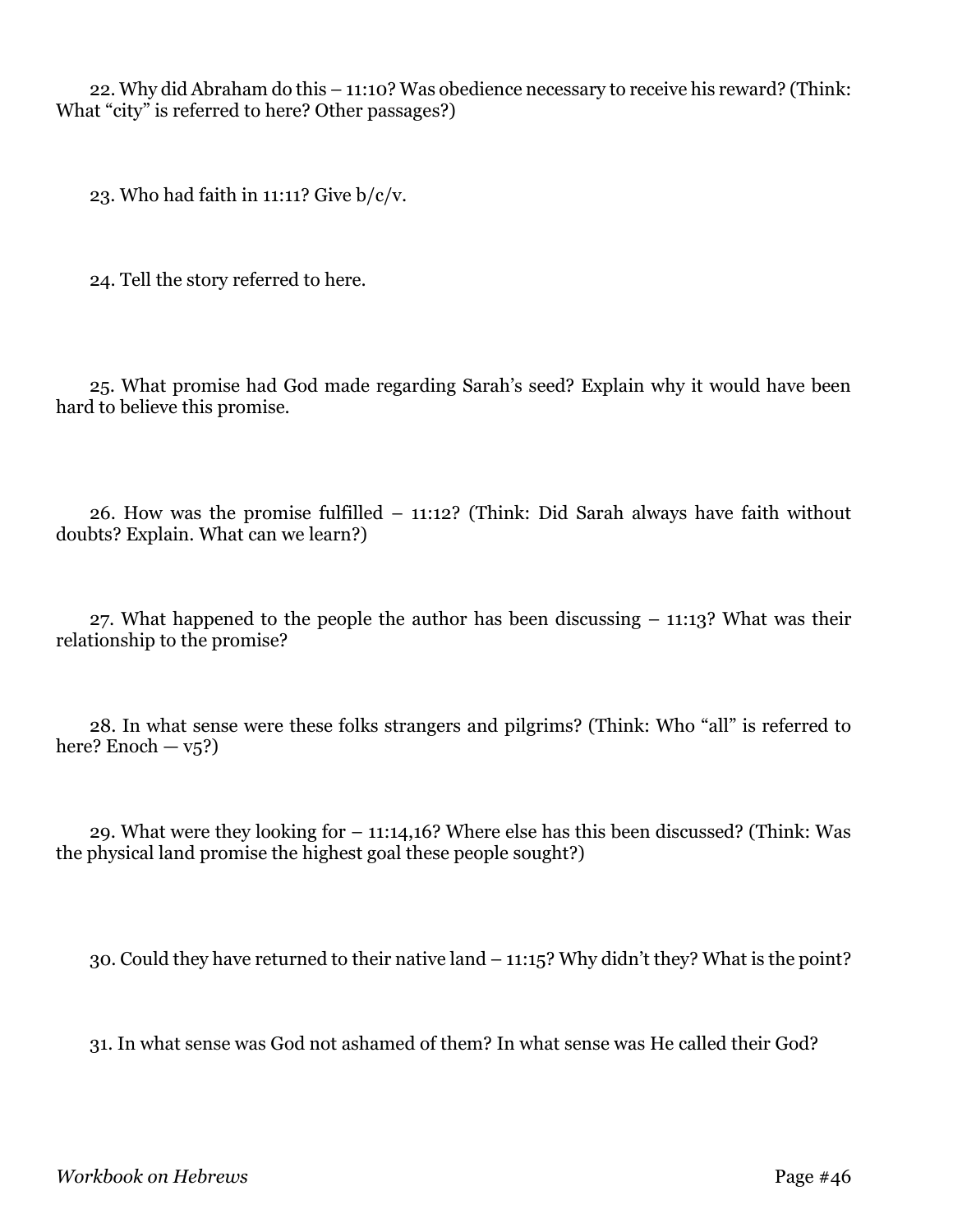32. What lessons and applications can be made to the Hebrews and to us?

33. What event is discussed in 11:17-19? Give b/c/v.

34. Tell the story of this event.

35. Why was this difficult for Abraham, and why would it require great faith?

36. How did Abraham think God might resolve the problem (v19)? Was he correct or not? Explain. (Think: What lessons can we learn from this about faith?)

37. What example of faith is discussed in 11:20? Give b/c/v.

38. Tell the story of this event. (Think: Did Isaac bless Jacob only once? Explain.)

39. What example of faith is listed in 11:21? Give b/c/v.

40. Tell the story of the event.

41. What example of faith is listed in 11:22? Give b/c/v.

42. Tell the story and explain how this showed faith.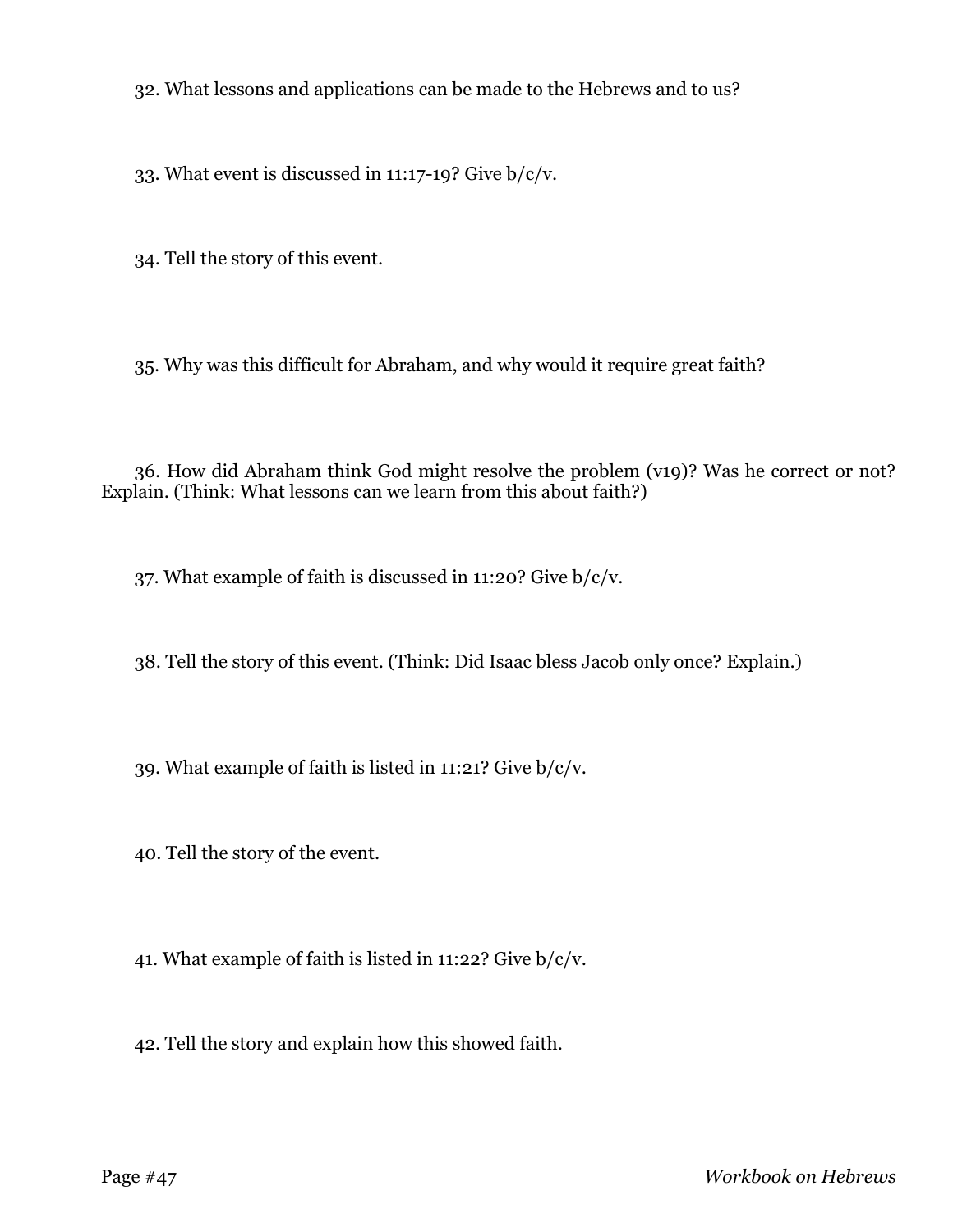43. Who showed faith in  $-$  11:23? Give  $b/c/v$ .

44. Tell the story.

45. How did this require faith? What lessons can we learn about obeying civil law?

46. Who showed faith in 11:24? Give  $b/c/v$ .

47. Tell the story of Moses' faith as demonstrated in this event.

48. In what way did Moses suffer? What pleasures did he forego – 11:25? (Think: What lessons should we learn?)

49. What motivated Moses to do this – 11:26? What does this show about faith? (Think: What did this have to do with Christ?)

50. What event is described in 11:27? Give b/c/v. How did this require faith?

51. What act of faith is described in 11:28? Give b/c/v.

52. Describe the Passover. How did it require faith? (Think: Again, do the examples here involve obedience or are they examples of "faith only"?)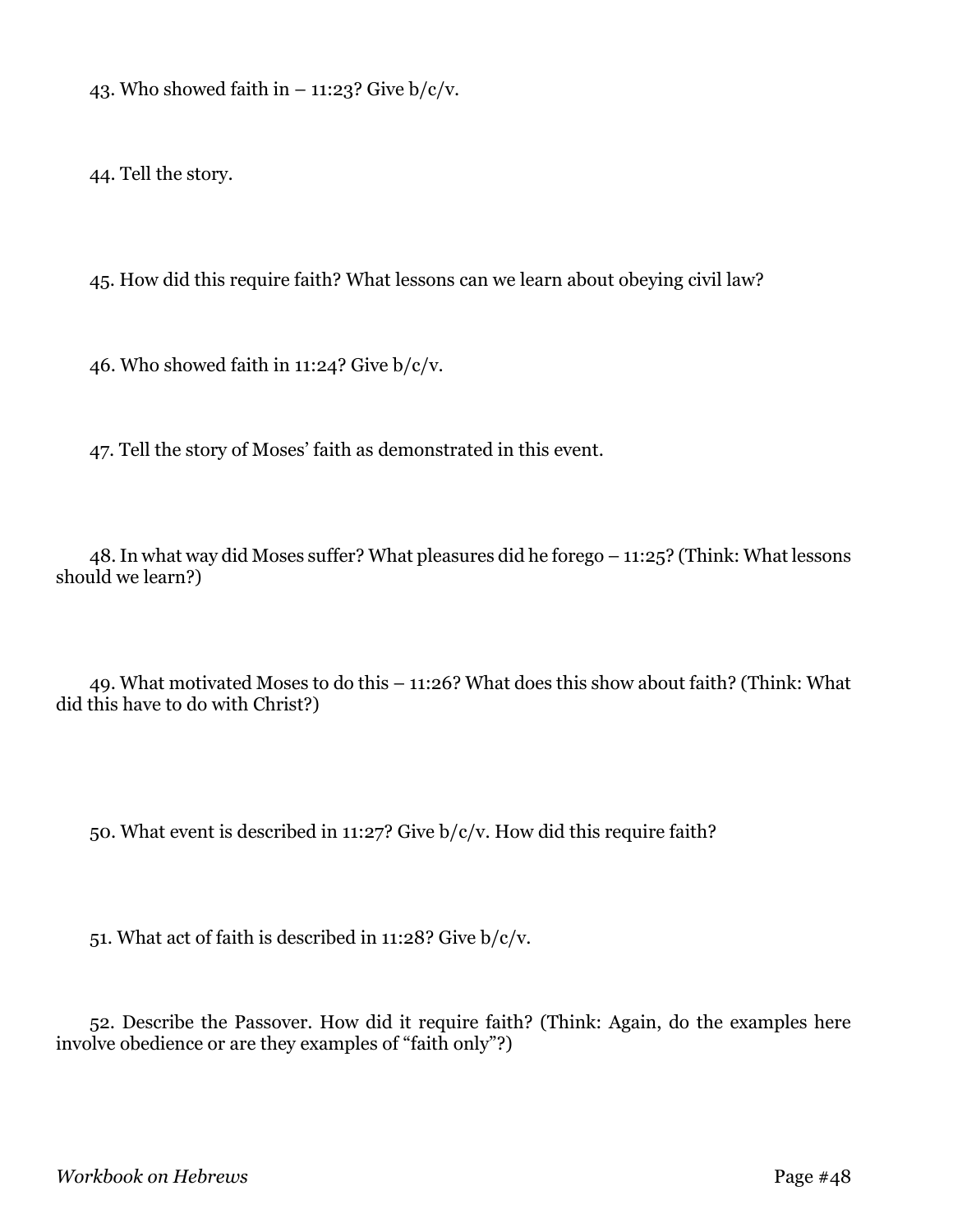53. What act of faith is described in 11:29? Give b/c/v.

54. Tell the story.

55. In what way did this require faith?

56. What act of faith is described in 11:30? Give b/c/v.

57. Tell the story.

58. In what way did this require faith? (Think: Did God reward them before their faith led to obedience or after obedience? What can we learn about salvation by "faith only"?)

59. What reward did Rahab receive  $-$  11:31? Give  $b/c/v$ .

60. Tell the story. How did this require faith?

61. Choose 2 people from – 11:32. Tell a story for each of these two in which they demonstrated faith. Give  $b/c/v$ .

62. Choose 3 of the works described in 11:33,34. For each one, name an Old Testament character who did it. Give b/c/v and tell the story.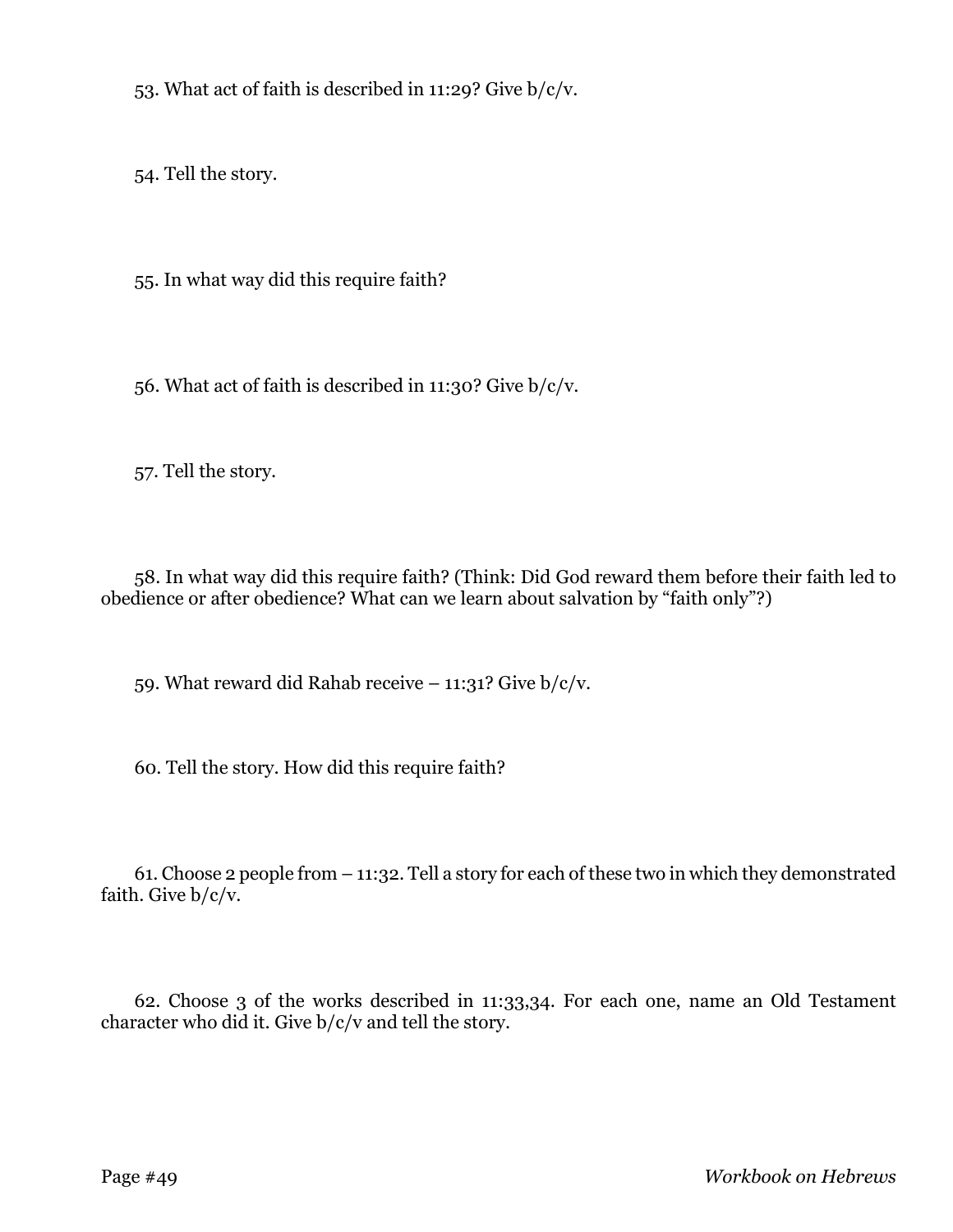63. Name some Old Testament examples of resurrections  $-11:35$  (give  $b/c/v$ ).

64. Name some people in the Old Testament who were tortured.

65. What motivated these people to endure? (Think: What evidence, if any, do we have that Old Testament people were taught the concept of resurrection from the dead?)

66. List Old Testament examples of people who endured the kinds of suffering named in – 11:36.

67. Choose at least two of the problems listed in  $-11:37$ . For each one, name someone who suffered the problem. Give  $b/c/v$  and tell the story.

68. Explain the significance of wandering in mountains, deserts, caves, etc. – 11:38.

69. In what sense was the world not worthy of such people?

70. Despite their good testimony, what had these people not received – 11:39? (Think: What promise was this? See vv 9,13. How was this promise fulfilled?)

71. What has God provided for us that they did not receive – 11:40?

72. Explain the meaning of "they should not be made perfect apart from us."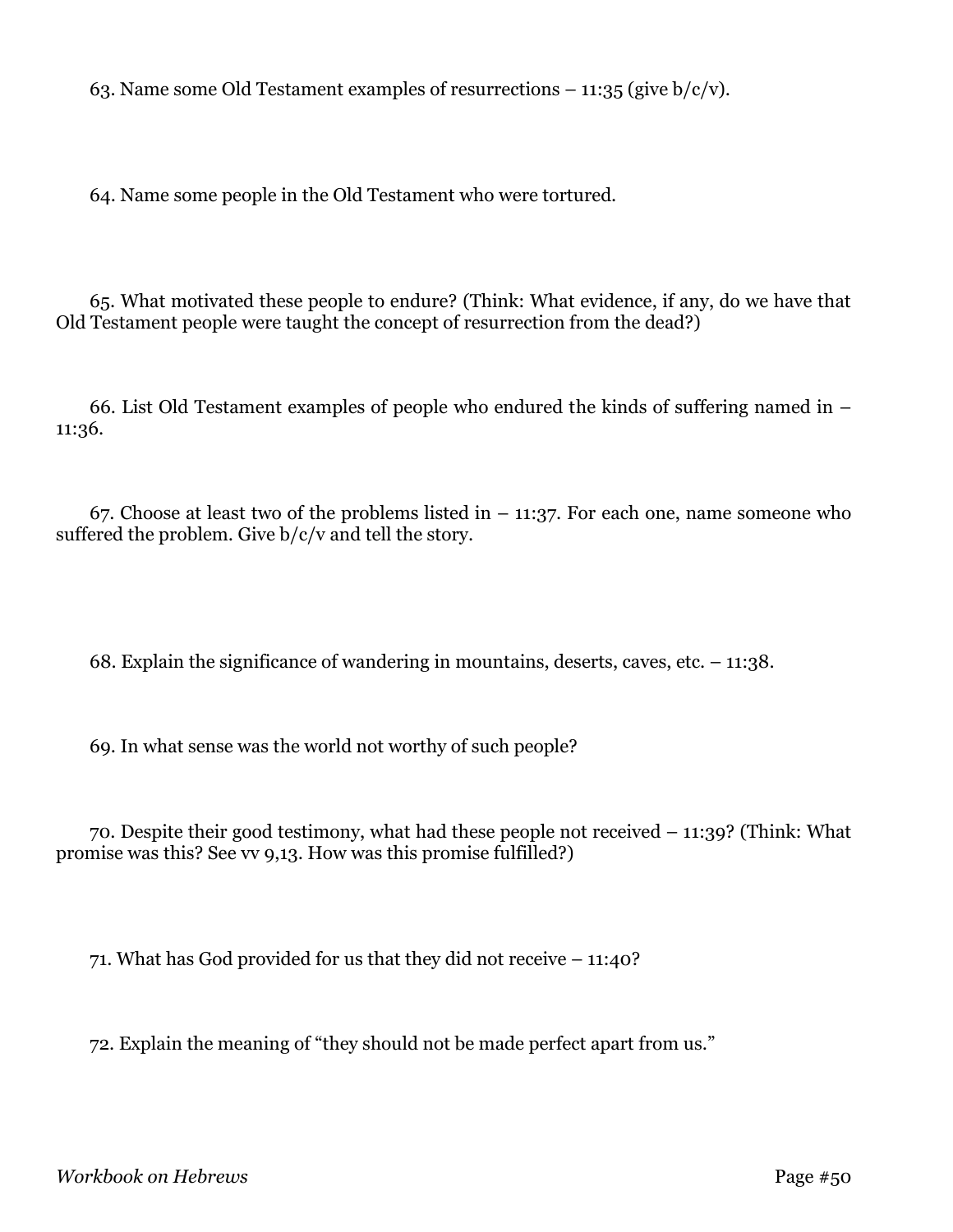Please read Hebrews 12 and answer the following questions: 1. Who are the "great cloud of witnesses"  $-12:1$ ? What testimony do they offer?

2. What illustration does the author use in v1? What application is made to us?

3. Explain how v1 relates to chap. 11 and to the Hebrews? (Think: Does the Bible teach by example? Explain.)

4. Who set the ultimate example for us – 12:2? What did He do?

5. In what sense was the cross a cause for shame? Why did Jesus endure it? Explain.

6. Give some examples of hostility and opposition Jesus endured – 12:3.

7. What lessons or applications should be made to the Hebrews and to us – 12:4?

8. What subject is introduced in 12:5,6? What Old Testament passage is cited?

9. *Define* "chasten." Give examples of chastisement that God approves or causes.

10. In what sense is chastening an act of love? Why should we *not* despise it or faint because of it? Explain.

11. *Special Assignment:* How is punishment for wrongdoing generally viewed in our society? Give examples. How does this contrast to Bible teaching?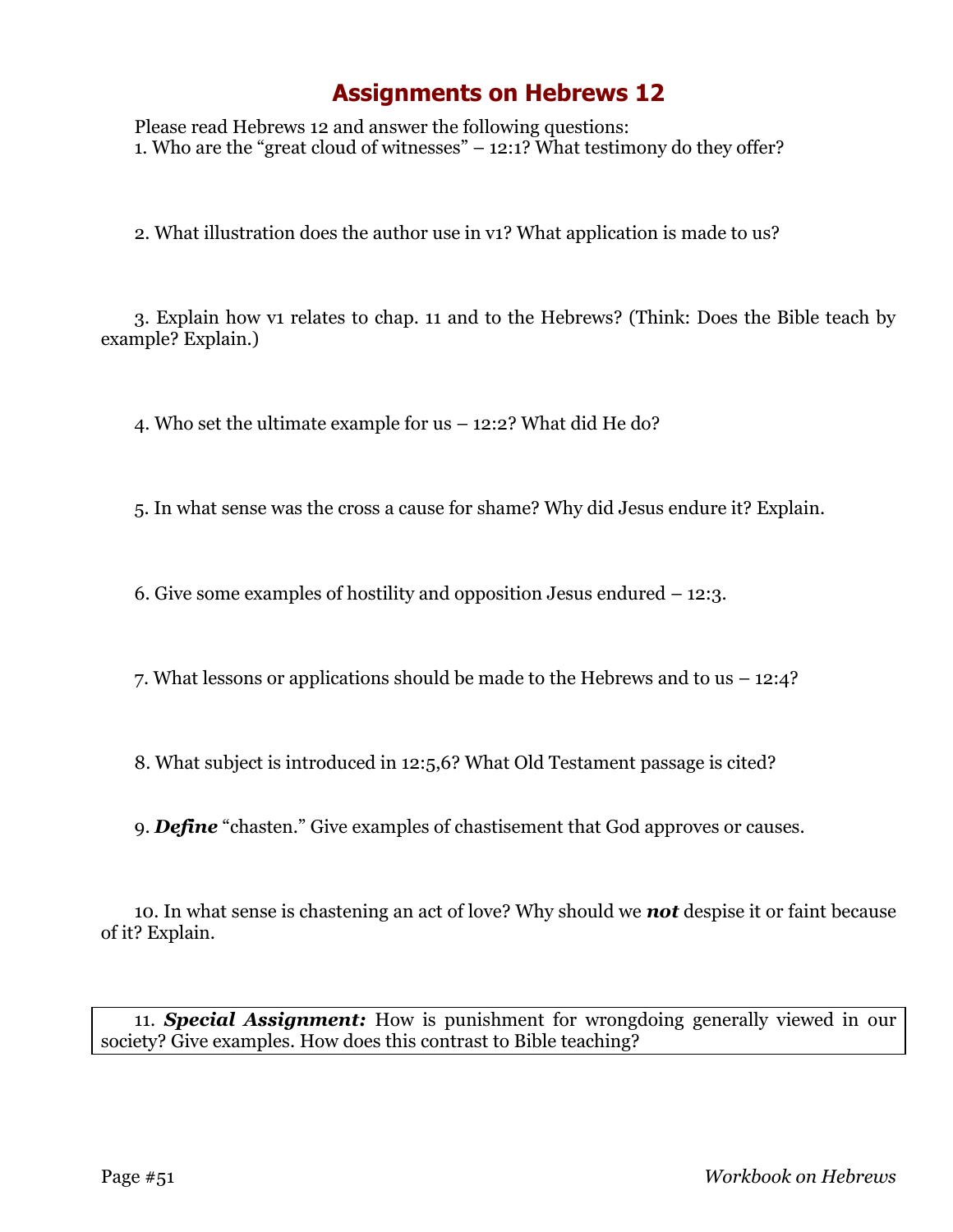12. What comparison does God use to illustrate chastisement in 12:7ff?

13. If a child was not chastised, what would that indicate – 12:8? What is the point?

14. List other *passages* regarding discipline of children.

15. What is the application to folks who deny that parents should spank children?

16. What effect does this correction produce in a child – 12:9? How does this differ from what some folks claim? (Think: In what sense is God the "Father of our spirits"?)

17. Why do fathers discipline children? Why does God chasten us – 12:10?

18. Is chastisement pleasant? Then why do it – 12:11?

19. *Case Study:* How would you respond to someone who says discipline of children (or church discipline of erring members) is unloving?

20. What lessons should parents learn regarding discipline of children?

21. What are some ways God chastens us?

22. What attitudes should we have toward any discipline that God ordains?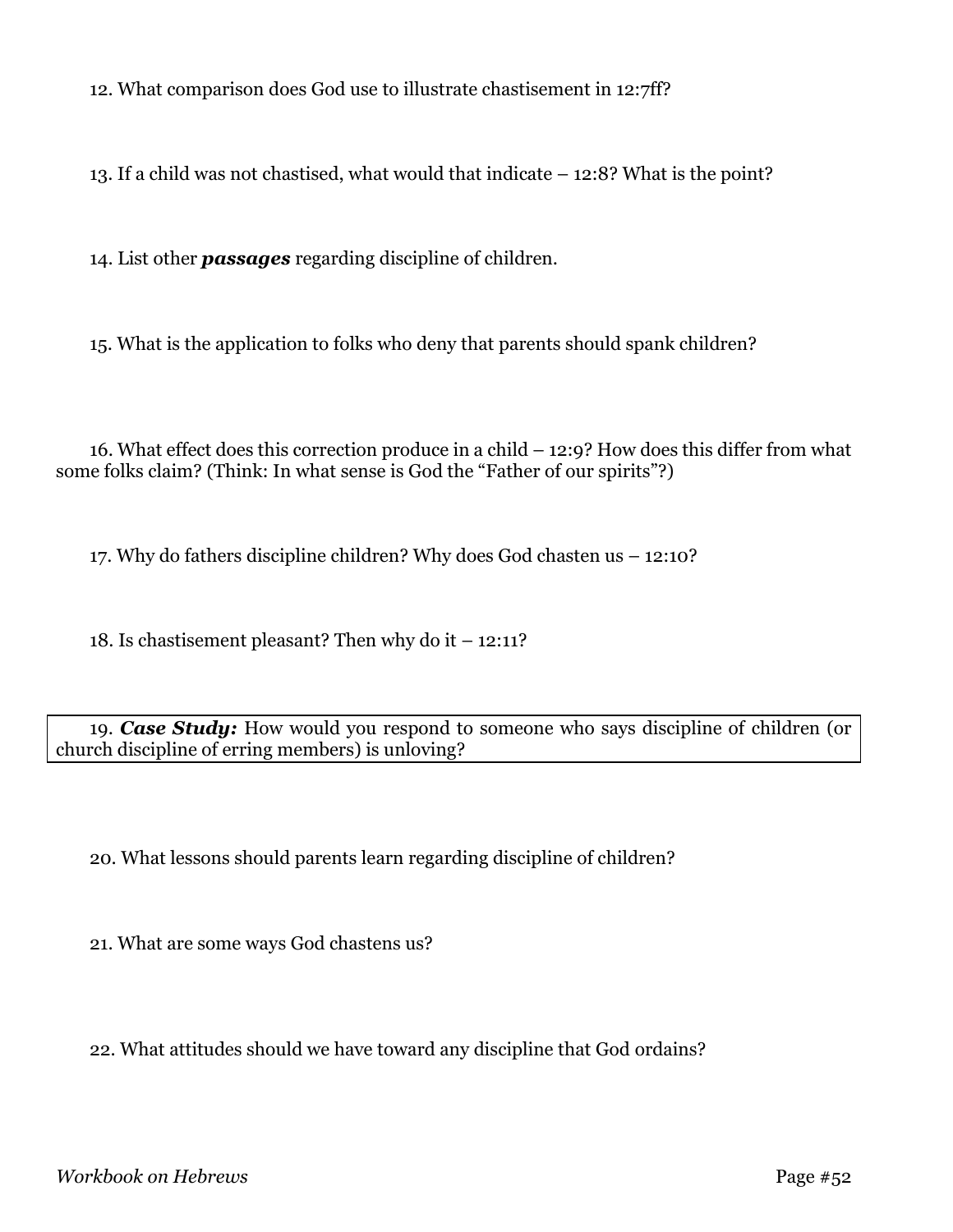23. What should we do for people who suffer – 12:12? (Think: If chastisement is from God, why should we do this?)

24. Explain the illustration of 12:13. What is the point?

25. What qualities should we pursue according to 12:14? Why are these needed?

26. What do other *passages* teach regarding peace?

27. What do other *passages* teach regarding holiness? (Think: Might there be cases in which a stand for holiness might result is a loss of peace? Explain.)

28. What problem should concern us according to 12:15? Why should this concern us?

29. Give examples of sin among God's people causing others to be defiled.

30. What should we do about such cases? Who should do this? Only elders?

31. *Case Study:* Suppose someone claims that people who speak against sin in a congregation are "self-appointed watchdogs" and "Gestapo." How would you respond?

32. What kind of sins in particular should be watched for – 12:16? Define "profane" and give examples.

33. What example is given of one who was profane – 12:16,17? What did he do, and what happened as a result? (Think: In what sense did he find no place for repentance?)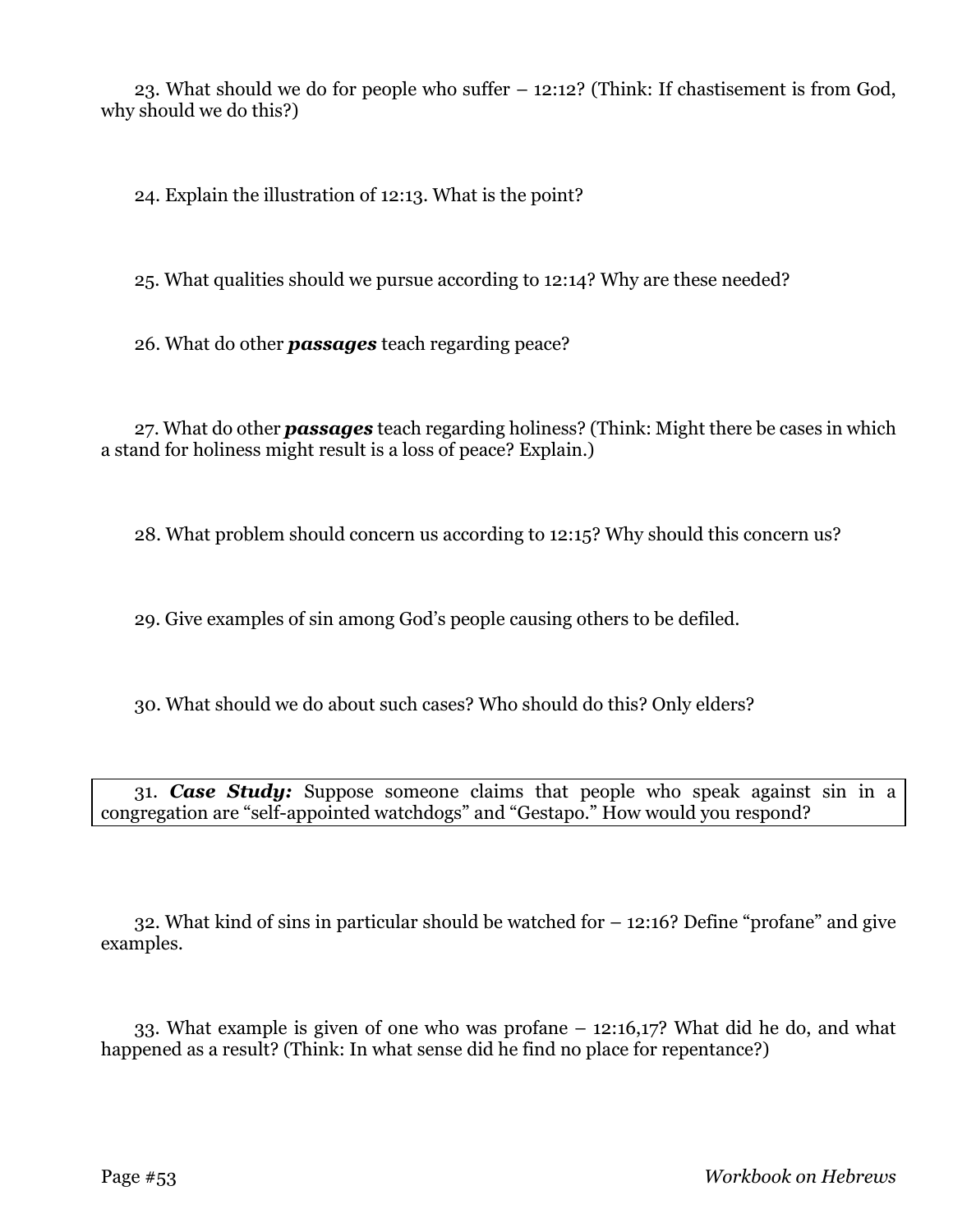34. What 2 mountains are described in 12:18-24? What does the first one represent?

35. What characteristics are described as being connected with the first mountain? When did this happen? Give b/c/v.

36. What request did the people make – 12:19-21? Why?

37. List *passages* in Hebrews that show whether or not we can draw near to God now. Explain the point in the context.

38. What does the second mountain represent – 12:22-24? How do you know?

39. List the things that are associated with Mt. Sion.

40. How is Jerusalem described? Give other similar passages. (Think: What role did angels play in the New Testament?)

41. How is "firstborn" used here? How does one become part of the church of the firstborn? What does it mean to have one's name written in heaven? Give  $b/c/v$ .

42. Who is the Judge of all? When and how will people be judged?

43. Who are the "just men," and how are they made perfect? (Think: Why does he refer to "spirits" of just men?)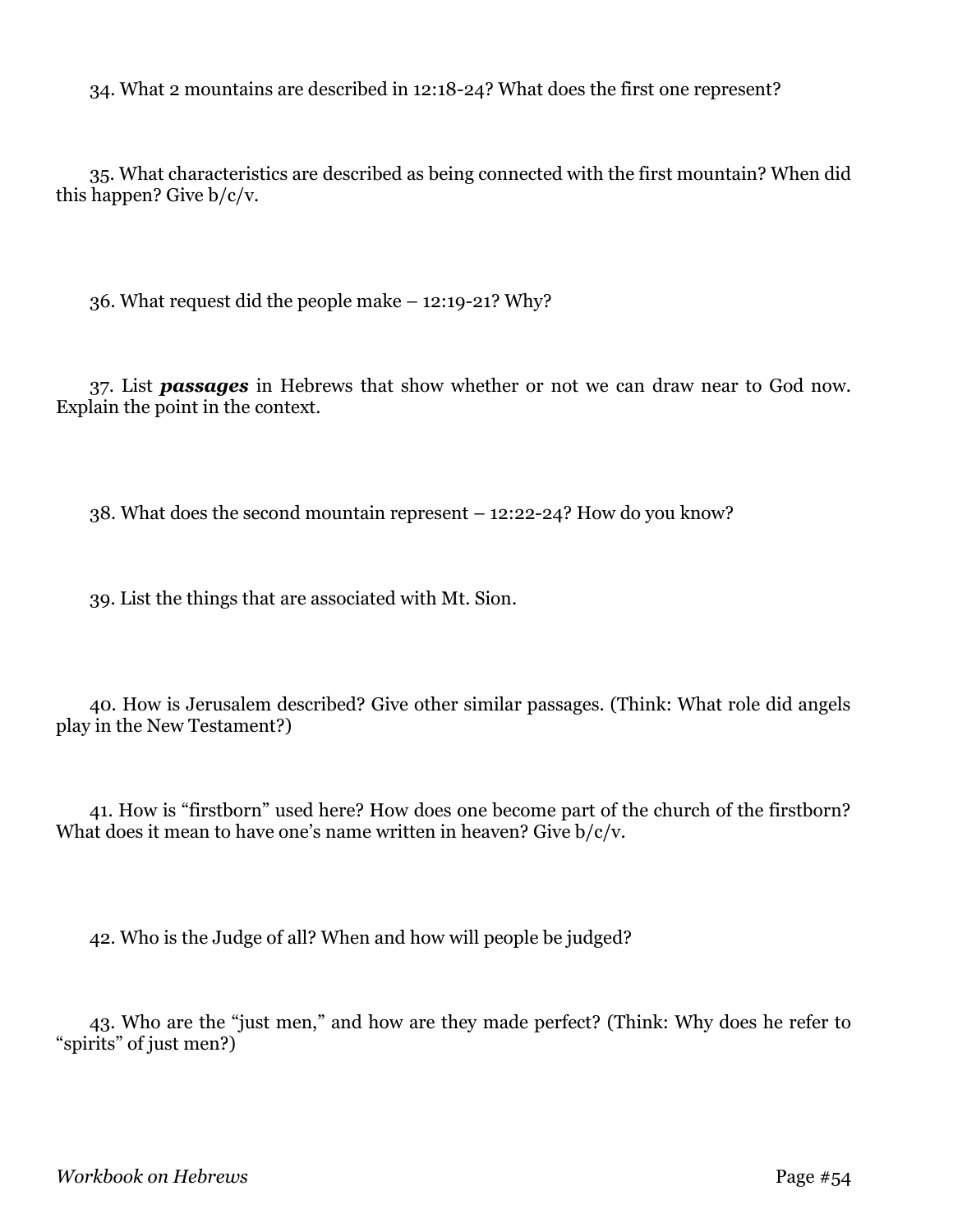44. What aspect of the New Testament is described in 12:24 (cf. vv 22-24)? How does this relate to the theme of Hebrews?

45. In what sense does Jesus' blood speak better than Abel's?

46. What application of this comparison of the two covenants does the author make in 12:25? Where else have similar warnings been given?

47. What did God's voice do – 12:26? What did He promise about this? Where is this promise found  $(b/c/v)$ ?

48. What explanation does the author give for the symbolic significance of this shaking – 12:27? How many more times would this happen?

49. What lesson should we learn from this symbol? What would be shaken and what would remain? (Consider this carefully. What happened with the first shaking? What does the shaking "once more" mean? What conclusion can we reach?)

50. What is it that now cannot be shaken or moved – 12:28? (Think: What does this mean regarding the permanence of the New Testament system?)

51. What practical application should we make from this in our lives (v28)?

52. What does 12:29 teach if we fail to serve acceptably? Where else is this taught?

53. *Case Study:* Suppose someone says the New Testament replaced the Old Testament, but similarly some other system has or will replace the New Testament on earth. How can vv 25-29 be used to respond?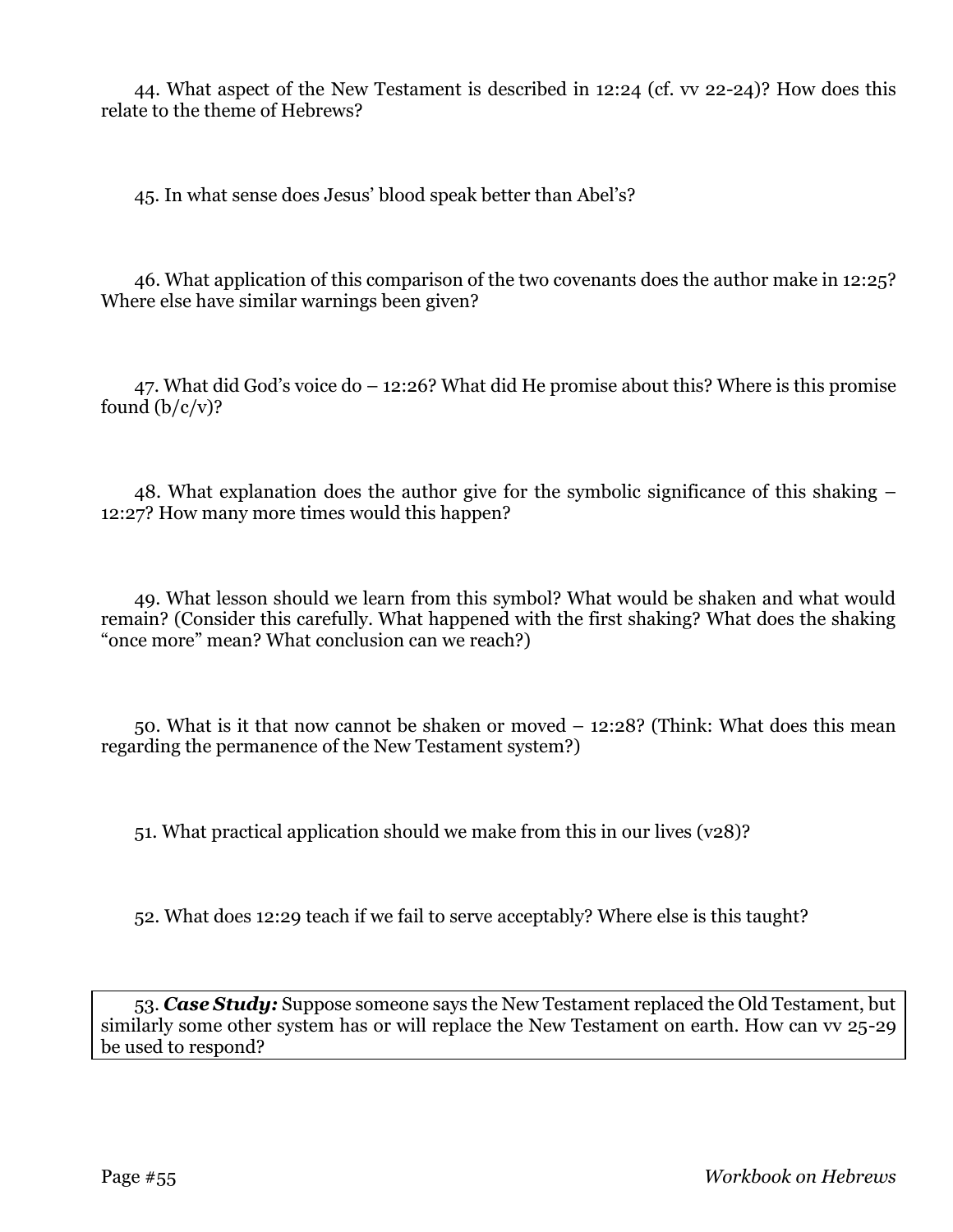Please read Hebrews 13 and answer the following questions: 1. According to 13:1-3, name 3 groups of people we should be concerned about.

2. What is brotherly love? List other *passages* about it.

3. List some things brotherly love may cause us to do.

4. What is meant by "entertaining strangers" – 13:2 (KJV)? List other *passages*. (Think: What are some ways to do this? Is this social visiting with our friends? Explain.)

5. Who entertained angels? What is the point?

6. For whom should we care according to 13:3? List other passages.

7. What are some good things to do for prisoners? Why should we do so? (Think: Why might Christians be imprisoned?)

8. Explain the sense in which marriage is honorable and the bed undefiled – 13:4. Who created this relationship? Give other passages.

9. What conduct will God not accept (v4)? *Define* the terms.

10. Give other *passages* about fornication or adultery.

*Workbook on Hebrews* Page #56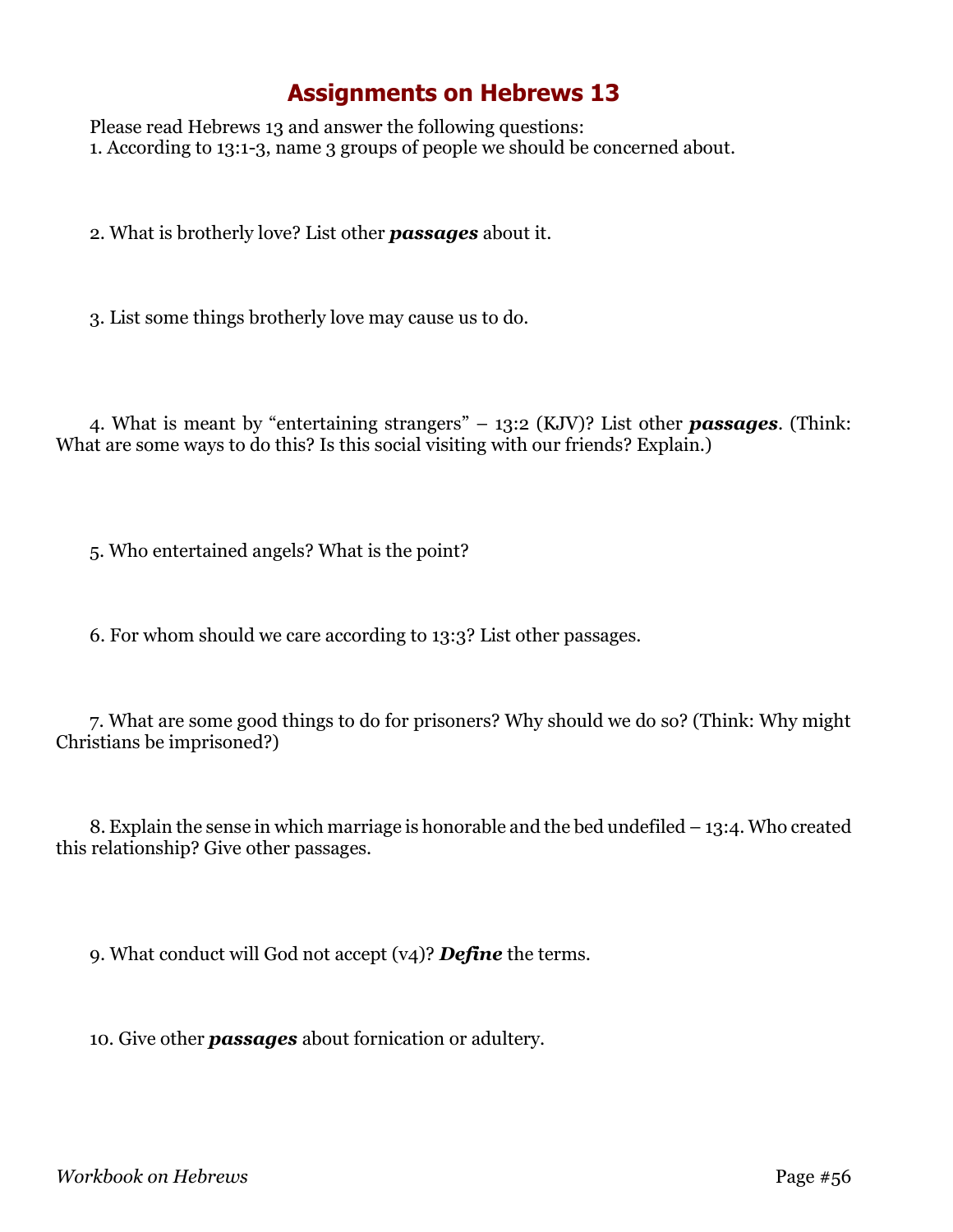11. *Case Study:* Some churches teach that certain members of the church hierarchy should not marry. Others imply that the sexual union is somehow impure, even in marriage. What response would you give?

12. *Define* "covet" – 13:5. List other *passages* where the word is used.

13. What should we do instead of coveting? Where else is this mentioned? (Think: How does contentment overcome coveting?)

14. What verse does v5 quote? What does it promise? How does this help us be content?

15. What promise is made in 13:6? Where is it quoted from?

16. Why do we not need to fear men? Explain.

17. Where else does this chapter mention those who rule over us  $-13:7$ ? To whom does this refer? Give other *passages*.

18. What do these people do for us? What should we do toward them? (Think: Where else has a similar point been taught in Hebrews? What application should we make?)

19. What does 13:8 teach about Jesus? Where else are similar ideas taught?

20. List several laws God has changed or things He used to do in the past but is not doing today.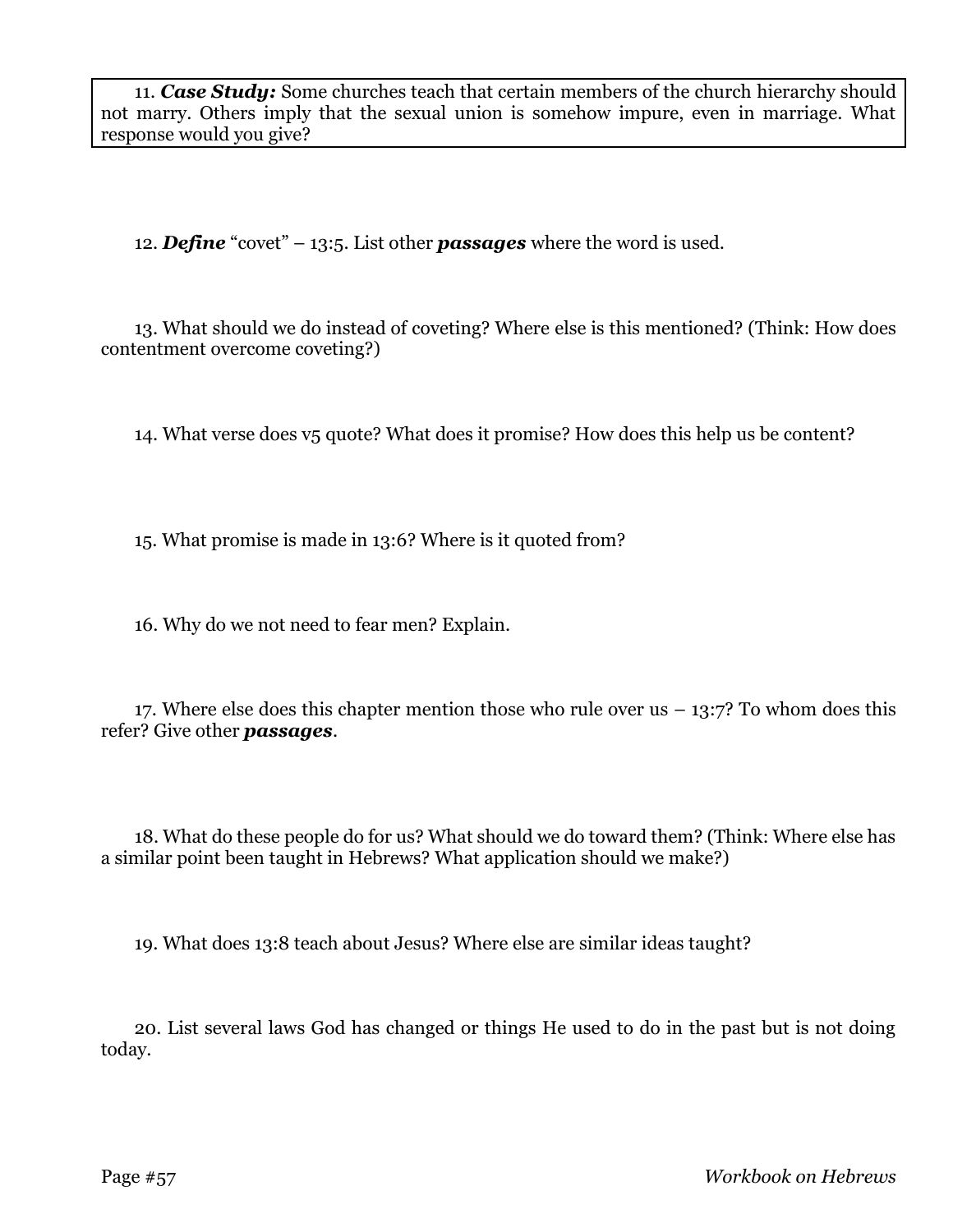21. *Case Study:* A friend argues that 13:8 means that God has not changed His laws, or that He must do miracles today, since He did them in the past. How would you respond?

22. Explain the real meaning of v8.

23. What warning does the author give in 13:9? Where else do we read similar warnings? (Think: What strange doctrine threatened the Hebrews?)

24. What should the heart be established by, and what should it not be established by?

25. What did the Old Testament teach regarding meats (foods)? Give b/c/v. (Think: How do the Old Testament and New Testament differ here?)

26. What sacrifice do we have – 13:10? Who cannot eat of it? Why not? (Think: What altar is referred to here? How does this relate to the Old Testament tabernacle?)

27. What happened to sin sacrifices under the Old Testament  $-13:11$ ? Give  $b/c/v$ .

28. How is Jesus like Old Testament sacrifices – 13:12? (Think: What does this symbolize?)

29. What does this teach us to  $d_0 - 13:13$ ? How would we do this?

30. What application does all this have to the Hebrews and to us?

31. What kind of city do we not have – 13:14? What does this mean?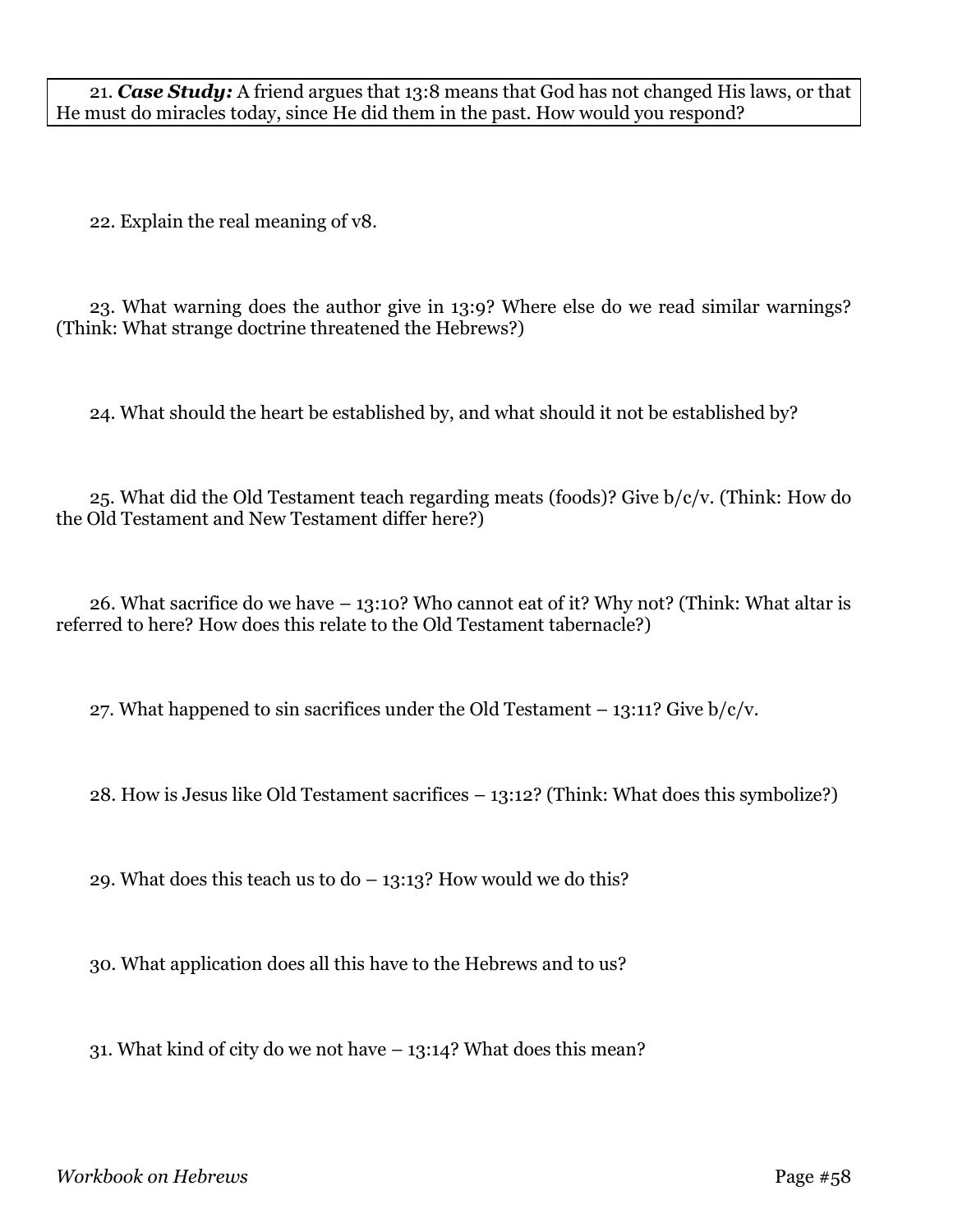32. What city do we seek – 13:14? How does this differ from the Old Testament? (Think: Where else have we read of this? What is the city we seek?)

33. What sacrifices should we make in response to Jesus' sacrifice for us – 13:15,16?

34. How can we praise God with our lips? List other *passages*.

35. How often does God want such sacrifice? If we appreciate Jesus' sacrifice, how will this affect our desire to praise Him? How should this apply to attendance at church meetings?

36. What application does this have to instrumental music in worship?

37. In what sense is sharing a sacrifice? List other *passages*.

38. Who are those who rule over us, as used in 13:17? Where else are they mentioned?

39. What are the responsibilities of these men?

40. What is our responsibility to these men?

41. List other *passages* about the duty of elders and our duty to them. (Think: In what sense do elders have authority in the church?)

42. What did the author ask others to do for him – 13:18,19? Why?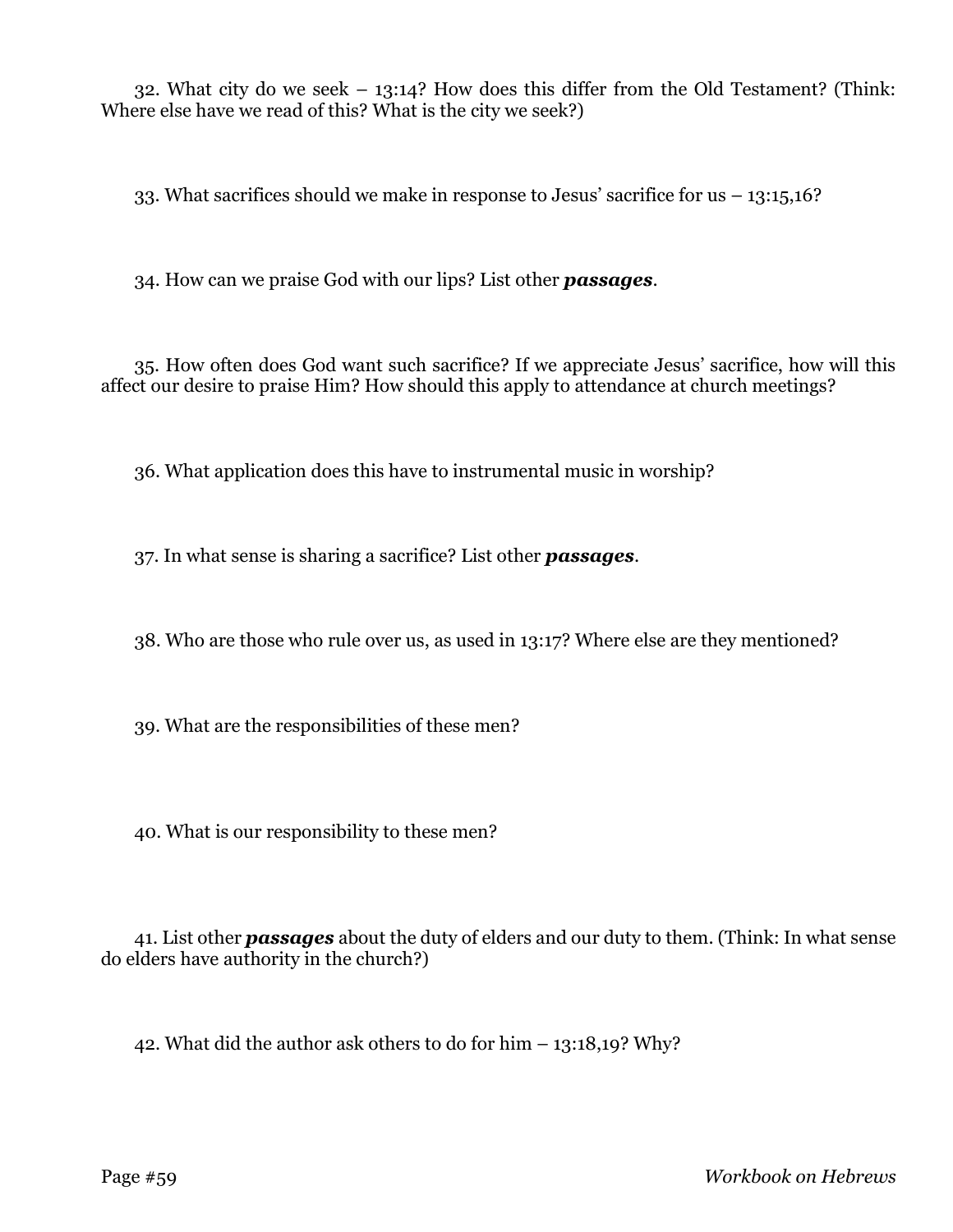43. What did God do for Jesus – 13:20? In what sense is He the God of peace?

44. Who is the great shepherd of the sheep? Where else is this discussed?

45. *Case Study:* Some people claim that the Pope is the universal shepherd of the church. Explain the consequences.

46. Does Jesus' blood pertain to the Old Testament or the New? In what sense?

47. In what sense is this covenant everlasting? How did this differ from the Old Testament?

48. What request did the author make on behalf of the Hebrews – 13:21? What does this teach us about partial or incomplete obedience?

49. What does it mean to bear the word of exhortation – 13:22? How might people fail to do so?

50. What information do we learn from 13:23?

51. Where else has the author referred to those who rule over them – 13:24?

52. What might v24 indicate regarding the author's location?

53. *Special Assignment:* Be sure to complete your list of advantages that the New Testament has over the Old Testament (see assignments on Heb. 1).